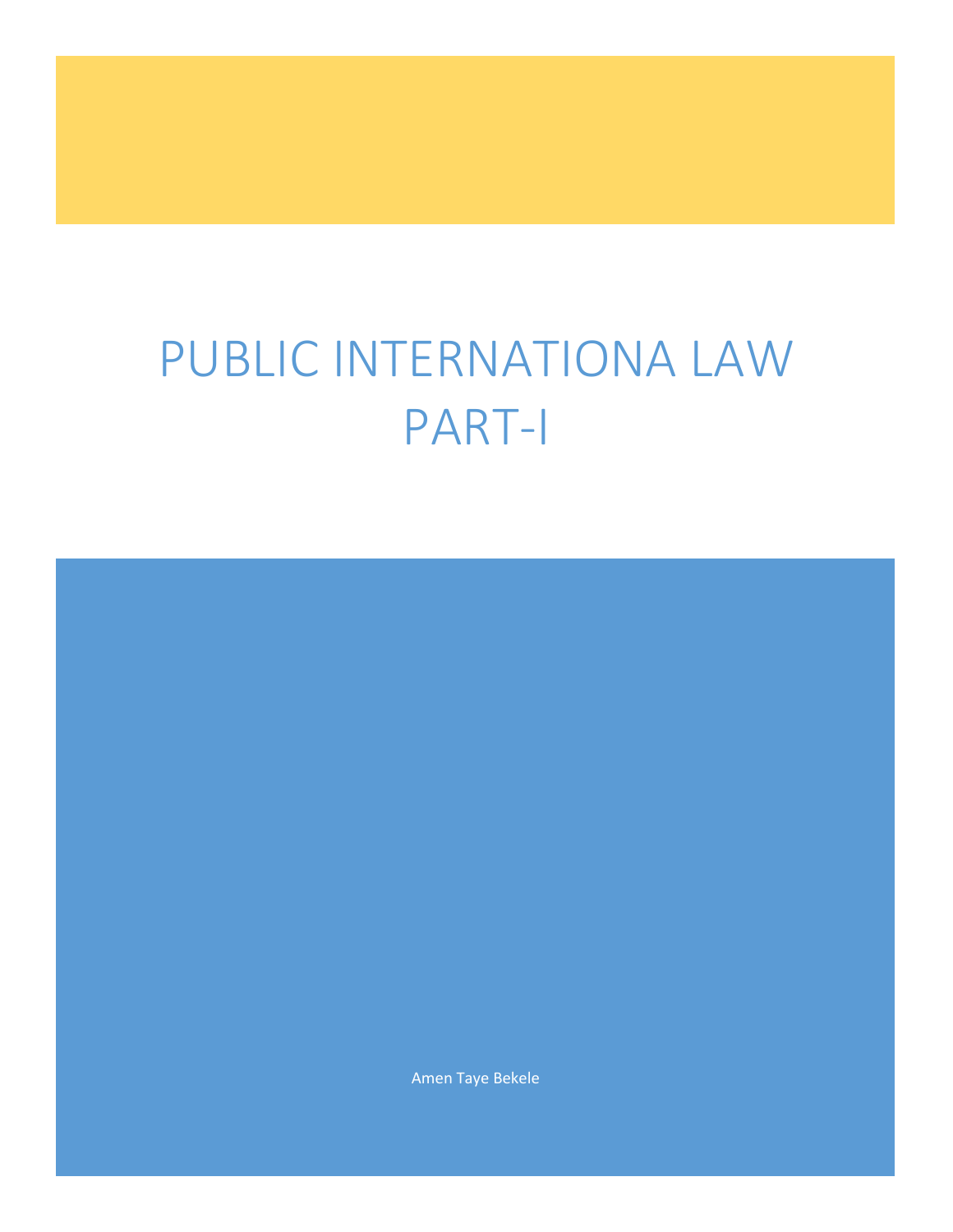# Chapter I

# Nature and Development of Public International Law

# 1.1. Definition of International Law

*Before moving to definitions it is quite essential to differentiate between public international law and private international law. Private international law has very little in common with public international law and the major reason behind such dissimilarity is that private international law or conflict of laws is a domestic system of laws rather than an international one. Conflict of laws is not a system of law that regulates international affairs of states. It is an area of law that deals with cases containing foreign elements. It tries to resolve three questions; question of jurisdiction, question of choice of law and question of execution and enforcement of foreign judgment.* 

*Obviously providing a perfect definition for public international law (hereinafter International law) is something difficult. But as far as public international law is concerned there are two types of definitions; (1) traditional and (2) contemporary definitions. The traditional definitions focused on the fact that international law governed interstate relations. They describe international law as a body of law that deals with interstate relations exclusively. It is called traditional because the underline assumption that states are the only actors under international law has presently changed. Though states were the only subject of international law in the past they are no longer the sole actors especially after the beginning of the 20th century. These new actors/subjects are individuals (in the 19 th century individuals were thought to be under the exclusive jurisdiction of their state), intergovernmental organizations (organizations created by states but having distinct personality different from their creators). And because of this modern definitions have incorporated the roles of new actors. Different happenings of the 20th century, resulted in the rethinking of the antiquated definition of/assumptions about international law. Especially after the enactment of the UDHR (Universal Declaration of Human Rights) in the 1940s individuals started to enjoy rights, rights not emanating from domestic law but rather rights they got from international law. When the UN charter was adopted these expansion was further cemented, the charter starts by saying "we the peoples of the united nations". Thus the traditional definition had to be remodeled to give the perfect picture of public international law.*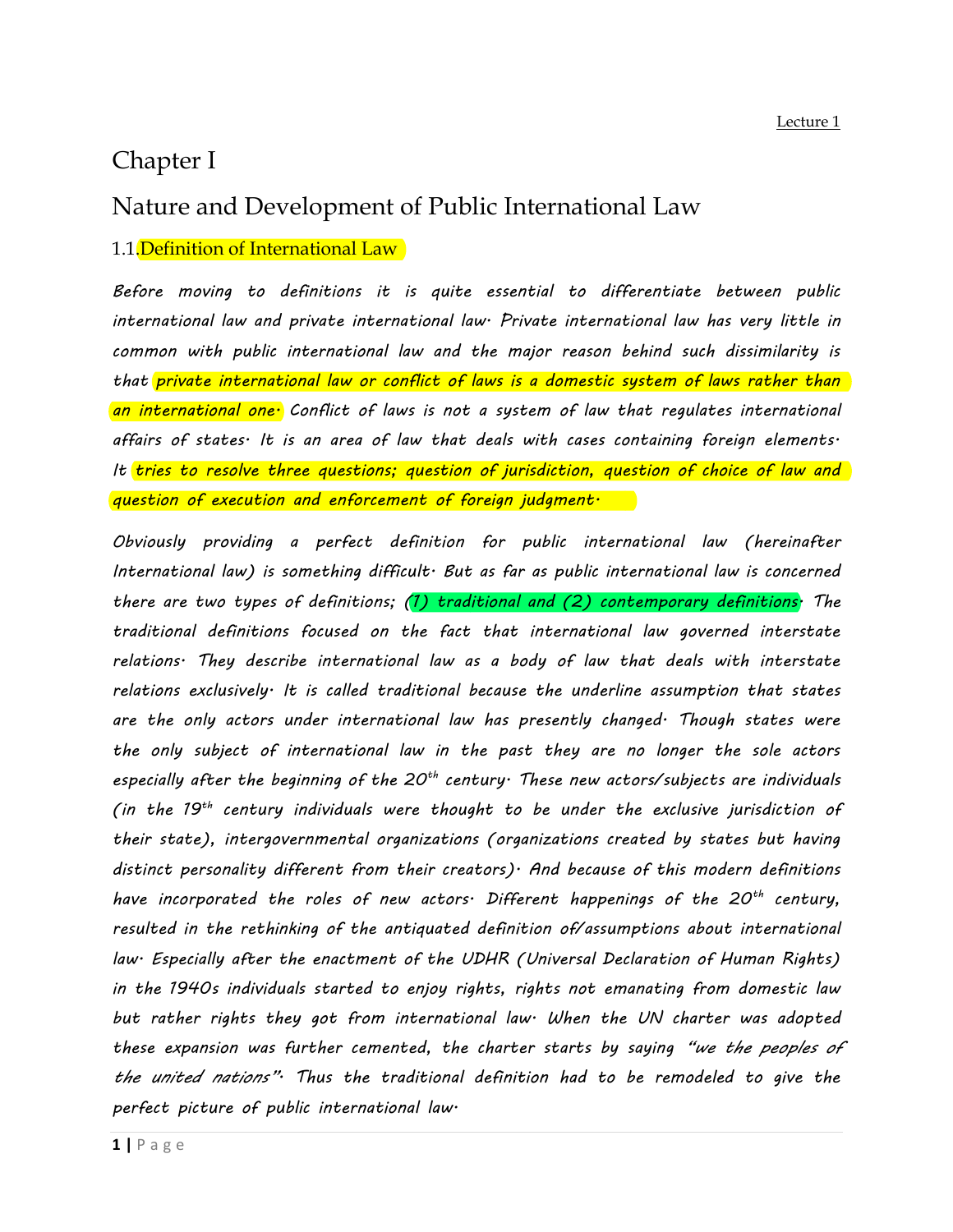### *Traditional definition*

# *International law is a law that governs the relation of sovereign states among each other.*

*The contemporary definitions on the other hand are characterized by being open ended. Because there are more and more new actors joining the frame. For example; Multinational Corporations are still debatable actors (but the instructor thinks that the dust will soon settle on this topic as they have international responsibilities such as environmental pollution), Insurgent groups (international law has started imposing obligations on non-state armed groups on the case of IDP/internally displaced people/ according to an AU conventions). Thus if we provide a closed definition, due to the dynamic character of international law, the definition we have provided could easily be outdated.* 

*The reason we have such expanded definition is because of; (1) expanding scope of international law (2) the coming into picture of new players. If we go back in time most international law scholars used to be regulating mechanisms of waging war (IHL) and also trying to define conditions that justify use of force. It also concentrated on the diplomatic relations and maintenance of international peace. These two elements formed the core of international law. But with the change of time the focus of international law expanded, especially during the 20th century. International law started to focus on additional issues such as transportation, environment, and regulation of inter-governmental organization, regulation of satellites, human right, refugee status, economic cooperation, trade, and investment.* 

### *Contemporary definition*

*"International law consists of rules and principles of general application dealing with the conduct of states, and of international organizations and with the relations inter se as well as some of the relations with persons whether natural or juridical."*

### *Third restatement*

*From the above discussion one point we ought to understand is regardless of what has happened in the 20th century is that states still remain the most important actors of international law. International law is still dominated by states as they are the makers of international law. States form the fore fronts while non-state actors are secondary.*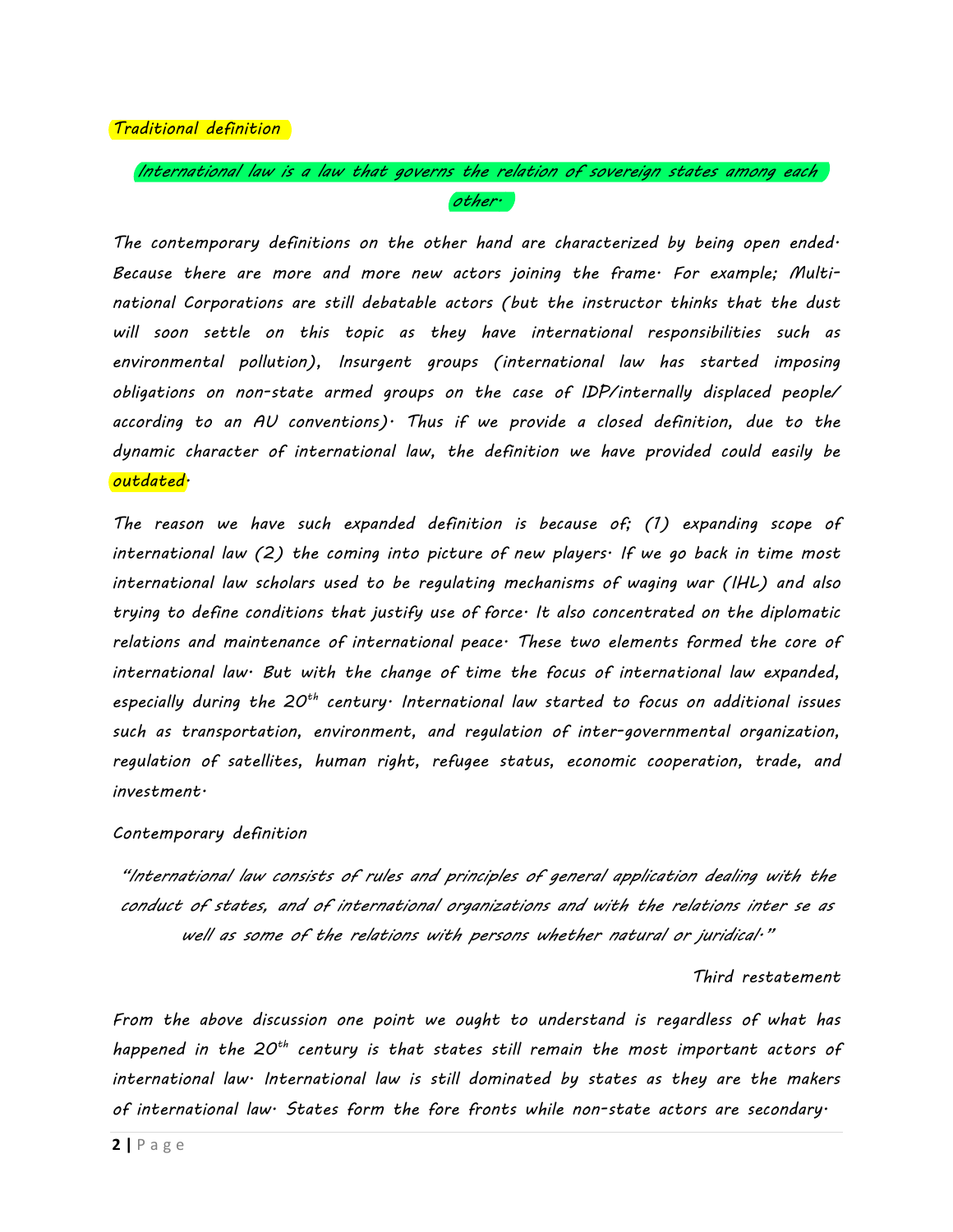*Yes, international organizations also engage in the process of law making (UN Security Council resolutions are binding) but their binding nature doesn't poses a general character (i.e. not always binding on other states).* 

1.2. Classification of International Law

*International law can be classified into universal and regional. Naturally when we talk about international Law what comes to our mind are rules that apply universally. However in reality that is not the case, because we have regional international Law.* 

*When we talk about universal international law we are talking about rules and principles binding on all states. E.g. the prohibition on the use of force. This principle is a principle that is included in the UN charter. However this principle is applicable on those non UN member states. This is so because of various justifications, but the most convincing of them all is that Article 51 of the United Nations Charter (Which prohibits the use of force) is a restatement of customary international Law. In other words what they are claiming is that article 51 and its contents already existed before the enactment of the charter.*

*There is also what is called general international law which is different from universal international law rules. General international law are rules and principles that apply to a large number of states but not each and every state. The reason why we have general international law rules than universal ones is that states as sovereign entities are allowed to have reservations or decide altogether not to join a treaty. In customary international*  law as well there is this principle known as persistent objector, where a state persistently *objects to the application of a given customary international law rule during its development then that state has the right not to be bound by that customary international law rule. All these three (persistent objector, reservation and non-accession) are a reflection of a states exercise of its sovereignty.*

*Regional international Law is where a group of states linked either geographically or ideologically may recognize certain rules and principles applying only to them. Geographically we could mention AU laws, EU laws, while ideologically we could raise the Warsaw pact, NATO laws.* 

1.3. Characteristics of International Law

*There are a number of unique feature of international law and these are;*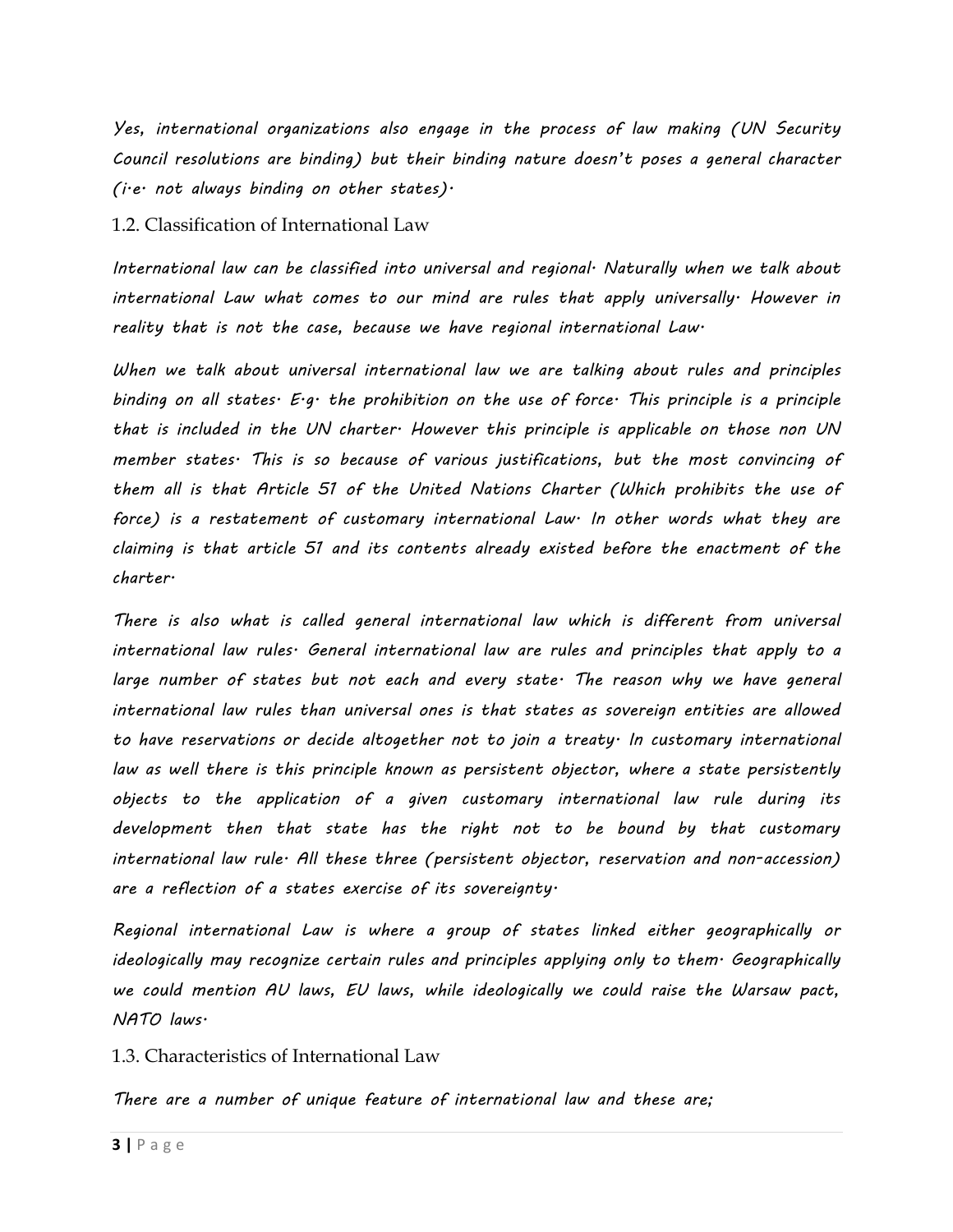*International law is a horizontal decentralized legal system: As opposed to municipal laws, which are vertical and centralized, international law are horizontal and decentralized. In municipal legal systems what we see is we have a central law making organ, a determining organ and an enforcing organ. In addition municipal legal systems are based on obedience, command and enforcement. For example with regards to the newly enacted FDRE state of emergency no subject could refuse to accept it, if s/he does we could see the consequences.*

*However, in international law it is principles of reciprocity and consent that are an inherent part of the system. In principle all states are equal, therefore no state can override or bully the other. In theory, the principle of sovereign equality of state means that states are situated on a horizontal plane. In international law we don't have a strong enforcement mechanism. E.g. Ethiopia's refusal to implement the decision of the Ethio-Eritrea boundary commission. Such a scenario is unlikely to happen in a national legal system as there is an execution of judgment.* 

*Self-help as a necessary tool: Self-help is one of the best tools to enforce ones right which implies the lack of a centralized enforcement organ in international law. However we do not mean that use of force could be employed arbitrarily (i.e. there are exceptional circumstances of use of force/self-help/). The other mechanisms of self-help are;*

*Retortion: is a lawful act which is designed to injure a wrong doing state. E.g. cutting of economic aid and ties, severance of diplomatic relations. These acts are legal because a country doesn't have an international obligation to lend aid nor to have diplomatic ties as they are purely based on consent and reciprocity.*

*Reprisal: These are acts which would normally have been illegal but will be rendered legal by the prior illegal act of the other state. E.g. a state nationalizes the property of the national of another state (this act by itself which is illegal) however if the other nation does a reprisal act it is not illegal. If evaluate n an individual bases the act is illegal but as a set it is a legal act.*

*Because international law is a weak system in terms of enforcement, some people assert that it is not a law at all. They look at international law and its attributes through the lens of domestic law and conclude that international law should not be considered as a law (especially the positivist school of thought). For positivist the law is the command of the sovereign backed by sanction. And on such note a law has a sovereign*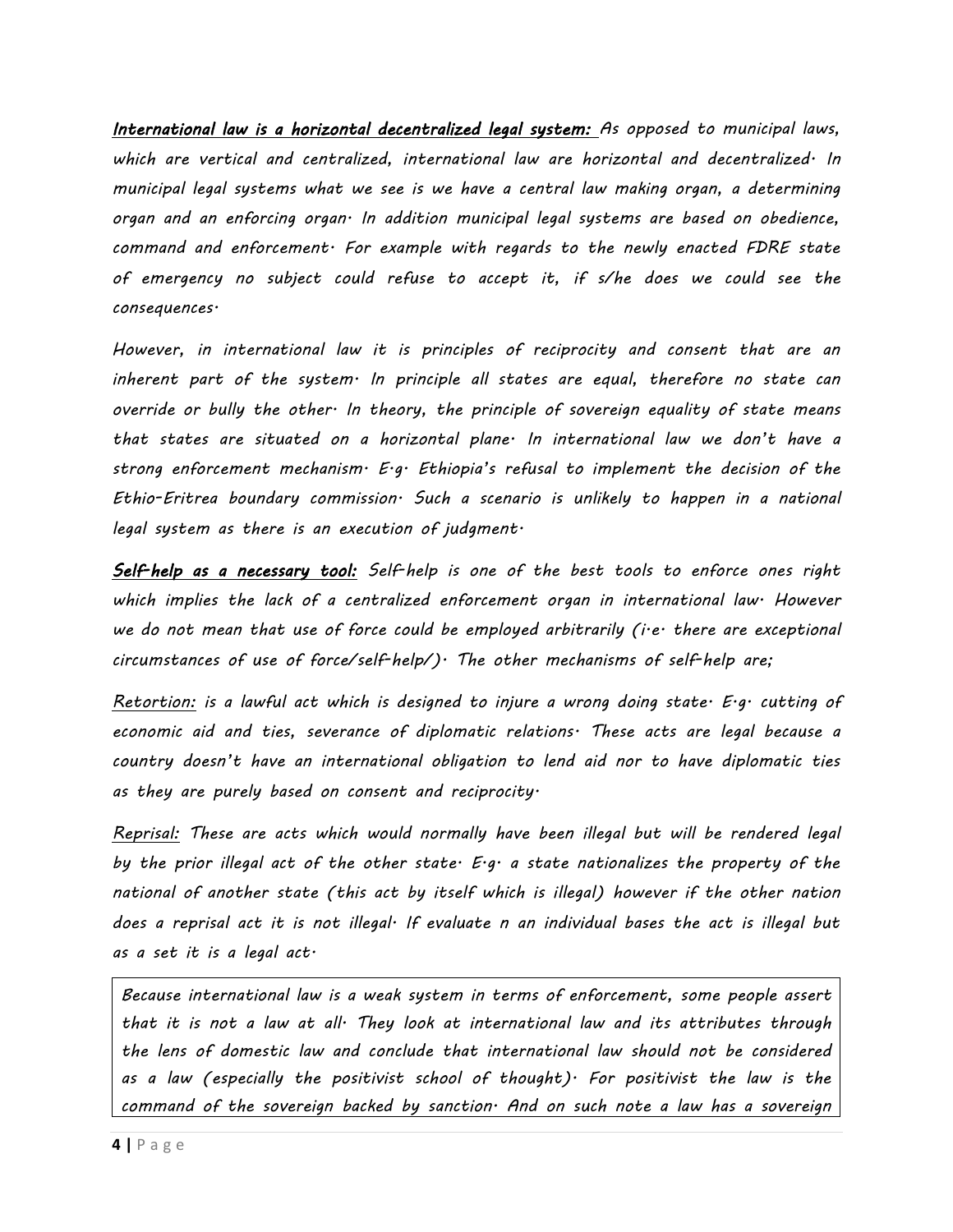*(central law making organ) which commands (that shows vertical relationship) and whose command is backed by sanction (i.e. a strong enforcement mechanism).*

*Q. Can't we regard the UN general assembly as a parliament and thus a sovereign? General assembly: yes, it is the place where the principle of sovereign equality of the states is 100% guaranteed and respected (as Nauru and the US have equal voting power) but it is not the international parliament. Because the resolution of the general assembly are unfortunately not binding.*

*Security council: often regarded as the executive wing of the UN. In the security council we don't see equal representation of member states, as a security council membership is limited. Some countries have rotating membership status while other have permanent seat with veto powers. In principle the Security council has no power to enact binding decisions, however on peace and security matters, the resolutions of the council has a binding nature. Additionally, the effectiveness of the council is paralyzed by the use of veto powers.*

*International Court of Justice: is a court whose jurisdiction is based on the consent of the states.* 

*But we should not conclude that international law is not a law. Even municipal laws, although usually complied with as they have a strong enforcement mechanism, aren't always adhered to or enforced strictly. The fact that there is poor enforcement mechanism doesn't mean that international law is fully devoid of enforcement mechanism. We should not use a comparison of municipal law with international law to decide whether it is a law or not. As there is a historical, functional and structural differences between these two set of systems. Additionally we shouldn't only rely on the definition given by the positivist.* 

### Lecture 2

# 1.4. Scope of International Law

*Over the years there has been an expansion in scope in international Law mainly caused by two reasons. First one was due to the emergence of new things which sought the attention of not a single state but different states in a coordinated fashion.* 

*In olden time's international law focused on two areas, wars or the waging of wars and the regulation of diplomatic relation (as they were used to facilitate trade) between two countries. However, international laws changed during times and it now encompasses numerous elements. This expansion in scope could be attributed due to the advancement*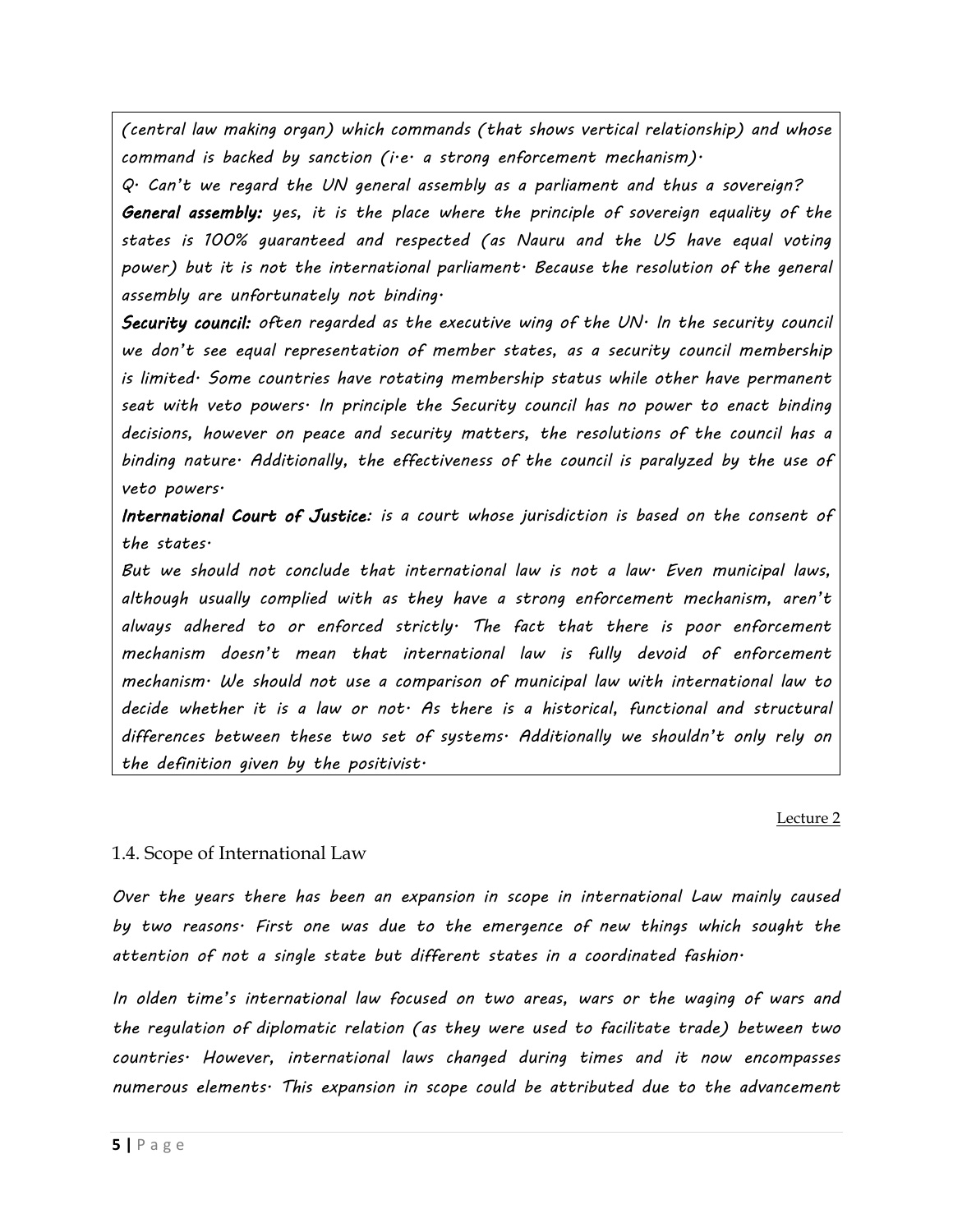*of technology (rules that regulate the use of the high seas, and control of new territory/maritime technology), the increasing need for global and economic interdependence between countries (international trade, economics and finance, development and environmental issues).* 

*The second reason is the emergence of new actors or subjects of international law in the form of international organizations individuals, multi-national companies and non-state armed groups. These necessitated the need in the readjustment in scope of international law, as it had to formulate new rules and principles that govern these entities.*

*"International law now covers vast and complex areas of transnational concern, including traditional topics, such as the position of states, state succession, state responsibility, peace and security, the laws of war, the law of treaties,64 the law of the sea, the law of international watercourses, and the conduct of diplomatic relations, as well as new topics, such as international organizations, economy and development, nuclear energy, air law and outer space activities, the use of the resources of the deep sea, the environment, communications, and, last but not least, the international protection of human rights."*

*From Peter Malanczuk Akehurst's Introduction to International Law*

# 1.5. Theories

*Where does international law get its binding force?*

# *Command Theory*

*The main jurist behind this theory was Jean Austin. According to the command theory law comprised serious of commands/orders issued by a sovereign backed by sanctions/enforcements. He claimed that if any of the elements are lacking from the definition the command theory would not characterize a certain rules ore principles as a law.*

*Thus the supporters of this theory property that international law is not a law as it doesn't emanate from a sovereign (command of the sovereign element) and it lacks a strong enforcement mechanism (sanction element). For the jurists under this rank, international law is not a law rather it is a positive morality.*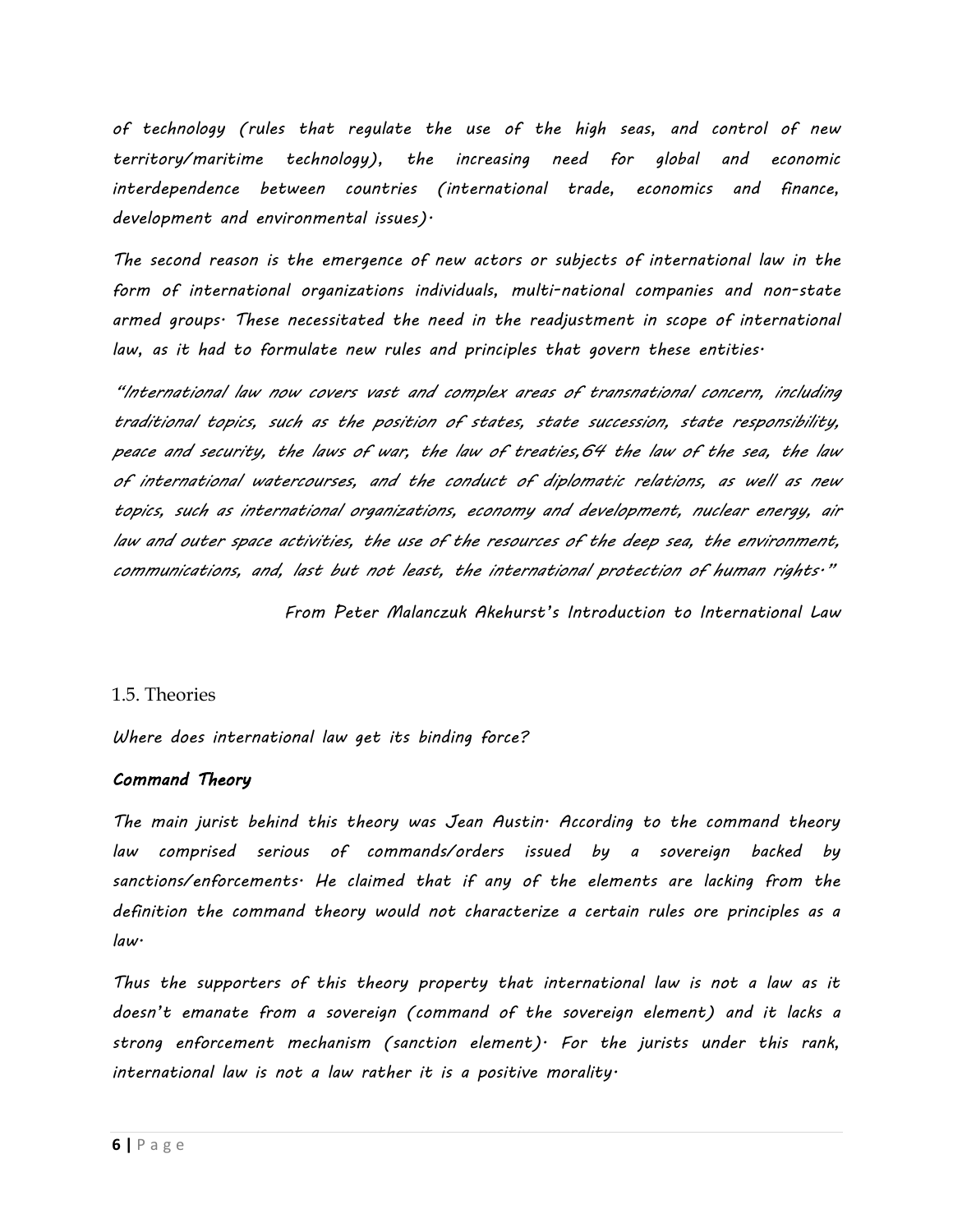*Criticism to command theory*

- *- To begin with positive law doesn't describe national law properly let alone international law. Not all rules in a domestic legal system are backed by sanction there are these rules which are called permissive rules.*
- *- These theory commits the fallacy of treating national law in the same manner as international law which is a wrong premise to begin with. The purpose, function, nature and structure of these two systems are completely different.*
- *- The command theory misinterprets the function of international law. International law isn't there primarily to coerce states but rather enabling them to freely interact in a predictable and orderly fashion. This is true even in the cases of national law with the exception of laws like the criminal code.*

*Therefore, the theory cannot explain why states obey international law. Despite the lack of a sovereign power or sanction, states don't blatantly disobey it.*

### *Consent/consensual Theory*

*The binding quality/nature of international law as well as its very existence as a law emanates from the consent of states. International law flows from the will and consent of states, no international law rule can be created without the consent of states which are going to be bound by it. Consent is the source of all international law obligations. But this assertion leads us to conclude that new states are not bound by preexisting international law rules (But is that so?).*

*According to the theory state consent may be given in different ways; expressly or impliedly. When we see states conclude treaties, we can observe that the state consent is given expressly. When a state accepts a certain customary international law we see a type of implied consent. This is because when a certain customary international law rule is developed, states do not seat together to form it. It is developed by state practice backed by opinio juris. By giving consent states voluntarily restrict their sovereign powers.*

*Yes the theory to some extent qualifies the reality of international relations related to treaties and conventions with a need for express consent (such as pacta sunt servanda) as well as implied consent in the case of customary law.*

*Criticism to Consent theory*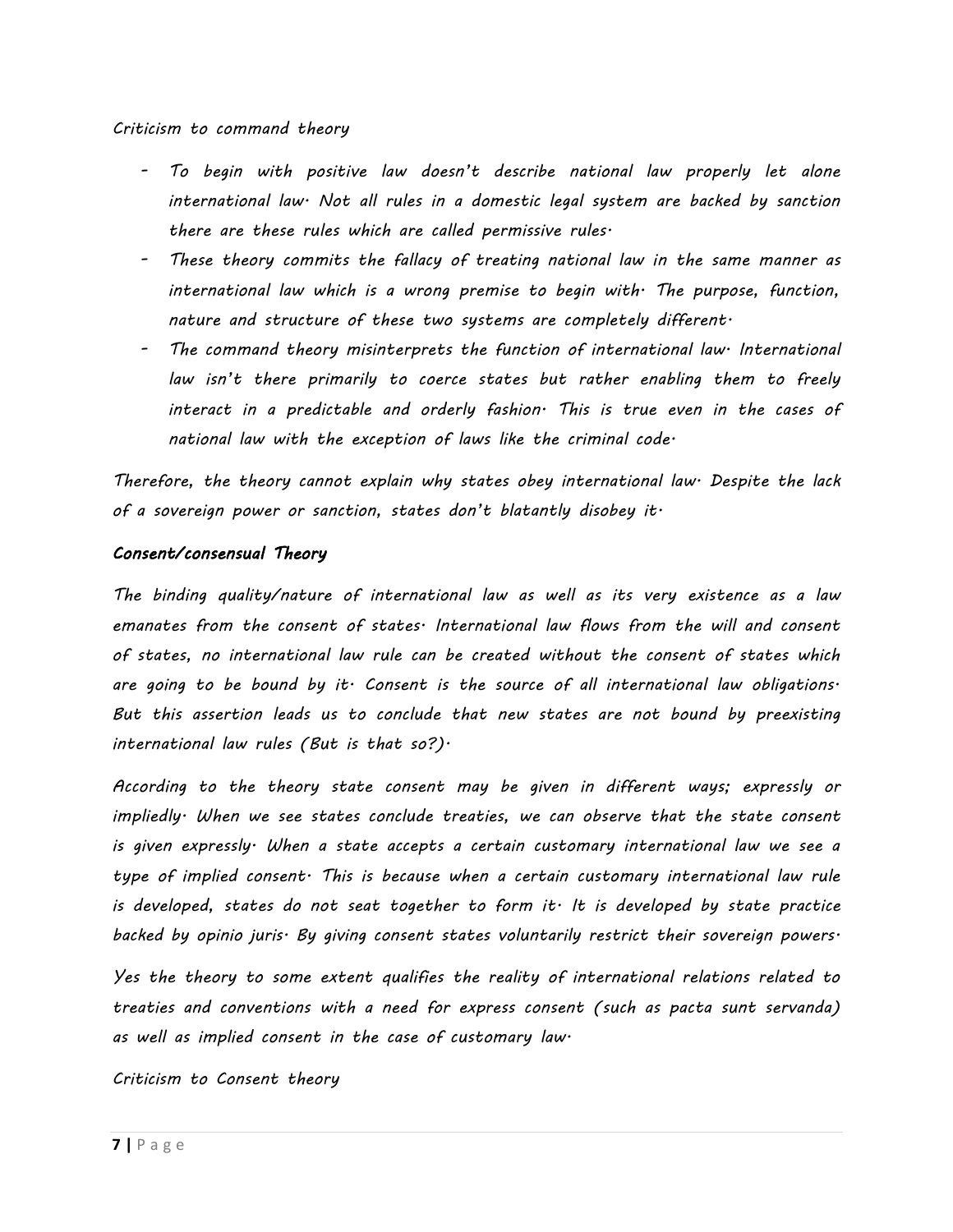- *- Why, would states be bound by self-imposed obligations all the time? Isn't it possible for states to assume obligations without their consent? Is consent necessary all the time? There are various international law rules which are not based on consent.*
- *- Why is the principle of "pacta sunt servanda" itself binding on state themselves, have they expressed their consent to it?*
- *- New countries that emerged after decolonization (in Africa and Asia) as well as secession (the former Yugoslavia, USSR) have continued to be governed by international law without giving their consent. This is more pertinent with regards to customary law. In the case of treaties there are two types of treaties; dispositive treaties which are territorial (boundary, watercourse) treaties are transferable.*
- *- Some authors contend that consent is one method of creating binding international law rules but it is not the reason why international law is they are binding.*

# *Natural Law theory*

*Natural law theory stands to the polar opposite of the command theory. The source or binding nature of international law, to the natural law theorists, is that it is in conformity with the principles of natural justice.*

*International law has very little support when it comes to justifying the binding nature of international law rules. Of course natural law sometimes correctly describes the nature and validity (in limited and exceptional circumstances) of some international law rules such as equity (justice, reasonableness are slightly shown under the ICJ statutes to be employed).Some scholars also try to justify their position by referring to natural law principles or superior moral principles.* 

*Ius Cogens are types of international law rules that have superior validity. No country can set aside. E.g. Prohibition of acts leading to genocide*

*The other drawback of this theory is with the existence of different countries with diverse social, economic and cultural background, it is very difficult t find common acceptable moral principle.*

# *Practical Necessity Theory*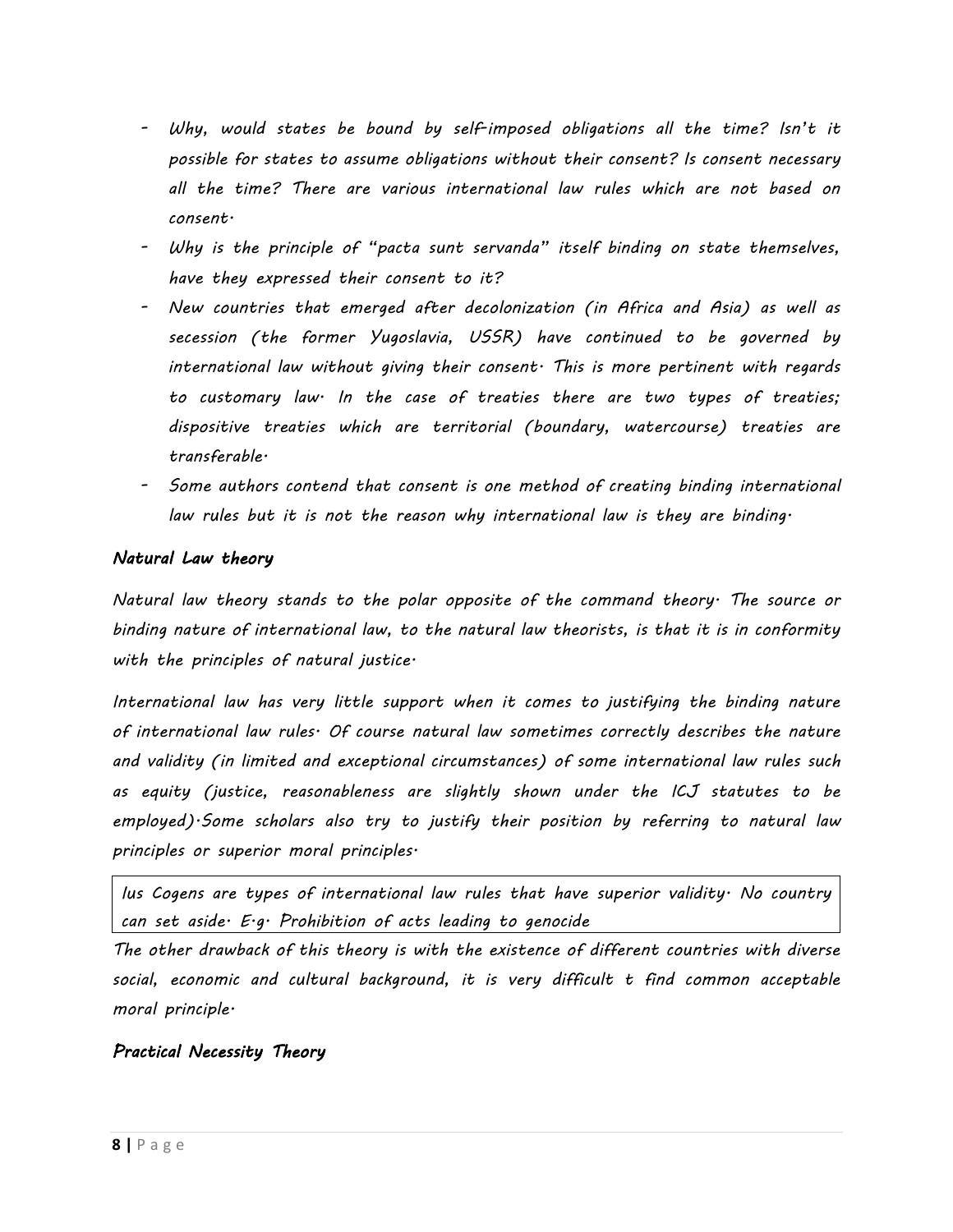*According to this theory "Ubis sossitas ubi ius", meaning law is necessary for any society to properly function and because it is necessary it is binding. As international law rules are practically necessary for the community of nations to operate peacefully and orderly. This is a very pragmatic theory.*

*Critics say that this theory commits a tautology (a circular definition), it says it is binding because it has to be binding or we need it in a binding form.*

### *Deconstructionist Theory*

*International law has no legal objectivity, it's not a law in the first place because it can be used to justify any sort of international behavior or position (international law is whatever America says). But is that always true?*

### *Realist Theory*

*The advocates of this theory claim that the real importance of international law lies not in its validity of its claim to be a law but on the impact (positive/negative) it makes on the day to day life of states. They believe that the usefulness of the law is necessary to determine the existence of a law.*

# *Third World Approach/Theory*

*The international law system is an impartial system which supports the first world countries. It started gathering momentum after decolonization, where newly formed states claimed that they were playing on a turf and rules laid by first world nations.* 

# 1.6. Brief History of International law

*International law, in a different form (with a limited scope and purpose), existed during ancient times. The Romans and even the Greeks before them knew about some international law rules like law of war, diplomatic relations.*

*However modern/contemporary international law is a relatively recent development. The rots of modern international law are found in European renaissance, the development of nation states (demarcating of boundary, claiming of sovereignty). Because the nation states that were formed had to interact and that new form of interaction necessitated a new form of interaction. The renaissance period was characterized by an array of technological findings (in sailing and navigation) like never before.*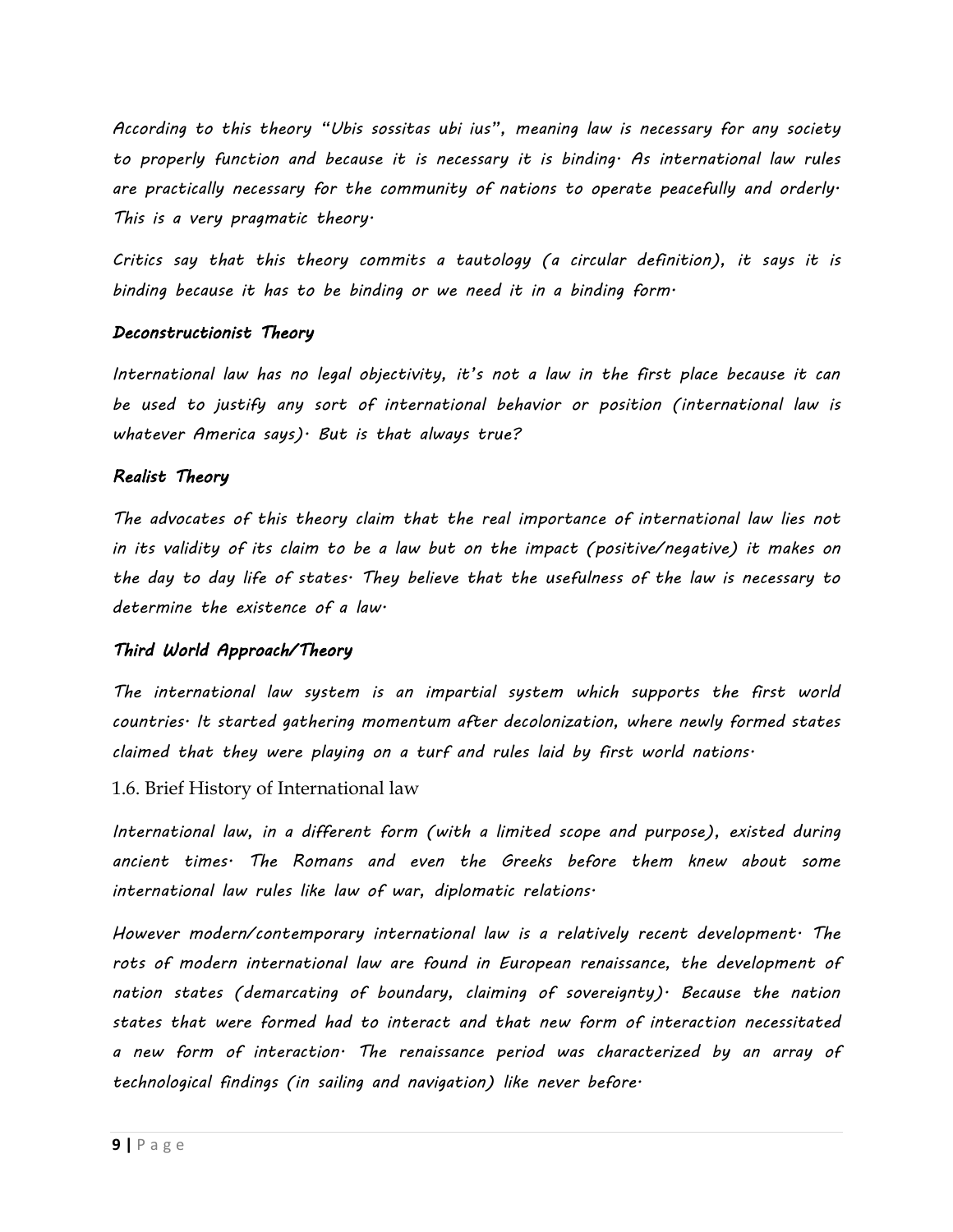*Hugo Grotius, who is credited for being the father of Modern International law. Among his contribution are the principle of the freedom of the high seas (all countries enjoy equal access to the high seas). He also developed international law regulating war (i.e. rules regarding the use of force/prevention as well as just war).*

*The other very critical moment when modern international law continued its development was before and after the Second World War. Before as the league of nation was created and its covenant prohibited the use of force and the PCIJ (Permanent Court of International Justice) was formed. After the war various other attempts were made with the creation of the UN, development of human rights and the signing of multiple conventions.* 

Lecture 3

# Chapter II

# Sources

*Q. What is the difference between formal (legal) and material source of law?*

*When we are talking about formal sources we are talking about sources in the legal sense. We are referring to law making sources, we are referring procedure or methods by which rules become legally binding. We are talking about the requirements under which rules become binding.*

*On the other hand when we are talking about material sources we are talking about sources in the historical sense. Material sources tell were the law is to be found, while formal sources describe what the law is. The distinction between formal and material source of law underlines the distinction between delege lata and referenda. In Latin they these classification between de lege lata (meaning the law as it is/actual law) and de lege referenda (the law as it may be in the future/as it should be). In international law when we are talking about formal sources of law we are talking about de lege lata (the actual law) while when we say de lege referenda (it doesn't necessarily imply the law as it stands).*

*Q. What are the sources of international law?*

*It is article 38 of the statue of the ICJ (carbon copy of the statue of PCIJ) that is usually accepted as constituting the source of international law. However article 38 doesn't say the following are the sources of international law, rather it tries to give the court a*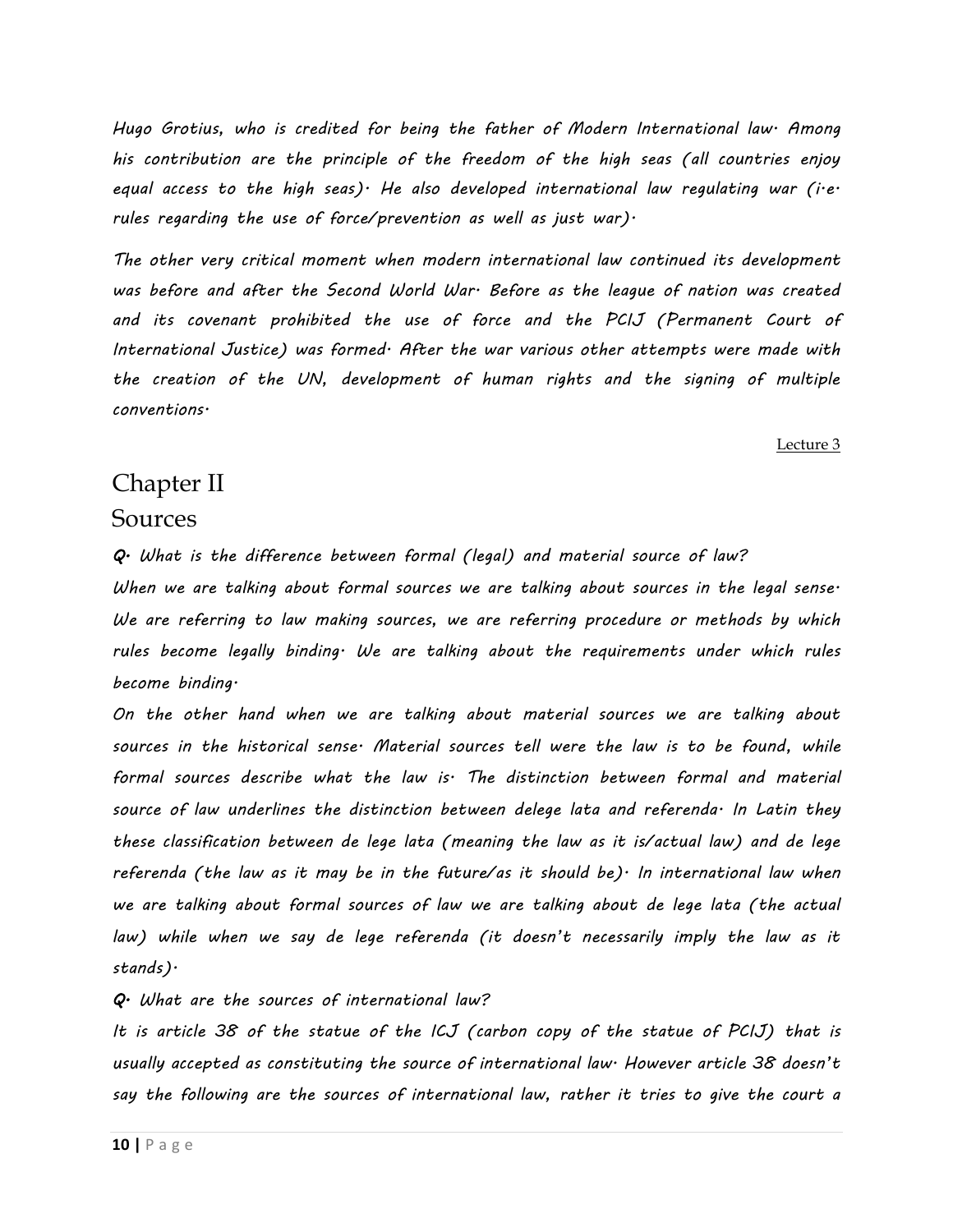*direction/guidance as to what sources it should consider when it disposes cases containing an international disagreement. It is dominantly used as the document leading to the possible sources of international law because there is no other document explaining better the sources of international law. However, this article is the perfect one but rather the better one. There are a number of criticisms pointed on article 38.*

- *- It doesn't list all sources of international law. Additional sources have evolved as sources of international law. E.g. resolutions of international organizations (security council resolutions passed under chapter seven are binding with respect of that matter, ILO's rule making power /tripartite law making power between states representative of employers and employees through trade unions).*
- *- It includes aspects of sources which are not genuine sources. There are primary and secondary sources under article 38, judicial decisions and learned writers forming secondary sources. These subsidiary sources are regarded as non-genuine sources as they are used to elaborate the contents of the primary sources of law. But the instructor thinks that subsidiary sources are still crucial and relevant despite being second tier to primary sources.*
- *- It doesn't provide hierarchy amongst the sources provided (with the exception of differentiating primary and secondary sources). But how about between (a), (b) and (c) one hand and (d) and (e) on the other hand.*

*Generally we have five sources of international law; (1) treaty, (2) custom, (3) general principles of law, (4) judicial decisions and (5) teachings of reputable scholars.*  2.1. Treaties

*International conventions or treatise are the only way by which states create international law consciously or deliberately. So unlike customary international law, which develops sometimes without the knowledge of some states consent, treaties develop with the consent of the parties bound by it. Treaties are now the most important source of international law overtaking the previously dominant custom.*

*Treaties could be bilateral/particular/ or multilateral /general/. Once a treaty satisfies a formal requirement a treaty imposes obligations on states that are party to it. If a state party fails to abide by that treaty, that state will incur international obligations.*

*(a)Treaties bind only parties to them (principle of privity). A state is bound by treaties only vis a vis other state parties and not in relation to other non-*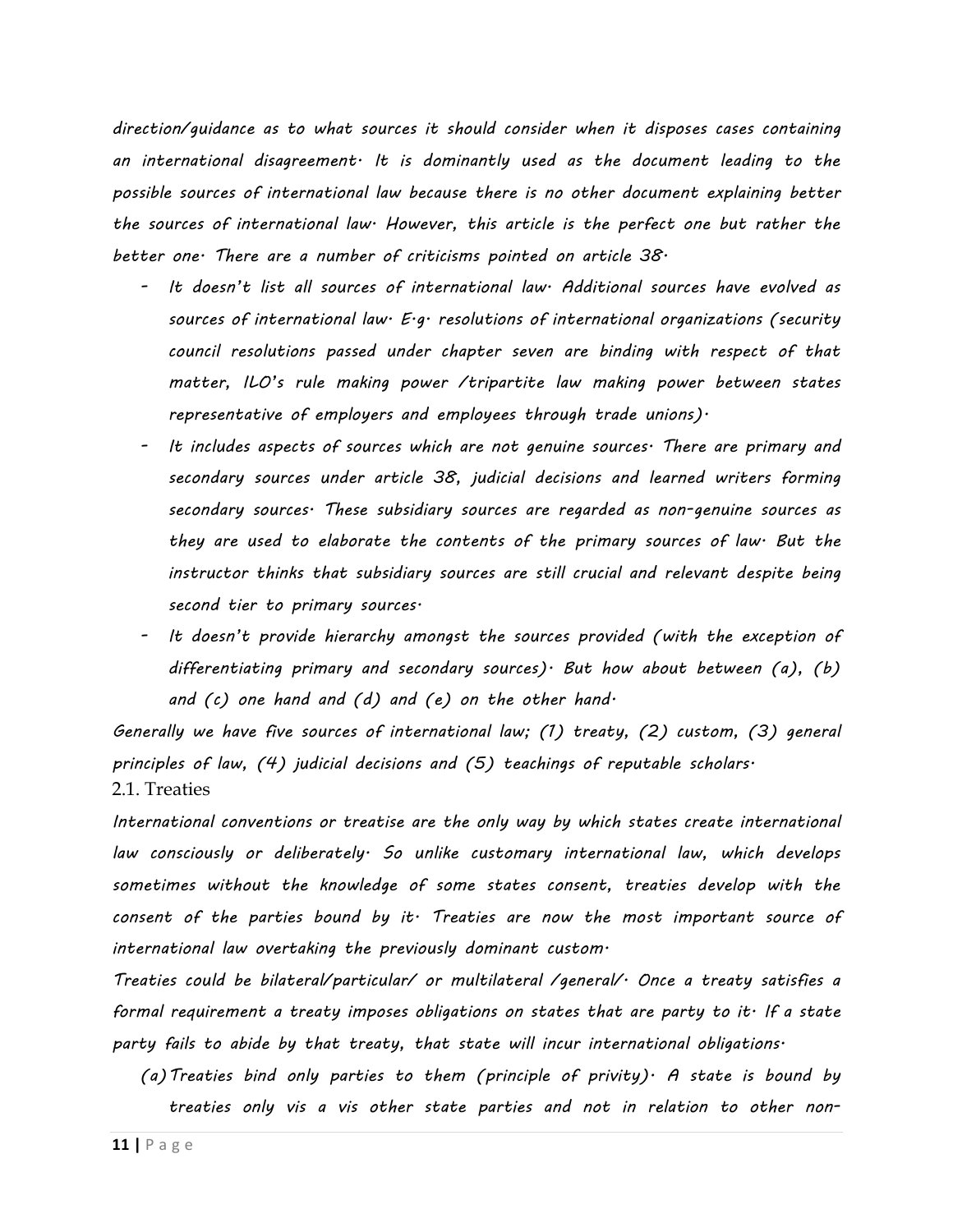*contracting states. However, there are exceptions to such principle, e.g. dispositive treaties (territorial treaties) bind new states that have seceded from the contracting state. This is so because these kind of treaties in their nature prescribe rules regarding common interests. The other exception is when a country which has not acceded to a treaty which has converted an existing customary international*  law rule is bond by rules within the treaty despite not being party to them. Logically this is the case because, the state is not being bound by a treaty it *didn't consent to but rather by the preexisting customary international law rule applying to all states.*

*(b) There is a theoretical debate as to whether treaties impose legal obligations or not. There is a difference between mere obligations and legal obligations. The difference could be clearly dealt out in one phrase "are treaties laws?" do they create obligation or law. Because of these scholars have come up with two types of treaties; contract treaties and law making treaties. Contract treaties are usually bilateral treaties which impose or create obligations and only on state parties to those treaties. On the other hand multilateral treaties are usually regarded as law making treaties as they usually create obligations or law on parties to the treaty as well as to nonmember states (sometimes). But doesn't this contradict with privity of treaties? Yes, but most multilateral treaties usually codify preexisting customary international law rules which are binding (in principle) on all states.* 

2.2. Customary International Law

*Customary international law is a law which has involved from practice or custom of states. So when we talk about customary international law we talk about the conduct or behavior of states. However the conduct by itself is not sufficient as the psychological element is equally necessary. Thus, customary international law rule is composed of two elements; the conduct element and opinion juris element. The conduct element is the material element which consists of actions or omissions of states (and now a days actions of nonstate actors). Opinion juris ("accepted as law" under article 38 of the ICJ statutes) on the other hand is the psychological element which is the belief on part of states that acting or refraining to act in a certain manner is their legal duty. This element is very essential as it enables as to distinguish mere usage from legally binding custom. The two*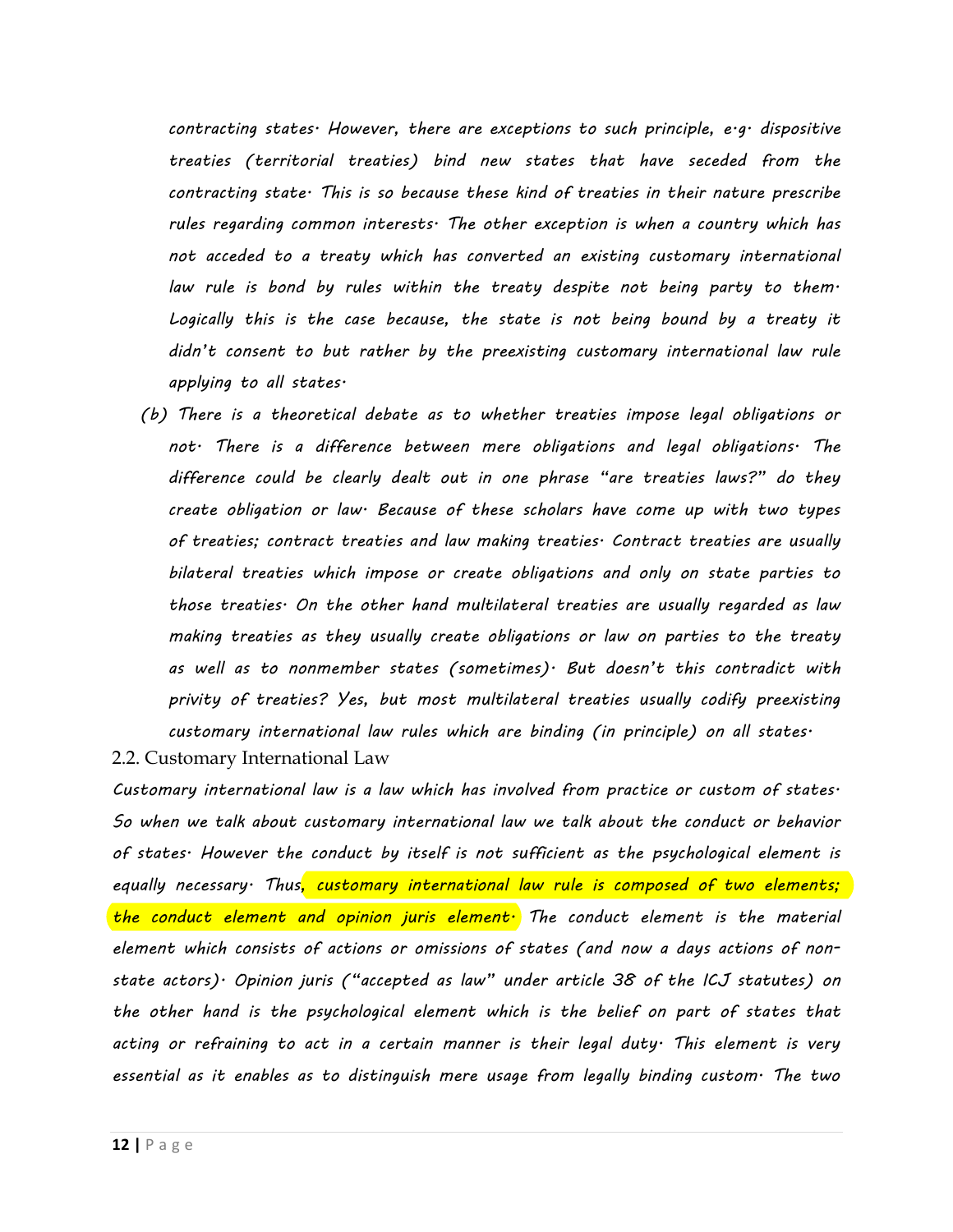*elements have to be cumulatively satisfied for an act or omission to serve as a binding international custom. Courtesy acts are not binding custom.*

*Custom was the foundation stone on law of nations before the coming into picture of treaties. However presently customs have taken the forefront of modern international law. Custom is always available to fill the void of treaties. Custom enables international*  law to develop with the needs of time as they are flexible<sup>.</sup> The amendment of custom *requires a formal process while the change in custom only requires a change in practice. But the problem with custom is that it has uncertainty and lack of speed in development (in principle it takes time).*

Lecture 4

*The state practice itself has sub elements, it has to fulfill some requirements. These requirements are consistency, uniformity, generality and duration. When we read article 38 (1) (b) of the statute of the ICJ it doesn't talk about any of these criteria, however these standards were developed by the ICJ and PCIJ in their previous decisions.* 

*Consistency: the state practice in question must be reasonably consistent. That given state practice of different countries should follow the same path and there should be no contradictions. However the requirement should under no circumstances be interpreted as requiring a complete consistency, but rather a substantial consistency. Because if we require total consistency that would be a very difficult test to pass through. This rule of substantial consistency was laid down in the LOTUS CASE. In the Lotus case the PCIJ stated that state practice has to be substantially consistent, it also indicated that there is no requirement for complete or total consistency.*

*The Lotus case was a case brought before the Permanent Court of International Justice (PCIJ) in the year 1928. Two streamer ships collided on the high seas, one belonging to Turkey and the other to France, with casualties. One of the major issues involved in that case was the issue of jurisdiction. When Turkey apprehended (for voluntary man slaughter) the French guy who was in charge of Lotus (the French ship), France opposed claiming Turkey lacks criminal jurisdiction. In making this assertion France was heavily relying on customary international law "In almost all circumstances where an offence was committed in the high seas then the flag state is the only country that has jurisdiction over such criminal matters". Finally, the court did not accept France's assertion as a whole due to the non-fulfillment of opinio juris.*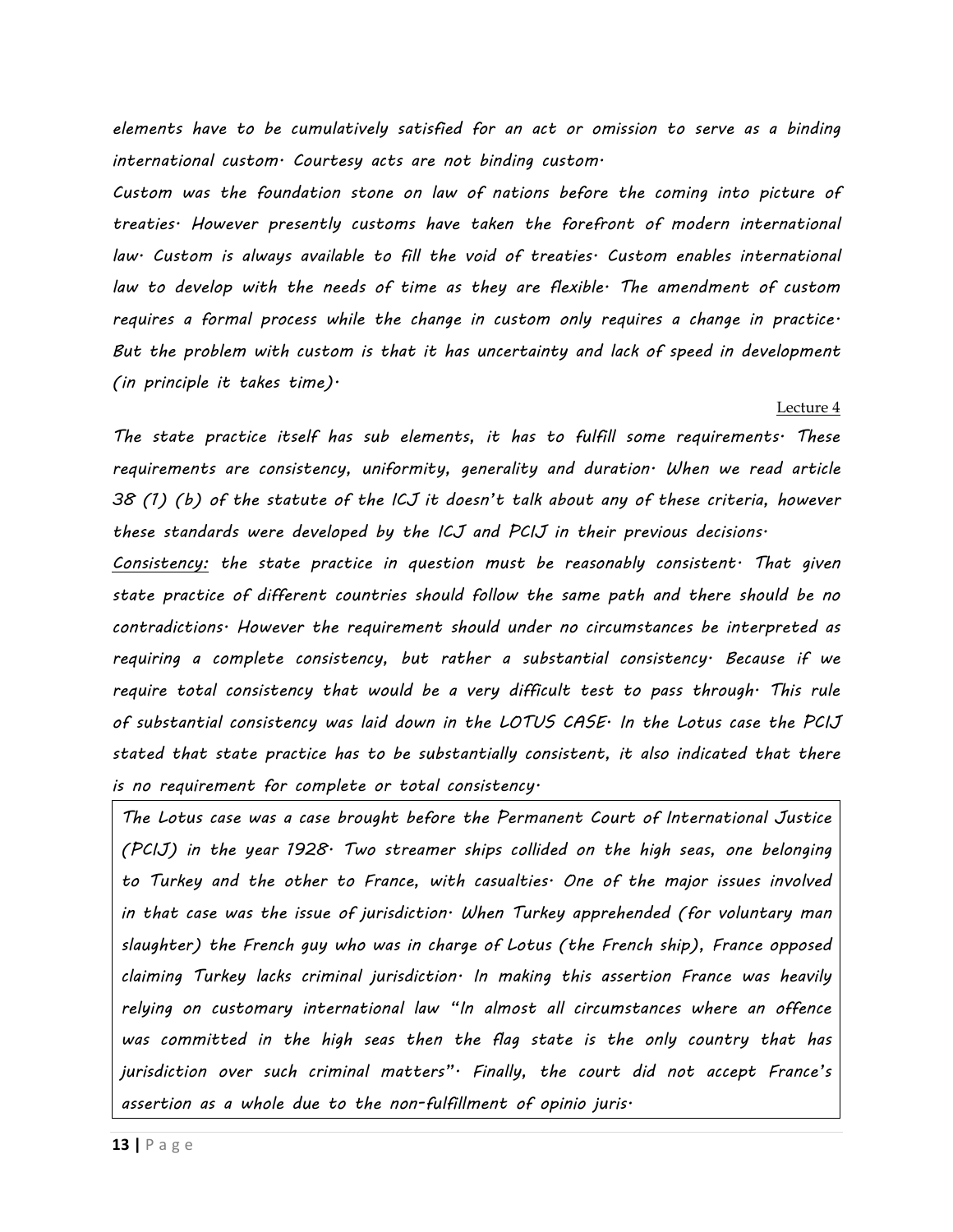*Uniformity: The uniformity standard was reflected in the North Sea Continental Shelf Cases. These were originally two cases between; Netherlands vs. Germany and Denmark vs. Germany which were later joined.*

*In the North Sea Continental Shelf Cases the issue was on how to delineate the continental shelf. In the law of the sea there is this notion or concept known as "continental shelf", which simply means part of the sea next to the coast of the state that is considered as the territorial waters of costal states. Germany had a different view of definition compared to the Netherlands and Denmark. ICJ suggested that state practice including that of states whose interests are specially affected had to be both extensive and virtually uniform.* 

*However the criteria of virtual uniformity is a though one which can't be optimally full filled by various cases, thus the ICJ changed its stance in the 1984 Nicaragua case. The criteria of virtual uniformity was replaced by general uniformity. So under present international law, state practice doesn't have to be virtually uniform. The fact that there are minor inconsistencies or minor deviations doesn't bar the development of a given state practice from being a customary international law rule.* 

*Q. What is the difference between consistency and uniformity?*

*When we are talking about consistency, the first action and the following action of a given state must not differ. However both criteria have similarity in that they don't want contradictions.*

*In another case, the Anglo-Norwegian fishery case, the ICJ emphasized that the degree of consistency required might vary based on the subject matter (such principle applies to uniformity as well as they are closely related). In the Anglo-Norwegian case the court decided that the degree of consistency and uniformity required is not necessarily the same for all state practices it differs from one subject matter/nature to another. For example regarding obligation imposing rules there has to be more consistent practice than rules imposing passive obligations. Generally in international law all kind of rules can be put into two baskets, rules that limit the sovereignty of states ("the do not's") and rules that allow sovereignty ("the do's"). The Anglo-Norwegian case decision said that normally when it comes to obligation imposing rules more consistency and uniformity is required. It was*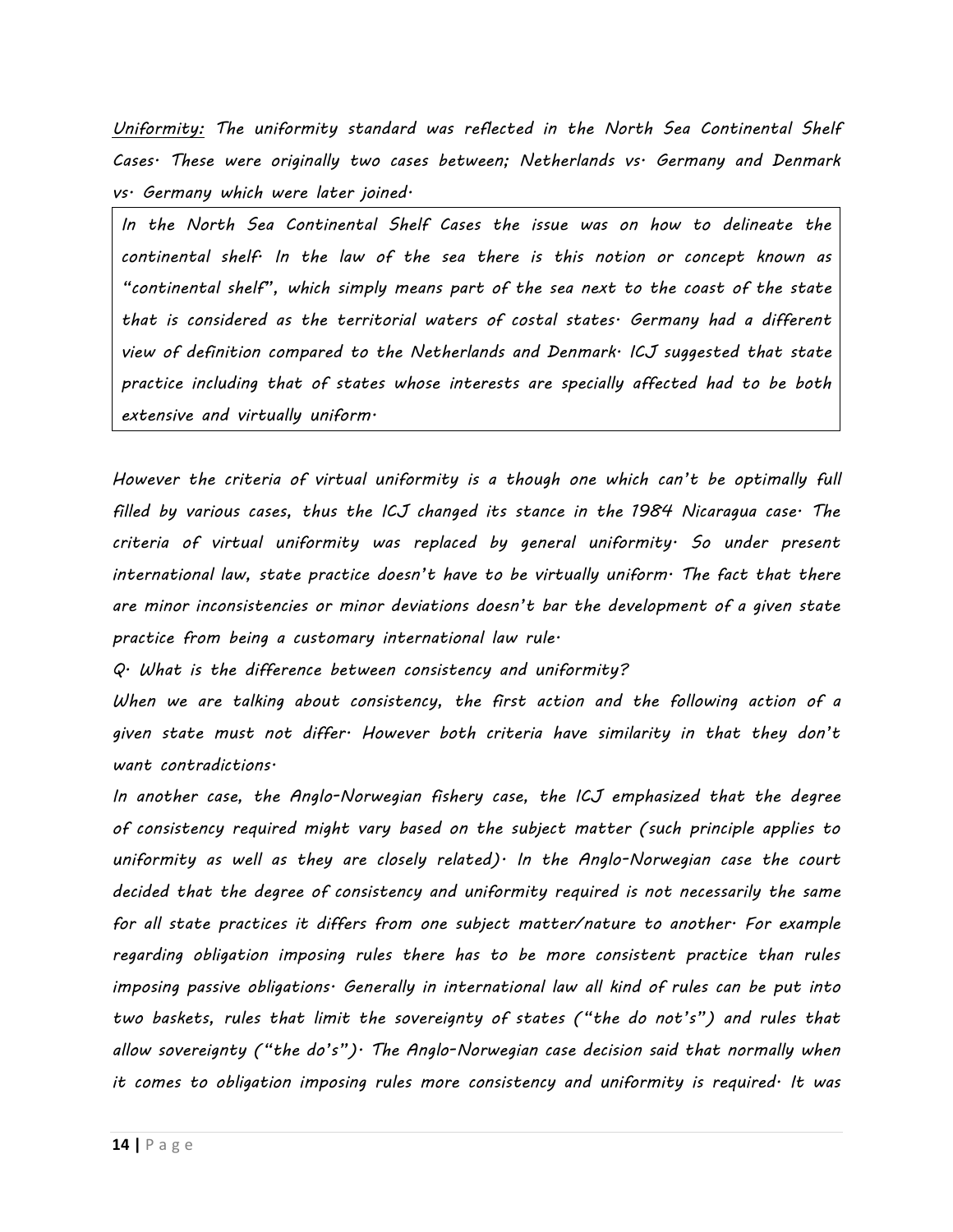*also pointed out that an even higher level of consistent contrary state practice is required to change fundamental customary international law rules. On the other hand less fundamental rules require less consistency.*

*The Nicaragua Case: (Nicaragua vs. USA) in this case it was aid that mere existence of new state practice doesn't mean development of a new rule. This is a very good test, an existence of a new contrary state practice doesn't imply existing rules are automatically changed. The conditions for changing an existing customary law becomes more vigorous compared to developing a new customary international law rule.* 

*Continuity & Repetition: The basic rule with regards to continuity and repetition was based on the asylum case (decided by ICJ in 1950).*

*Asylum Case: This was a case brought by Colombia against Peru. Colombia had a diplomatic mission in Lima, Peru. In Peru a coup had taken place and the leader of that coup, when he realized that the coup had failed, sought asylum inside Colombian embassy in Peru. Peru insisted that Colombia should hand over the guy because there is no international law rule that allows Colombia to try the person. On the other hand Colombia said that I can characterize the offence committed and try the Peruvian in Colombia. Thus, Colombia requested for Peru to allow the individual to fly and be tried in Bogota, Colombia. It is a landmark case as it talks about regional custom. Just as we have bilateral/regional treaty in this case it was acknowledged that there could be regional custom. The rule of diplomatic asylum developed mainly under the Latin American context. The court did not accept Colombia's argument but at the same time it asserted that Peru couldn't ask Colombia to and over the suspect. Interestingly, the right of Peru to refuse the flying out of this man created a deadlock (similar to the Julian Assange case).* 

*The difference between diplomatic and territorial asylum is where the asylum is actually requested. In territorial asylum the asylum is requested within the territory of the receiving state. Contrastingly diplomatic asylum is requested in the embassy or ships carrying the flag of the receiving state.*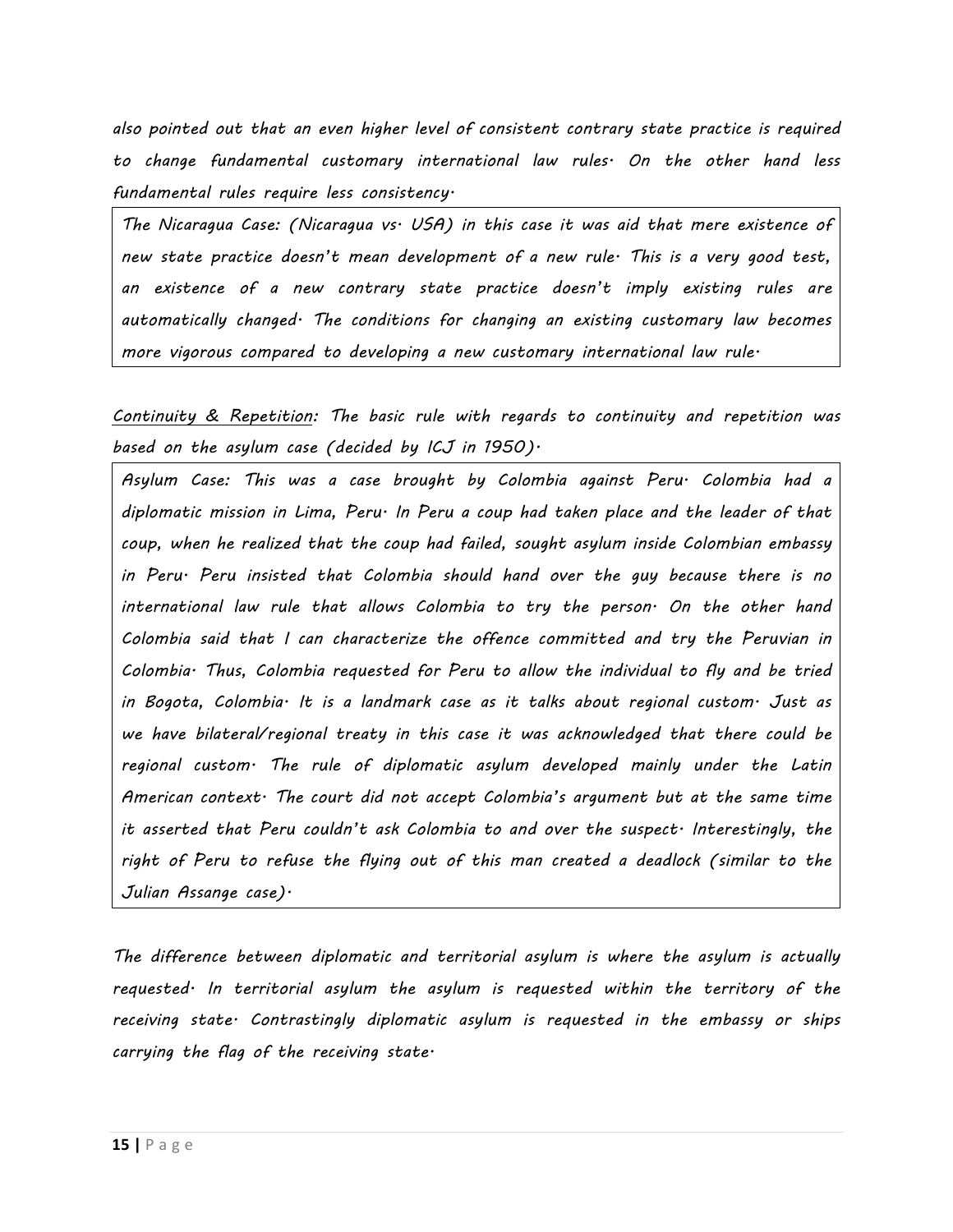*The court declared that customary rule should be in accordance with a constant and uniform usage practiced by the states in question. Some authors argue that the principle of repetition and continuity is embedded in the principle of uniformity and consistency. Generality: For a universal or a general customary international law rule to develop the practice must be fairly general. However, this requirement of generality doesn't apply or*  loses power when it comes to regional customs<sup>.</sup> By generality we mean that a significant *amount of states need to support the practice for it to be a custom. By generality we don't mean that every state should support it (unanimity or universality) but rather general customary law. The degree of generality varies from case to case (the degree of generality is higher for rules limiting state sovereignty as compared to rules enhancing state sovereignty).*

*There are limitations on the requirement regarding generality. Special weight is given to the practice of "relevant" states. In relation to the subject matter the voices of some states could be louder than unconcerned states. If we are talking about rules governing maritime law, then the practice of costal states is more important than landlocked countries. If we are talking about state practice relating to outer space, obviously the practice of countries that are actively involved in such expeditions is important (China, Russia, USA…). This, however, by means asserts that some states are more powerful than others. International law theoretically considers all countries to be equal- the principle of "sovereign equality of states".*

*The theory of persistent objector is also considered as an exception to the rule of generality. When a state objects from the beginning to a particular practice or carries out a contrary practice, that state may not be bound. There are two important elements; (1) the objection has to be mounted from the onset, it has to be expressed initially and (2) the objection has to be persistent. In the Anglo-Norwegian fisheries case, when there was a dispute regarding the extent of territorial sea (as opposed to high seas) between the UK and Norway, UK claimed the existent of a certain customary international law rule which is binding on all states that Norway isn't accepting as a violator. ICJ concluded that Norway shouldn't be bound by that customary law as it was persistently objecting to this particular state practice to the extent that other countries should know or should have known.*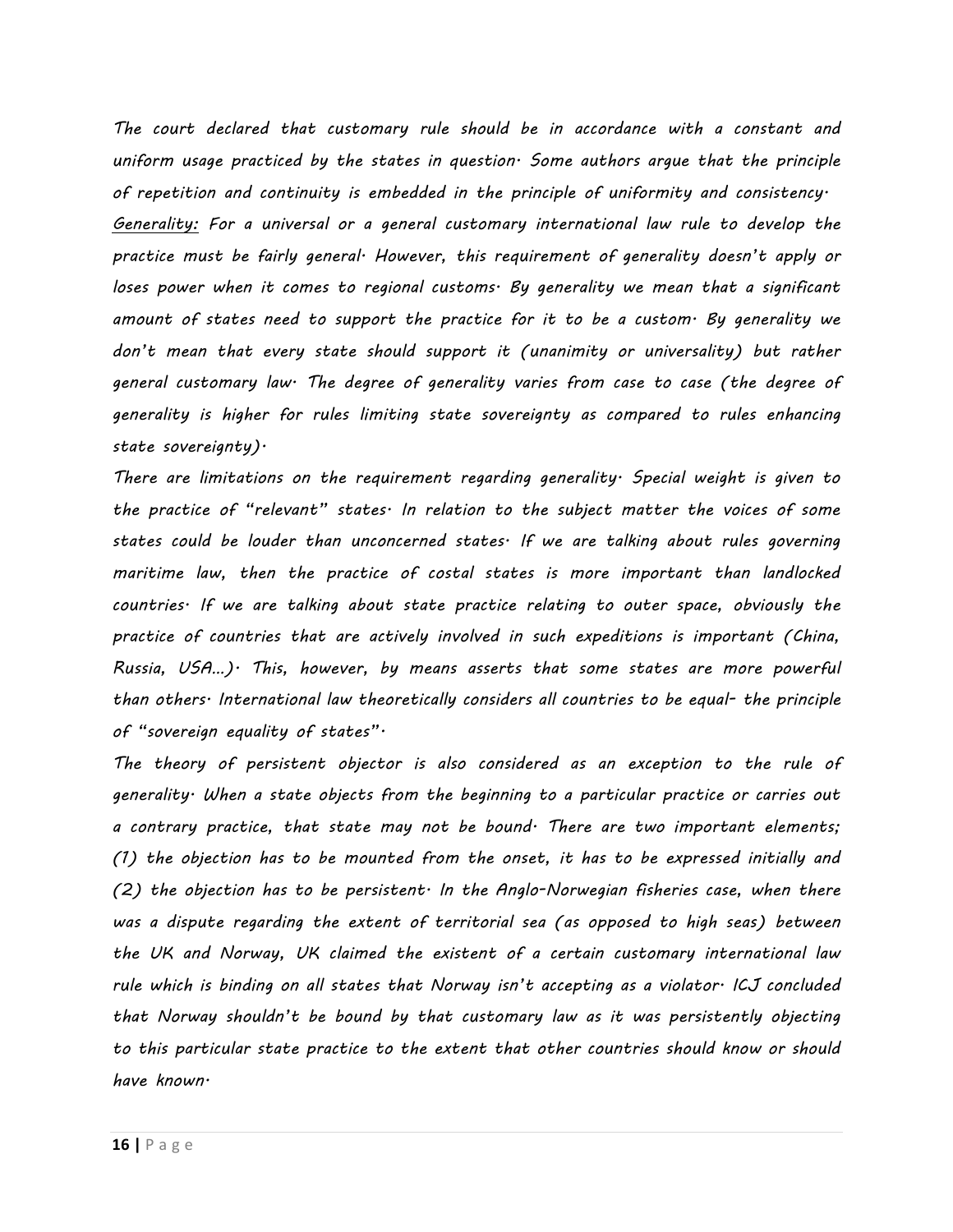*The third exception is the existence of a local custom, such local custom doesn't require the existence of general support or generality.*

*Duration: duration as a requirement is different from repetition. As in duration we are talking about the amount of time that should lapse before a given practice becomes a customary international law rule. Malcom Shaw clams that duration is not the most important element of state practice, duration can be one requirement sometimes, but we should not always insist of the fulfillment of duration requirement. ICJ also accepted this requirement under different cases. In the North Sea continental shelf cases, ICJ stated that, (1) the length of time required differs from case to case (2) the passage of a brief time is not necessarily a bar to the formation of customary international law rule. Thus, he "Principle of Instant International Customary law" was born. Prof. Bin Cheng claimed that it is possible for a customary international law rule to develop instantly. In most cases a passage of time is required but ne can never rule out the instant development of an instant customary international law rule. This can be exemplified in the dynamic aspect of international outer space rules.*

*Opinio Juris Nececitatis: once we have ascertained the existence of state practice fulfilling a certain state practice we still have to look for the mental element. This is an important rule that distinguishes customary international law rule from usage. Unlike state practice it is extremely tough to prove opinion juris. It is the belief on part of states that acting or refraining to act in a certain manner is their legal duty.*

*Acquiescence is a rule which states that if a state remains silent or idle in the development of a certain customary international law rule, it would apply to it.*

### Lecture 5

### 2.3. General principles of law

*From the reading of article 38, we could ascertain that general principles of law are primary sources of international law. However it is a known fact that treaties and custom supersede general principles of law. We say this because international law is a system which is primarily created by states. In both treaties (directly/direct expression of consent) and custom (indirectly/indirect expression of consent) states are involved in the creation. However, general principles are different, in the sense that they don't require the consent of states.*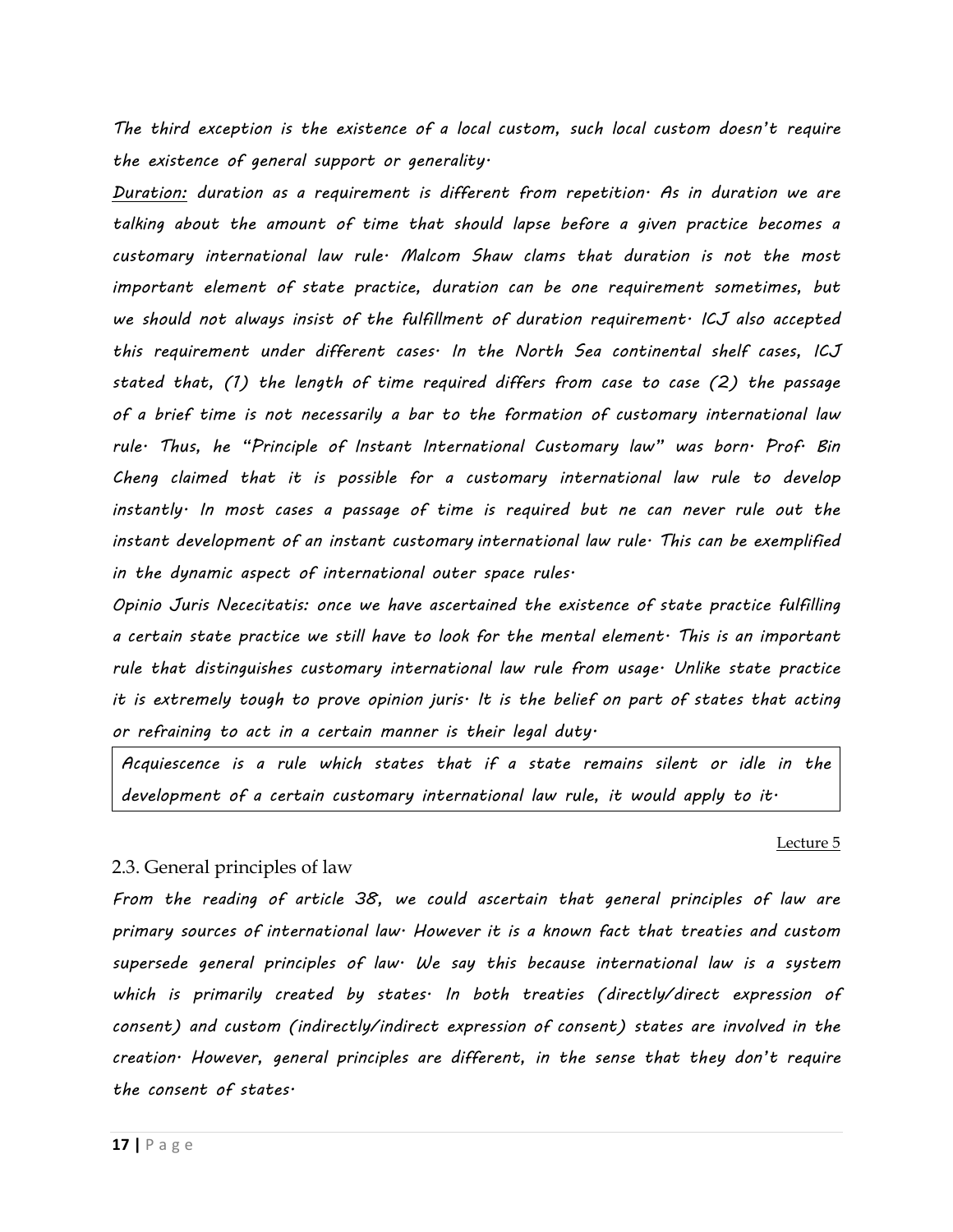*Q. When we are referring to general principles of law are we referring to principles of international law (such as "sovereign equality of states") or national law (such as "Res Judicata")?*

*Article 38 (1)(c) doesn't talk about such distinction or which one applies as a matter of fact, however most scholars agree, that it applies to both national and international law principles as a gap filling choice.*

*Exhaustion of local remedy is a general principle that originates from the national system but we see it being applied by various international tribunals, human right courts and commissions using this principle.*

*General principles of law seen from the lens of theories of law, especially with regards to recognition of general principles of law as sources doesn't go well with the positivist/command law approach.* 

2.4. Judicial decisions

*When article 38(2) says that judicial decisions and teaching of scholars are to be seen as a subsidiary source it is sending a message that these cannot be considered as law creating sources but rather as law elucidating, determining or defining sources.*

*Article 59 of the statute of the ICJ confirms that judicial decisions are indeed not considered as law creating sources. The article deliberately excludes the principle of "stare decisis" from the international legal system. It provides that decisions of the ICJ are binding only on parties to that given case and only as regards the matter in question. Thus a contrario reading of Article 59 dictates that the principle of precedent is effectively excluded from the international legal system.*

*Purely seen from a legal point of view, the court doesn't have a law making power. But in practice what we see is the ICJ heavily relying on its decisions rendered previously. It does this for various reasons such as consistency and its attempt to influence the development of international law. However, states would love to preserve the law making power for themselves.*

*ICJ has two types of jurisdiction advisory jurisdiction and contentions jurisdiction. When ICJ gives decisions based on its contentious jurisdiction the decision would be binding on the parties to the case. In its contentious jurisdiction the court handles disputes. The advisory jurisdiction doesn't entertain disputes per se and opinions of the ICJ are not*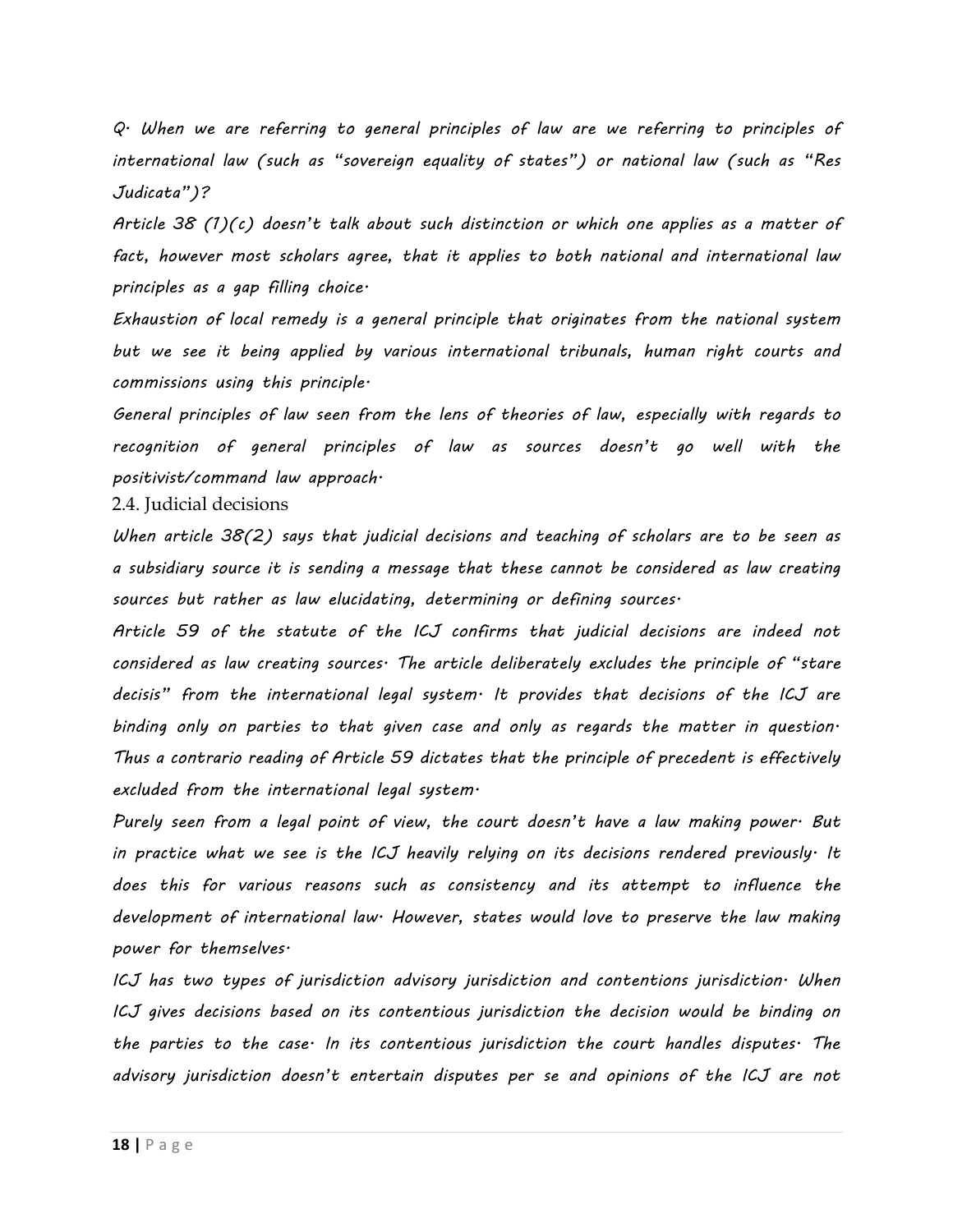*legally binding. The advisory opinions despite not being binding has an influential character. Thus states usually prefer to abide by ICJ advisory opinion.*

*Q. When it says judicial decision is it referring to the ICJ or also other courts? Generally the reference towards judicial decision is to different judicial and quasi-judicial bodies (such as ICC, ICTY, ICTR, US Supreme Court……)*  2.5. Learned writers

*The writing of the most highly qualified publicist is considered as the second form of subsidiary international law rule. Writing of scholars cannot create law but this can be used as law determining material source of law. During the formative stages of international law the role writers played was quite different from present perception. For example Hugo Grotius's book was not only considered a book, but was also regarded as a rule/law.*

*Not all writings qualify as subsidiary sources, they have to be writing of renowned and acknowledged writers. In the Spanish zone of Morocco case Judge Huber asserted that in most circumstances writers are politically motivated.*

2.6. Other possible sources

*We have said that the list under article 38 of the ICJ is incomplete from the outset. Resolutions of international organizations, such as general assembly resolutions. Yes they are non-binding, however they contribute towards the development of international law (both treaty law and custom) and clarify the content of an existing customary law. So shouldn't we consider such resolutions as secondary sources of international law rule? General assembly resolution on the definition of aggression passed in the year 1974 is a very powerful definition. Security Council resolution passed by the council under chapter seven are binding.*

*Soft law is a term of act used to describe two different notions. The first one is that soft law are rules of international law that do not stipulate concrete rights or obligations but which have normative value. They are legally binding but fail to provide clear obligations and rights. They are vague and quite flexible. Most rules under environmental law ("reparation obligation") is regarded as being soft law. Article 2 of the ICESCR states that "countries have obligation to take steps individually or through international assistance with the view of achieving economic development", but what does this mean in practical terms.*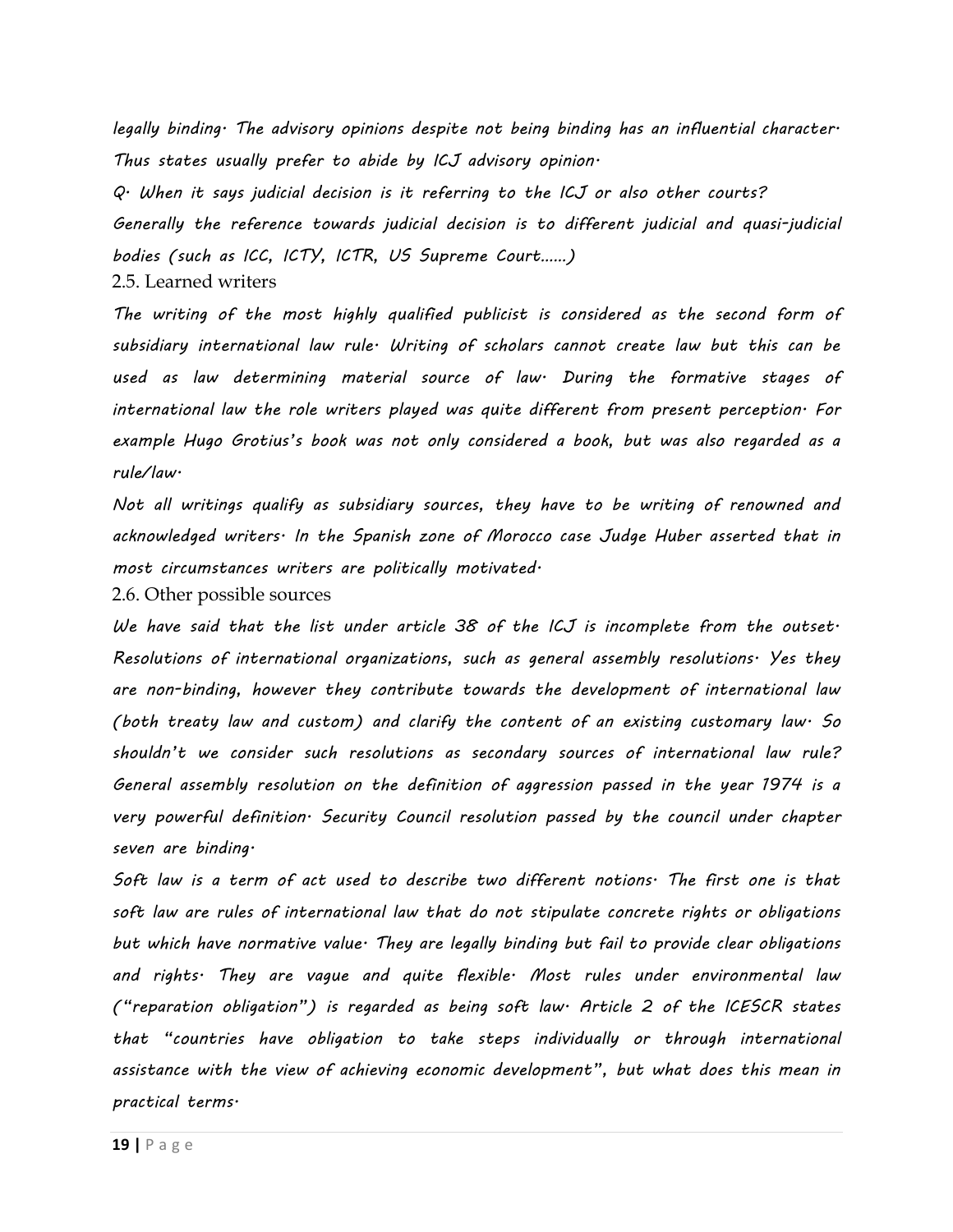*The second notion of soft law is de lege referenda, it doesn't have a normative value or impose legal obligation but it tells you the opinion of some countries or people what the law should be or may be in the future. It might shade some light of what the law would look like in the future, so soft law in the second notion might shape state behavior.*

Lecture 6

### 2.7. Hierarchy of sources & *jus cogens*

*Q. What happens when a treaty contradicts an existing custom? What happens when a treaty complements an existing custom?*

*When we talk about hierarchy of laws under international law we are normally talking about the position of treaties and custom. And we are talking about them under two situations when they complement/supplement and when they contradict.* 

### *When custom and treaty complement*

*This happens when there are parallel obligations imposed by both custom and treaty. Custom was the preexisting one and a treaty, which is complementary, comes after wards (that is normally the case under international law). Treaties reflect the consent of states to be bound by them in an equivocal manner. Additionally, the contents of treaties are more or less clear and certain in comparison with international custom. Thus as treaties have this advantage if you find a customary international law rule pre dating a given treaty, in principle, it should be a treaty that should take precedence as far as members to that treaty are concerned. This could be also explained in terms of the law that comes later prevailing over the law that came prior.*

*Rule No.1 when you have a treaty and custom complementing each other and when the treaty comes later in time as far as member states to that given treaty are concerned it is the treaty that governs their relations. But for non-member states it would be the customary rule which will bind them.* 

*In the Nicaragua case, the ICJ provided another principle saying that custom doesn't cease to bind states even if the state has become a party to a treaty. Thus the decision have further qualified the rule by claiming that it is both custom and treaty that apply to the member state of a treaty. In the Nicaragua case, the United States which was a member of the UN charter that provides for the prohibition on the use of force (to*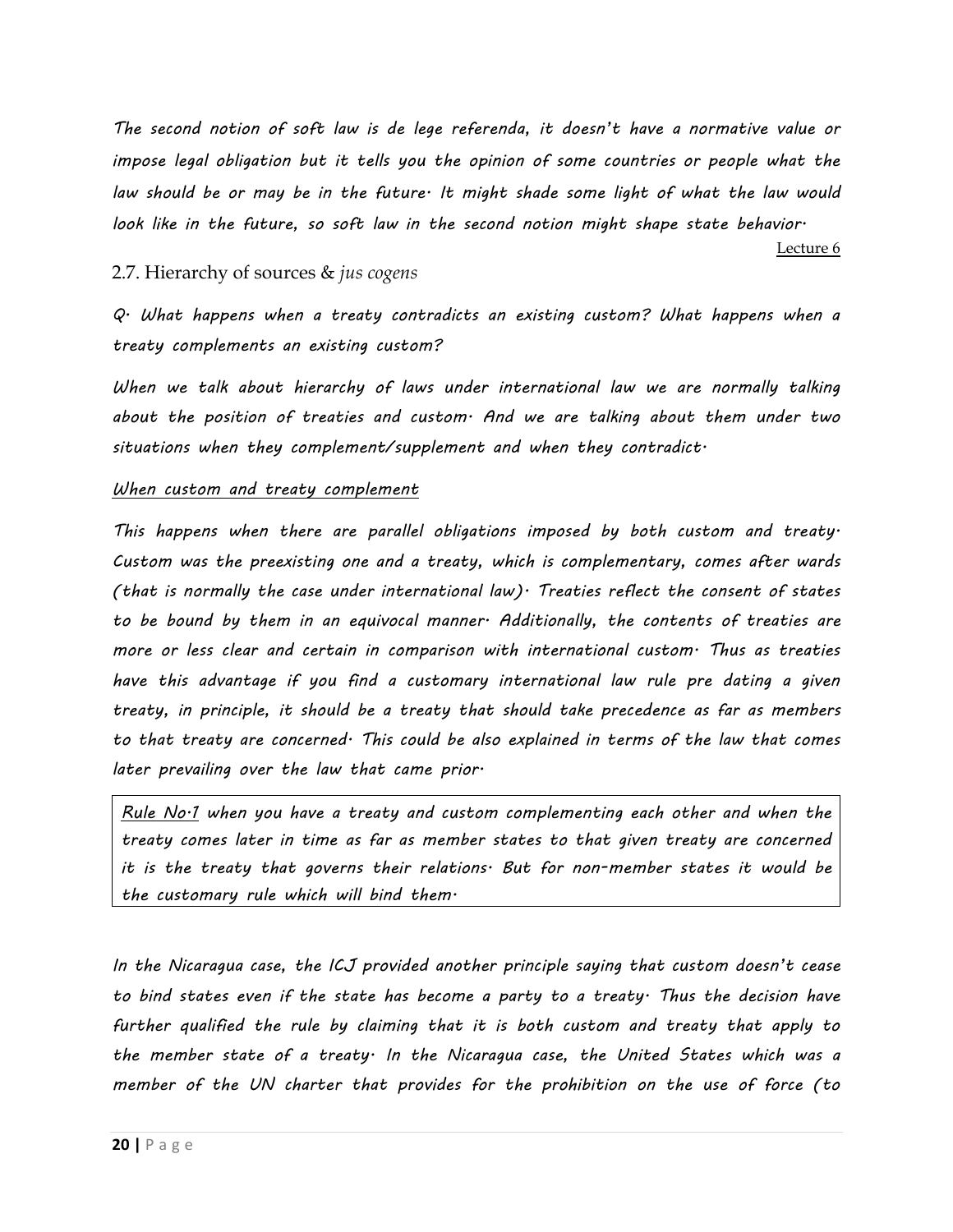*which the U.S. had reservations on the ICJ statute of the court having jurisdiction on the American obligation arising out of multilateral treaties such as the UN charter). But the court concluded that America despite not being bound by the "prohibition on the use of force" under the charter is at the same time as one state of the world bound by customary international law rule regarding the prohibition on the use of force. Thus, in principle, when we have treaty and custom having the same/similar content, a treaty that comes at a later time prevails. However, as an exception, that doesn't totally displace the application of that customary international law rule.*

*Q. Why do we bother to put the two sources under a ladder if they both lead to similar conclusion?*

*We didn't say that the treaty and custom are identical but rather complementary. Thus there could be possibility for a difference in application.*

*The other exception relates to obligations erga omnes (Ius Cogens). Ius cogens norms are fundamental norms of international law from which a state cannot derogate. Thus with respect to erga omnes norms or Ius cogens the principle under rule one doesn't apply, meaning a treaty coming at a letter time will not prevail. This is due to article 53 of the Vienna convention on the law of treaties which states that "a treaty is void if at the time of conclusion it conflicts with the peremptory norm of general public international law". There is little consensus on the content/subject matter of ius cogens norms. Few of them regarding which there is consensus are prohibition of Genocide, prohibition on the use of force and self-determination (recently).*

### *When Custom and Treaty contradict*

*Here again we apply interpretation rules relating to time, the law that comes latter should apply better than the law that came out prior. The other rule of interpretation used is, specific rule prevails over general rule, custom or treaty imposing particular obligations prevail over one that imposes general obligation. This principles, however, is qualified by article 53 of the Vienna convention on the law of treaties.*

*Q. what do you do when a custom comes later to a treaty and they contradict?*

*The fact that states have concluded a treaty doesn't mean that there isn't going to be any change in the future. Practically countries have a perfect way of amending treaties. Theoretically, there is a chance where a custom could possibly amend a treaty. Practically,*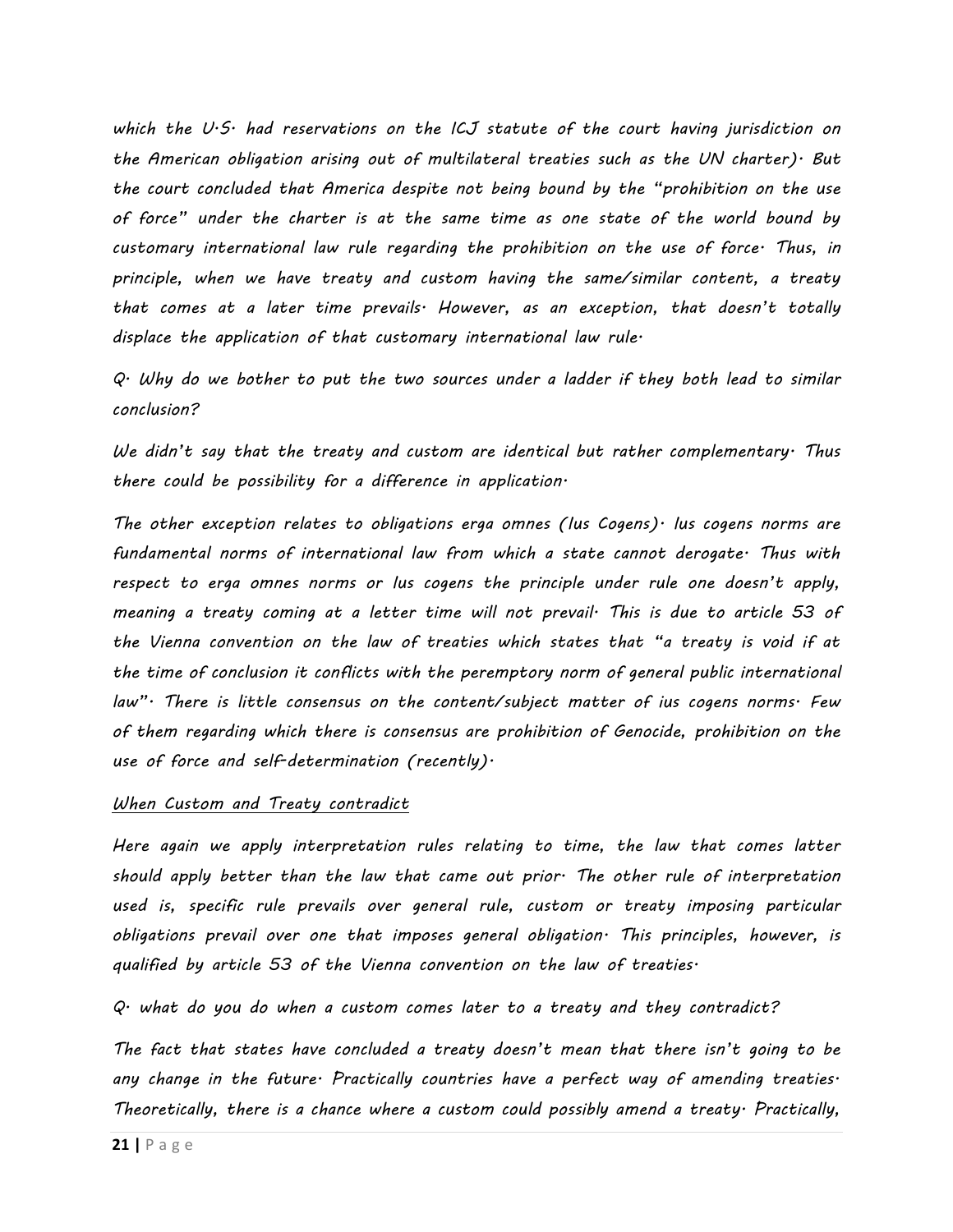*however, it is almost impossible for an unclear and uncertain custom to replace a readymade, clear and certain treaty. The content of customary international law rule has to be very clear and strong state practice supported by a certain and unequivocal opinion juris for it to replace an already existing treaty.*

# Chapter III

# International Law & Municipal Law

*Under this chapter we will be talking about the interaction between national law and international law. The discussion becomes pertinent especially when these two laws contradict.* 

3.1. The Theories (Monism vs. Dualism)

# *Monism*

*Monism considers international law and national law as belonging to the same legal order and it treats them as different versions of a single body of law. They operate concurrently over the same subject matter according to the monist school of thought. As they operate concurrently, contradiction is a possibility. And when a conflict arises between the two international law prevails and international law is considered as having a higher position or a better standing in the ladder of hierarchy.*

# *Dualist/Pluralist*

*Assumes that international law and municipal law are two separate legal systems which exist independently of each other. One deals with interstate relations and the other intra state matters. Thus for dualism if a person has a right under international law but not municipal law, courts would apply national law. Dualism emphasizes sovereignty so it tends to rely on positivist school. In cases where there is a contradiction between national law and international law the dualist law suggest that international law would prevail on international matters and national law would prevail under national law. A state's action could be unlawful under international law but it an still justify its action under its national law. For dualists states can enact national laws that contradict its international duty. In such cases the state will, of course, be held liable under international law but nationally it can justify its actions.*

3.2. The role of municipal rules in international law

Lecture 7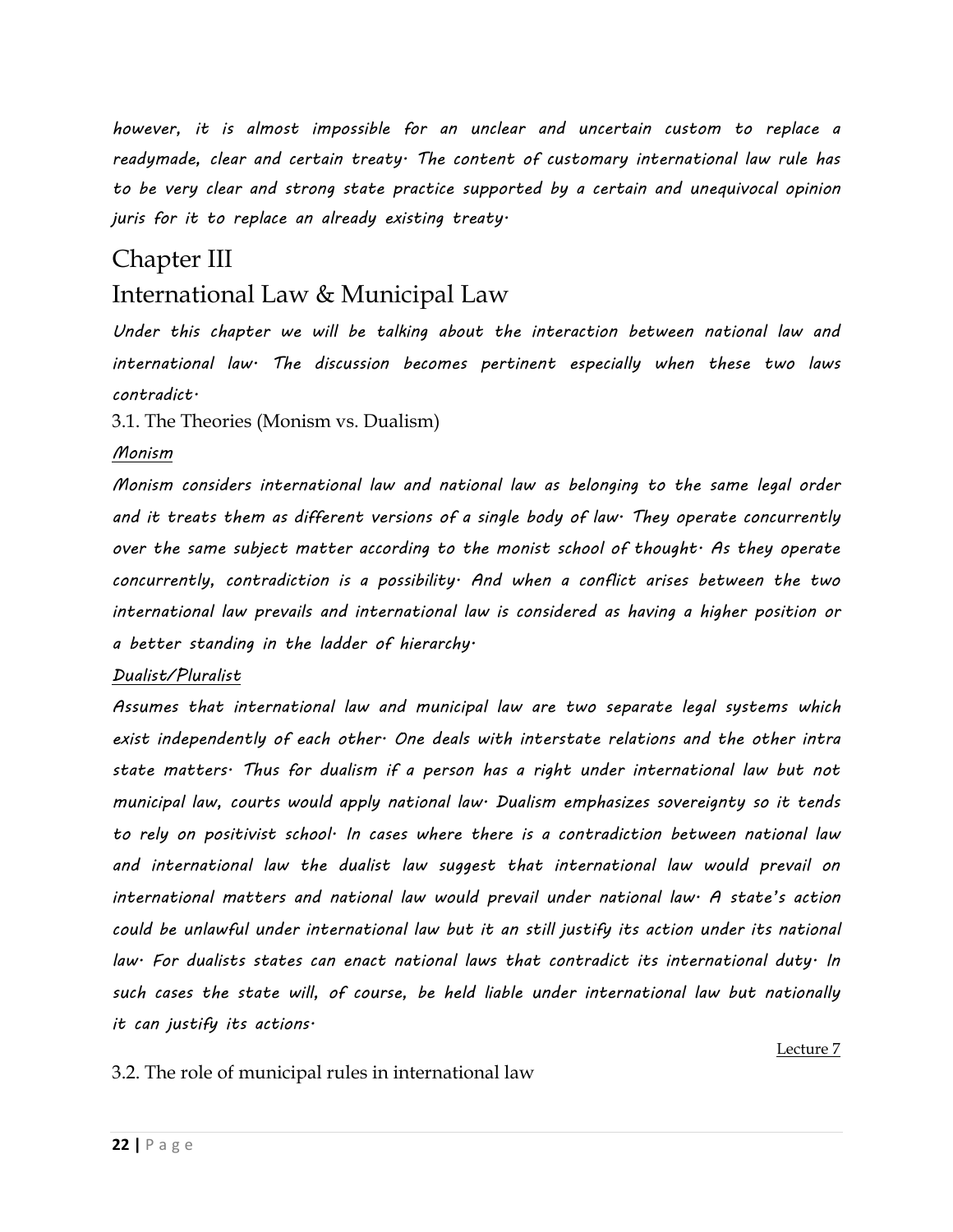*Q. How do international courts treat national laws? When do they make use of national laws?*

*National laws are, sometimes, used as sources of international law. International law uses national law in determining the contents of a given international law rule. National law can clarify state practice to determine the contents of a given international law rule. International law uses national law as a law determining source. Sometimes the court is allowed to use general principles of law as primary source in the form of general principles of law. And when we were talking about the contents of this general principles we have said that sometimes this general principles could be national principles of law.*

*Secondly, international law sometimes leaves certain questions to be handled by national law. The question of nationality is a perfect example in such regard as international law uses nationality as a test to apply certain international law rules like refuge law. International law doesn't determine nationality but rather leaves it to national laws.*

*However, the general rule of international law provides that a state cannot plead a rule or a gap in their own national law as a defense to a claim under international law. During a state of emergency the right to life can never be derogated for the UN human Rights commission. But if the Ethiopian government kills individuals under the existing state of emergency and was called upon by the international community to justify its act, it can't claim/defend that it took the action because it is entitled to do so under its national laws. This general principle is applicable regardless of the state's adherence to monism or dualism. Normally if it had accepted monism it wouldn't have raised such argument as in monism when there is contradiction international law prevails. This rule is incorporated under Vienna convention (Article 27) on the law of treaties. This theory dictates that international law is always dominant or has the upper hand in the international setting. So sometimes international law treats national law favorably by referring to it and at times opts for an uncompromising position.*

*A corollary to this principle is that states have to perform their obligation under international law in good faith. They have to do their level best to perform such duty. States have also the duty to conform their national laws to their international law obligations to which they have consented.* 

3.3. International law before municipal courts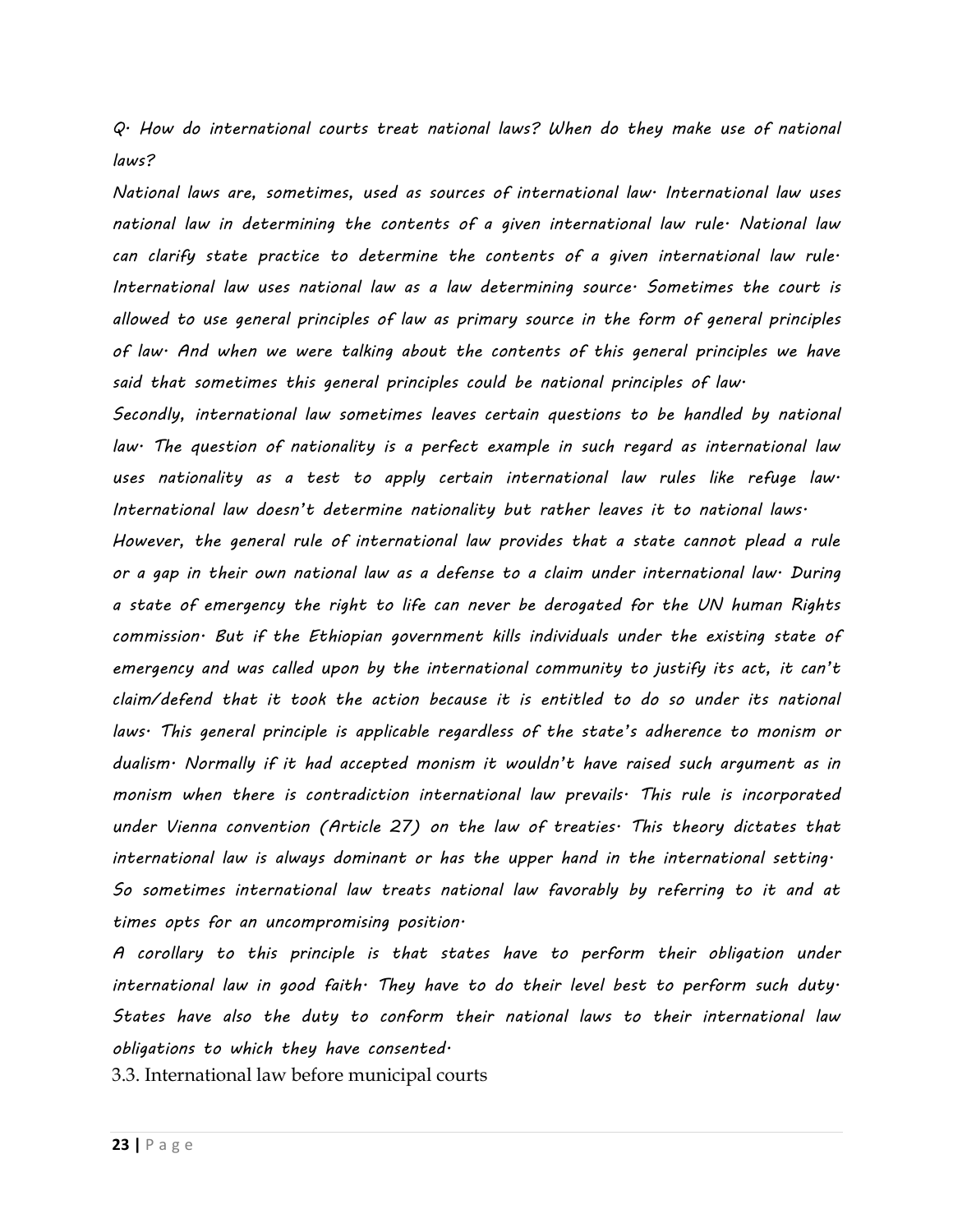*Deferent states have different attitude towards the application of international law. Laws of developing countries, in the past, that are keen on emphasizing their sovereignty do not give primacy for international law over their own municipal laws. They usually adopt the dualist approach. A large body of international law developed before the Second World War, before the creation/ decolonization of these developing states and therefore they were adamant that these laws favored the westerners. Even during the cold war time Russia considered that international law was a tool of the westerners to spread their ideology.*

*This is however a general statement, to get the exact answer, how national law treats international law we have look at the constitutions and other relevant laws of each and every state. The prevailing approach, however, is the dualist model. States are relatively more inclined to maintain their sovereignty. States have criteria for incorporating international laws into their national system. When we talk about the role of international*  law before a national legal system we are talking about two things; (1) the issue of *internal applicability of international law within the national legal system and, (2) the issue of hierarchy between national and international law, assuming that countries apply international law.*

*1/ Domestic application of international law there are two theories; the doctrine of incorporation and the doctrine of transformation. According to the doctrine of incorporation rules of international law become part of national law without the need for express adoption. International law automatically becomes part of national law (ipso facto) without needing any more actions. Once a state consents to be bound by a given international law rule (becomes a signatory state after fulfilling all the formality requirements), then that given international law rule would be considered s forming part of the national law.*

*The doctrine of transformation stipulate that rules of international law don't become part of national law until they have been expressly adopted by a state. If we are talking about a treaty the fact that a state has consented to be bound by a treaty through ratification doesn't automatically make that treaty part of the national law of that country s further formalities are required. The treaty or custom has to be expressly adopted. Based on the requirements of national law it could be enactment by the national legislature or publications. Between ratification or accession as the case may be and the*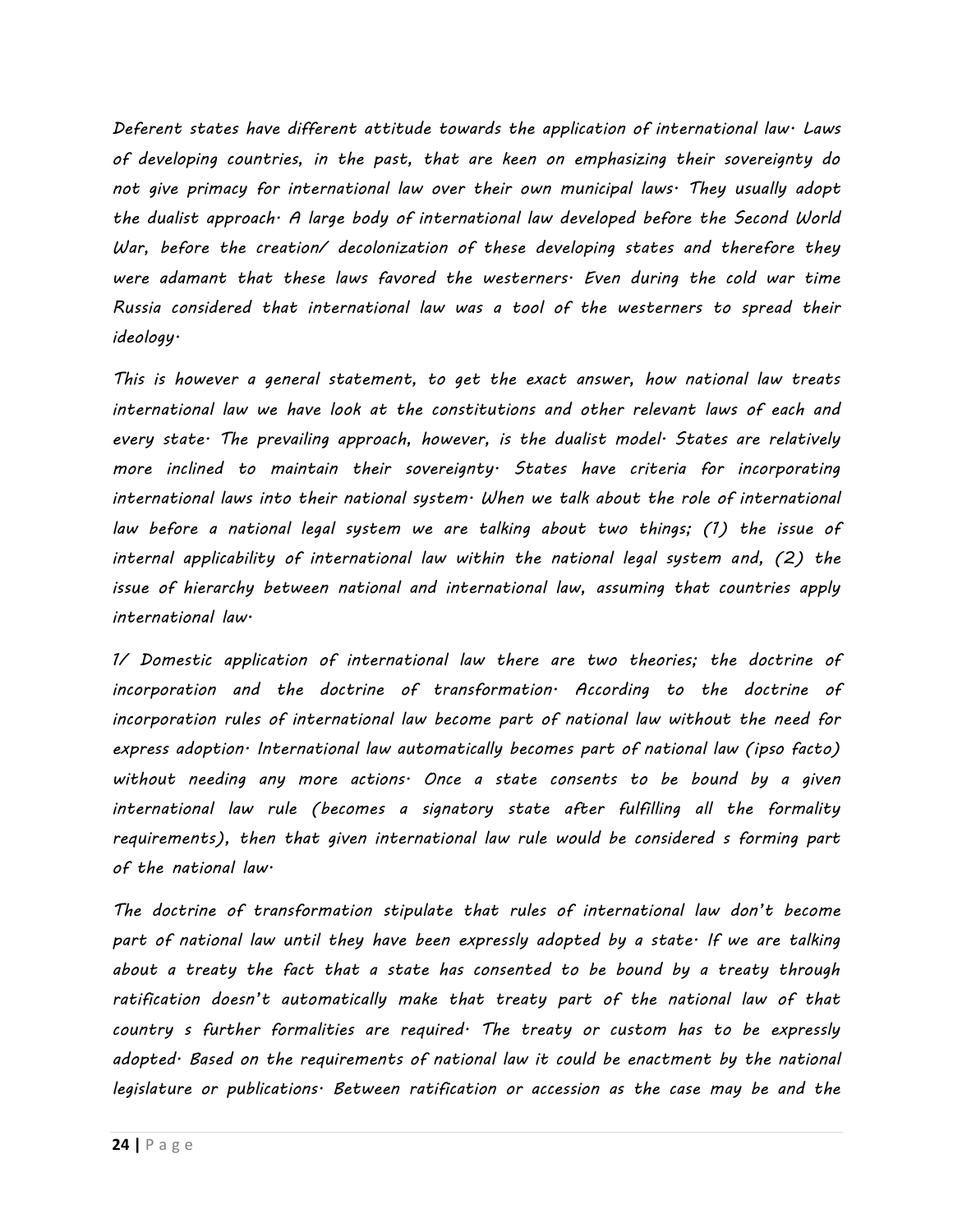*time when a given treaty is considered as part of the national legal system there is a process, prescribed by the national law.*

*2/ The second question concerns the issue of hierarchy. To answer this question we have to look at the constitutions and the internal law of the states. Some western countries consider international law as superior to their constitutions (the Netherlands). This position raises various theoretical questions such as the nature of the constitutional document. Other countries equate it with the constitution while some others put it below their constitution.*

#### *The Ethiopian Case*

*The dominant view looks to provide that international conventions are below the constitution but are equal with proclamations. Under article 9 of the constitution it states that international treaties ratified by Ethiopia form an integral part of the law of the land.*

*Tadele seboka claims that the status of international law should not be determined by municipal law. He calls such attempt a self-fulfilling prophecy. How can national law provide a fair assessment of what international law has with regards to the national legal system? This is a monist approach he holds as he is a human rights lawyer. He puts human rights conventions ratified by Ethiopia under the same line with the constitution.* 

- *- We take the supremacy close a little too far by also including treaties to be included under laws practices and decisions under the constitution.*
- *- Does the fact that they have the same source imply that they have the same hierarchy?*
- *- Doesn't article 9 place international conventions as integral part of the law of the land.*

*There are additional criteria's for the application of a treaty under Ethiopian law as publication is required, thus Ethiopia uses the doctrine of transformation according to ambassador Ibrahim Idris. In the case of UK the parliament has to ratify it and then it has to be published as a means of transformation. For custom there is no requirement of transformations.* 

*Some scholars argue that the divide between monist and dualist has gradually faded especially with regards to human rights (it's becoming monist).*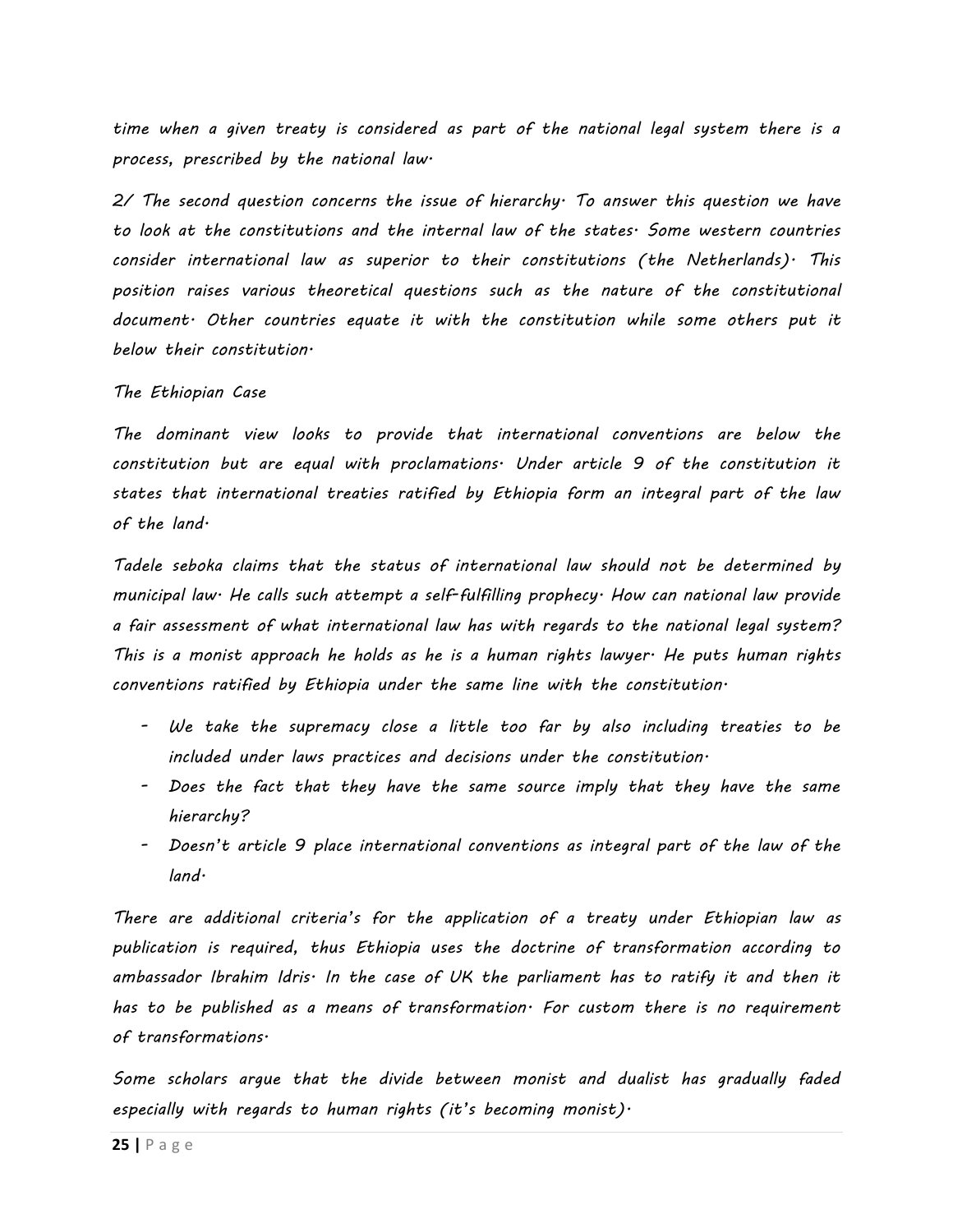# **Chapter IV The Subjects of International Law**

4.1. International legal personality

*The law will determines the nature and scope of personality and this holds true for international law as it holds true for national law. When we say subject of international law we will be talking about a body or entity that is capable of exercising and possessing rights and duties under international law. Thus it is international law that devotes the ability to act within the system of international law. International law defines the criteria and which at the end of the day. So when we talk about international legal personality we are talking about entities getting legal personality as being capable of having rights and duties and having the capacity to enforce it.*

*One distinguishing characteristic of modern international law is that more and more subjects are gaining personality under international law. Traditionally states where the only subjects of international law. After the end of the Second World War, new nonstate actors of international law have joined the group. However, the orthodox positivist view still maintains that states are the only subjects of international law. This theory is an obsolete and outdated concept in the contemporary world. Nevertheless, despite the increased involvement of non-state actors in the international legal system states remain by far the most important legal actors/subject of international law. This is due to the existence of varying degree of personality.* 

In international law there are two types of personality; original personality and derived *personality. When we say original personality we are referring to personality that entitles to all sets of rights and duties under international law and it is states and states only who are recognized as having international legal personality. Derived personality entitles subjects/actors to limited rights and duties plus (as the name itself indicates) is derived from the will and consent of states. If we take for example international organizations such as the UN, it was created by states. And even if it was created it could have been*  left with no legal personality<sup>.</sup> When we are talking about legal personality we are talking *about legal personality that would be obtained because states consented for that*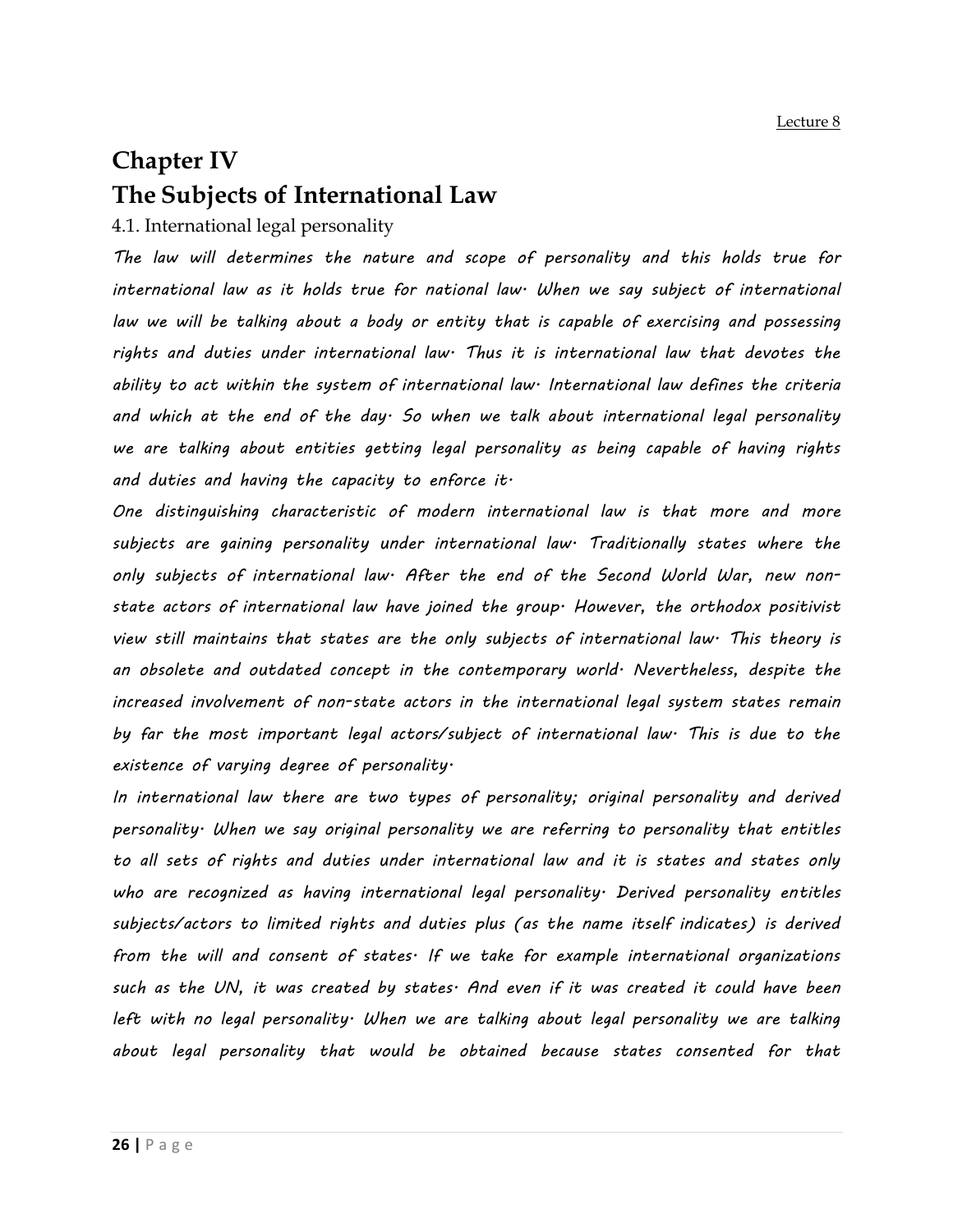*personality to be conferred on that entity. This tells us that legal personality under international law is relative. Its only states that have the totality of rights.*  States as typical legal persons

1. Creation of statehood

*Q. When does an entity qualify as a state? Do you think membership to the UN implies automatic statehood?*

*Only states could be members to the UN according to the UN charter. However since politics plays a huge role, there were times when countries who did not meet the requirements of statehood were admitted as members to the UN. Countries like Pakistan, India (India was admitted even before its independence from British rule) could be sited as examples to this. Membership alone doesn't imply automatic statehood, however currently being admitted into the UN is a strong evidence that that entity has acquired the status of statehood. This is due to two main reasons: one is the above requirement of members to be states and two is the element of recognition in being a UN member (when an overwhelming majority of UN members accept the entity as a state it shows something). If we look at history, Switzerland was there as a state for a long time, but Switzerland got admitted to the UN in 2002 fearing negative externalities of voting. Nevertheless, membership to the UN is a strong indicator of statehood but not an absolute one.*

*The starting point for the discussion of criteria of state hood is article 1 of the Montevideo convention on the rights and duties of states concluded in 1933. The specific article lists down the criteria of statehood.*

Article 1.

The state as a person of international law should possess the following qualifications: (a) a permanent population; (b) a defined territory; (c) government; and (d) capacity to enter into relations with the other states.

*Extract from the Montevideo Convention, 1933, on the rights and duties of states*

# *A. Permanent population*

*Q. Do we consider people migrating from one territory to another as permanent population (Countries such as Afghanistan, Pakistan)?*

*When we say permanent population we are not here requiring a certain population to leave in a certain place without moving here and there. But one thing is important here,*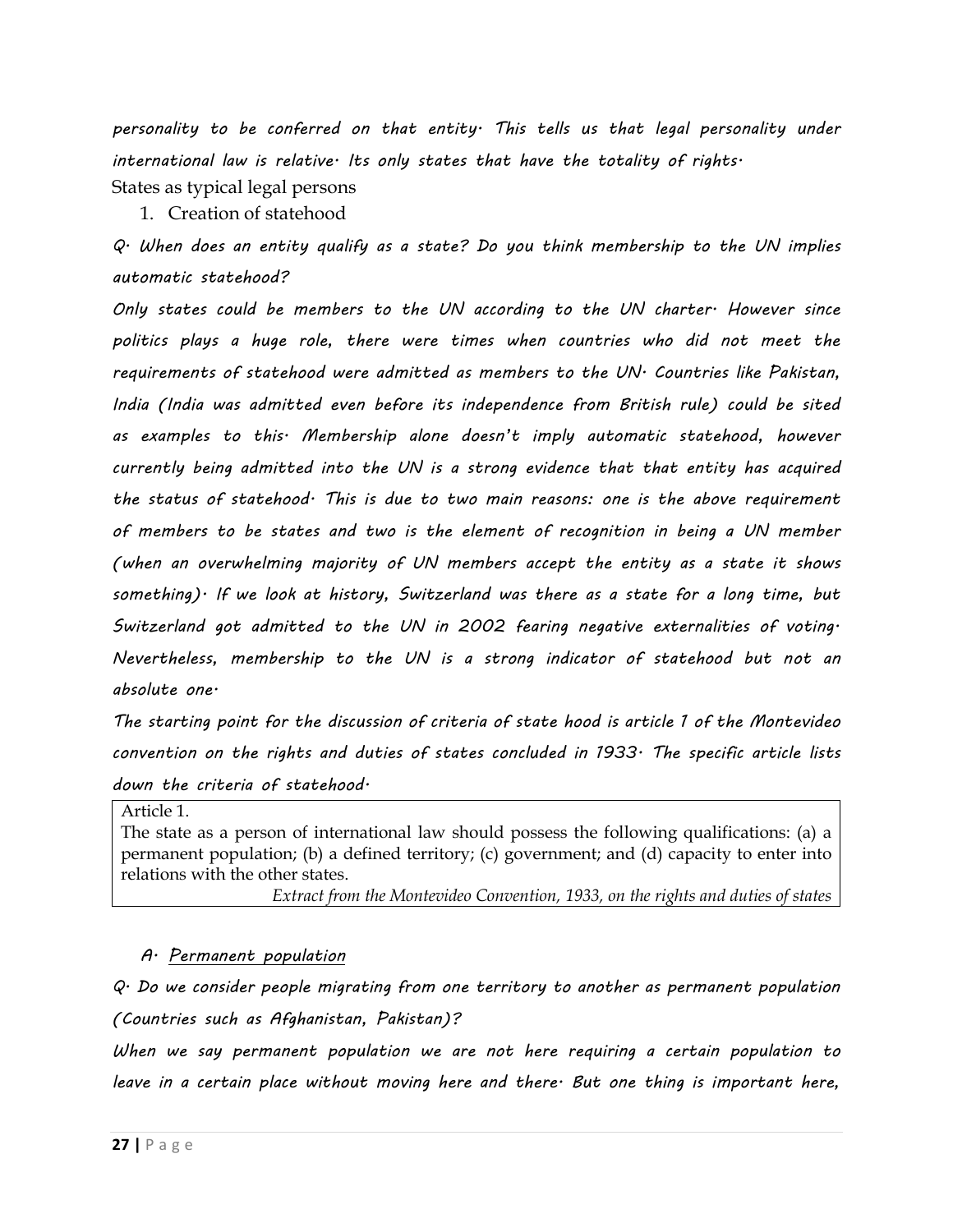*these people have to identify themselves with a certain piece of land. For example the Borena Oromo's migrate to Kenyan territory but the always identify themselves as the Ethiopian Borena. Therefore there should be some population linked to a specific piece of land on a more or less permanent basis. It is not a requirement under international law that people should be living in a certain piece of land forever (it is rather more of a psychological attachment).*

*It is not clear whether the requirement here implies the population has to be indigenous. The current understanding is that there shouldn't be a requirement of indigenous population.*

*Q. Does size of the population matter?*

*NO! Countries like Tuvalu (9,893 people), San Marino (31,595), Liechtenstein are states regardless of the size of their population.* 

*B. Territory*

*A defined territory is one of the requirements. Thus a state must have some definite physical existence that makes it clearly distinguishable from its neighbor. This requirement doesn't however indicate that the territories of a countries must be certain. It should be defined but not all of the countries territory should be clearly demarcated. For example Ethiopia has a defined territory but still have an uncertain issue of border demarcation with Sudan. Other examples could be the issue of Kashmir between India and Pakistan. There must be some territory which must be undoubtable belongs to that entity. Similarly, an existing or emerging states territory being subsumed by another state doesn't lead the country losing its territory from losing its statehood status. For example, Kuwait was fully annexed by the Iraqi state led by Saddam Hussein in the 1990's, however Kuwait did not cease to be a UN member.* 

*Size of the territory as well doesn't matter because we have countries such as Maldives Tuvalu, Liechtenstein, Nauru and other micro states are still recognized states as long as they fulfill the other criteria.* 

# *C. Government*

*In order for a state to function it must have a government. And not just any government but a functioning and effective government. Effective government implies a government having the capacity the power to administer at least certain part of the territory and*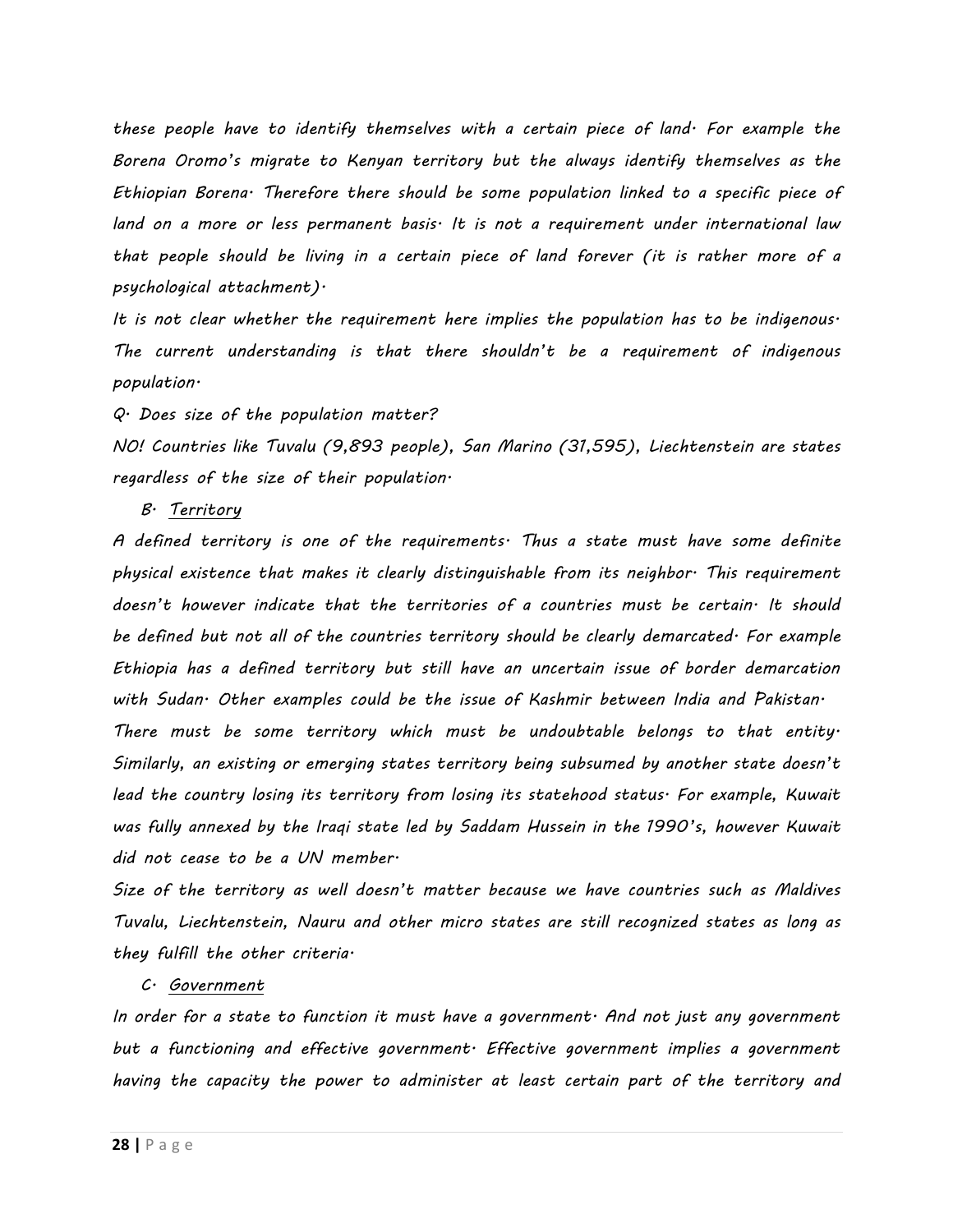*capable to discharge functions of a government. The executive members of the entity must be able to exercise effective control over a defined territory and a permanent population.*

*But international law doesn't require a state to have an absolute and an entirely dominant government. The government must be able to handle and administer the affairs of the country under the international arena. Absence of an effective government doesn't result in loss of statehood. Once a state is created the fact that a government has lost effective control doesn't deprive a state of its statehood. For example, The Federal government of Somalia controlled no territory in Somalia in 2006.*

*D. Capacity to enter into relations with other states*

*It is generally understood as implying independence. When a country is independent it would have the capacity to interact with other states. We are not talking about factual independence but rather legal independence (the fact that countries are economically dependent and thus receive aid doesn't imply that they are not states). For example Hong Kong is not legally independent as its part of China (because of a treaty between China and Britain).* 

### Lecture 9

### 2. Recognition

*Recognition is mainly a political act because in municipal laws (national legal system) there isn't a legal standard prescribe for the recognition of another state thus it is the political decision of the government. Therefore it is mainly the decision of the executive wing of the government and once it is extended it would have legal implications (that is why we study recognition and its legal effects). For Example under the FDRE constitution we don't have preconditions for the government to extend recognition or not. Malcom Shaw for example refers to recognition as a confusing mix of politics, international law and municipal law. It's an act when these three things interact* 

*We should note here that recognition is a unilateral act as a principle (sometimes there could be multilateral recognition). Thus when states willingly agree to recognize a state it shouldn't depend on the recognition of other countries.*

*Recognition deals with a variety of factual situations. When we say recognition we are not only talking about recognition of states but rather also recognition of governments,*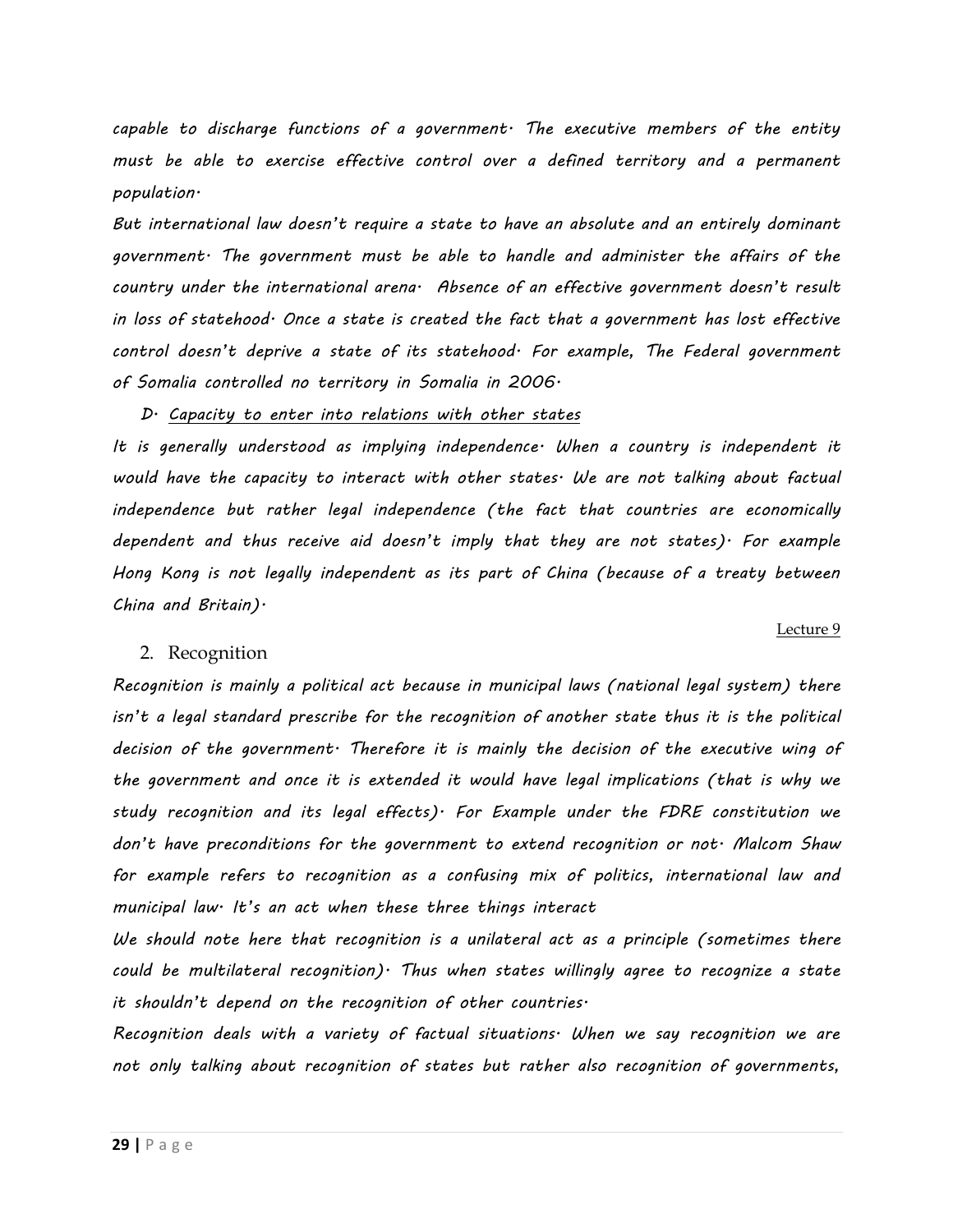*recognition of territorial claims, recognition of belligerent/insurgents, recognition of national liberation movements.*

*The legal effects of recognition are entirely different as regards to international law and municipal law. In the eyes of international law, when a country recognizes other state that is a confirmation state that it considers the recognizing entity as a state defined under international law. Recognizing a state is like giving a state a benediction/approval that it considers it as an international legal actor/person. For the recognizing state the recognized state can bring claims on international legal tribunals, can enjoy immunities. But the effect recognition produces internal is a bit different. The courts within the recognizing state will start to give value to the laws and decisions of the courts of the recognized country ("Rule of Reciprocity"). Additionally internally non-recognition implies that entities and persons from that country cannot bring claims in the state. This is also logical as the nationals of non-recognized states don't get the same rights of nationals of recognized states.* 

### A. Recognition of states

*Recognition of a state acknowledges that the entity in question fulfills the criteria of statehood. It is a sign of approval that the criteria of statehood has been achieved in the eyes of the recognizing state.*

#### *Legal effects of recognition of a state*

*There are two theories on the legal effects of recognition of a state. The first one is the constitutive theory of recognition while the second one is the declaratory theory of recognition. Usually, it's in the context of recognition of states however they also have some utility in terms of recognition of government.* 

*The constitutive theory of recognition asserts that a states nor a government doesn't exist for the purpose of international law until it is recognized. For the proponents of the constitutive theory it is only after an entity is recognized that it will become an international legal subject. They claim recognition has a legal effect, it establishes a state, it has the effect of giving an entity the status of a state. In this case recognition is a necessary condition for the establishment or creation of state. Even if an entity has territory, population, government, capacity to enter into relations if it is not recognized it cannot be recognized as a state. For this theory recognition is an indispensable part or element of statehood.*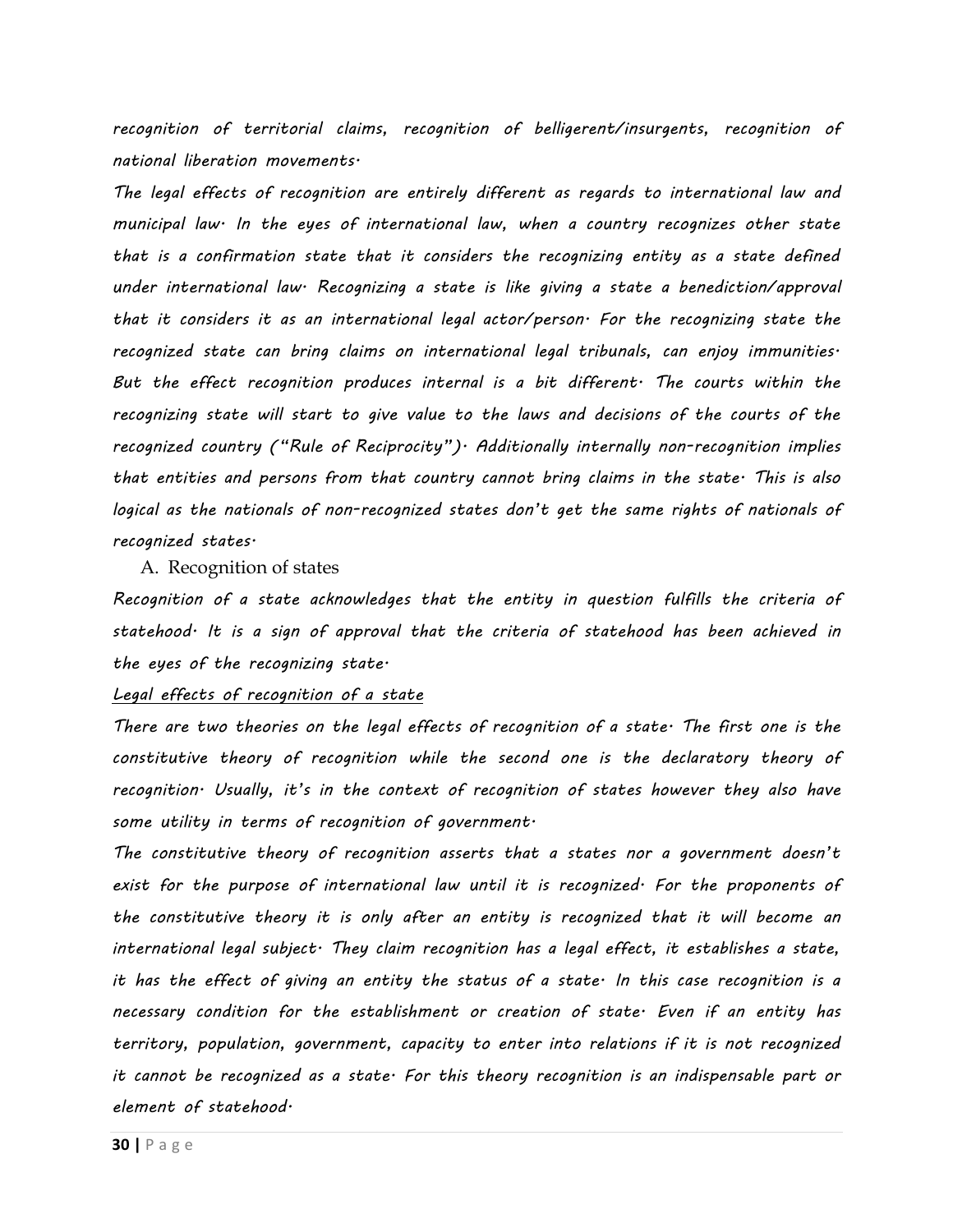*The declaratory theory recognition holds that recognition has no legal effect. The existence of a state or government is a question of pure fact and recognition is merely an acknowledgement of this preexisting facts. There is an objective criteria and following this objective criteria if a state ticks all the boxes then that is it. Yes states recognize other states or governments but for the declaratory theory states do recognize other entities not to enable them to exist as a state but to rather to simply approve that all the requirements have been made. Recognition is a post facto benediction. Recognition amounts to acknowledgement of facts. An acknowledger doesn't decide it testifies. One segment (faction) of the declaratory theory states that if a state fulfills all the objective criteria then all the states are obliged to recognize. However this is not totally true as we have initially said that recognition is a unilateral act.*

*Q. When a country denies recognition does it necessarily mean, it (recognizing state) thinks that the entity has not fulfilled the criteria under the Montevideo convention? Recognition is more of a political act than a legal act. The recognition of states are at times motivated by the political calculation of the recognizing state and vary rarely does it reflect the actual fulfillment of the criteria. For Example, China has refused to recognize Taiwan for political reasons rather than legal ones, similarly, African countries being economically influenced by China have refused to recognize Taiwan. Therefore, leaving the status of an entities statehood under the mercy of other states is unfair.* 

*Generally speaking, the declarative theory is the most dominant theory of the two. Under Article 3 of the Montevideo convention it is clearly stated that the political existence of a state is independent of recognition by other countries.* 

*There are times when the constitutive theory works perfectly but it is the declaratory theory that is dominant in the majority of the cases. In dubious cases where an entity has fulfilled the requirements, then recognition has a constitutive effect. However when the fact as to whether an entity has fulfilled a requirement or not is crystal clear, recognition has a declaratory effect. When Germany was divided into two East and West Germany, the creation of East Germany had disappointed many western states because they didn't expect Russia to establish such part as an independent sovereign entity. These countries thought the creation of East Germany was unlawful, so despite the country clearly fulfilling all the criteria they refused to accept or recognize East Germany. For*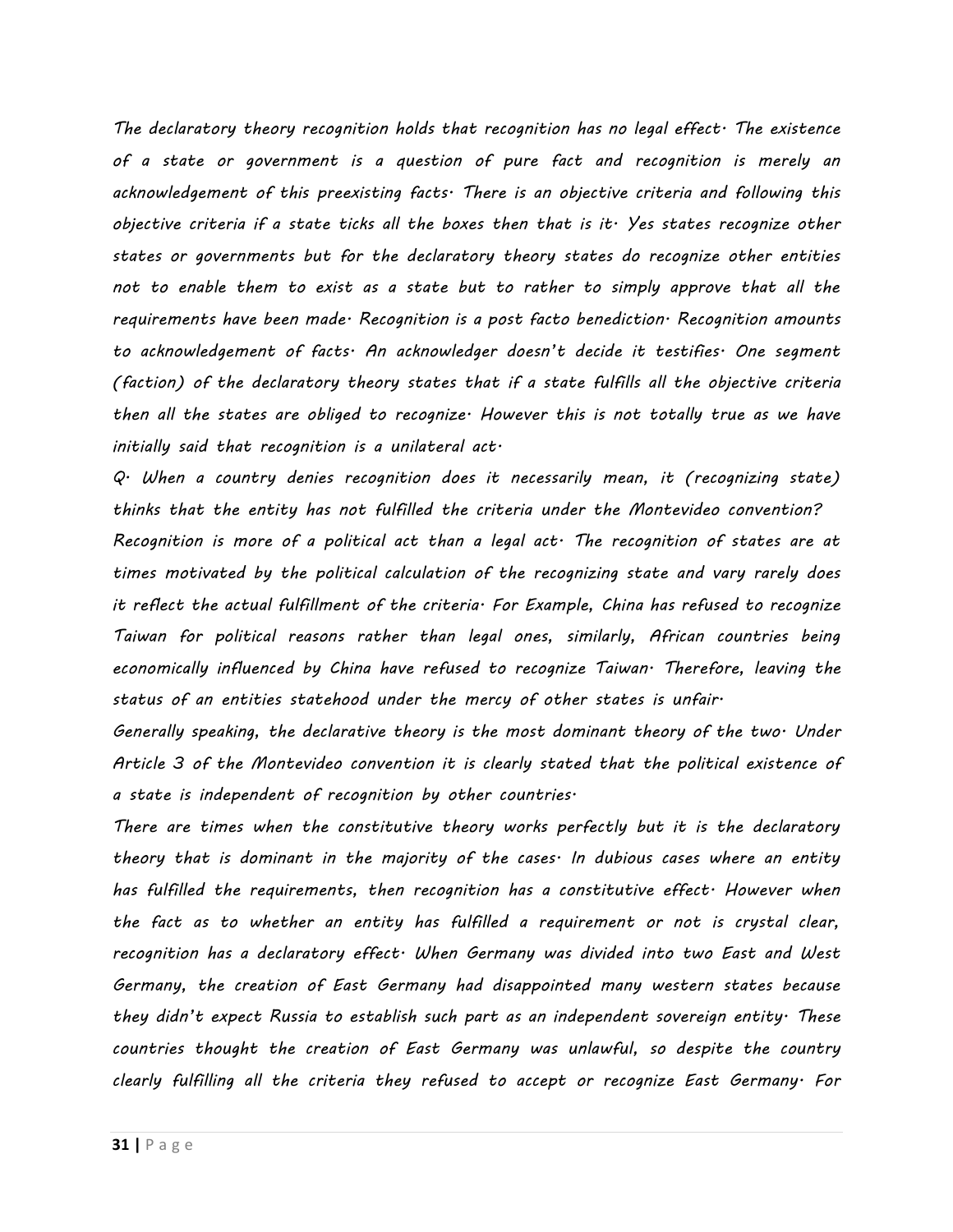*countries belonging to the socialist camp there was an easy recognition, however for the west East Germany did not exist for a long time. East Germany did not exist for a long time as western countries were no certain as to whether East Germany had truly fulfilled the criteria of statehood. East Germany came to be recognized as a state only after the extensive recognition of western states. Thus we can claim that here the recognitions had a constitutive effect. Thus it is in dubious cases that we see the importance of recognition. In dubious cases you should expect an overwhelming recognition to be considered a state. One of the criticisms of the constitutive theory is, how other states can decide the faith of another state to become the subject of international law, shouldn't it be international law itself? The other criticism is, how many states should give recognition for a country seeking recognition to be recognized? The constitutive theory doesn't provide an answer to this question. Palestine has over 135 recognitions but is it a state? If we follow the constitutive theory, an entity would remain a non-state entity having fulfilled all the criteria and consequently devoid of international legal rights and obligations. Therefore, does it mean it can use force (as it is not subject of international law)? Practically, that*  is not the case, as countries assert that it has to abide by the principles of international *law despite not being an actor. For long the US did not want to recognize North Korea but still asserted that North Korea should not attack it (the pueblo incident).* 

B. Recognition of governments

*Recognition of the government implies that the regime in question is in effective control of a state in the eyes of the recognizing state. When a new government comes into power in an existing state, by a violent/unlawful or a non-constitutional means the question of recognition of government arises. If there is a constitutional change of government there is no need for recognition of government.*

*States have often used recognition of government as a tool or instrument of policy. The US has often regarded recognition as a mark of approval (US has refused to recognize Hamas in 2006). Refusal to recognize a government sometimes is based on the belief that the government is not in effective control of the territory it claims to govern. There are also other reasons for non-recognition. The US has under various circumstances refused to recognize governments for reasons other than lack of effective control. This is a clear embodiment of the political and unilateral nature of recognitions.*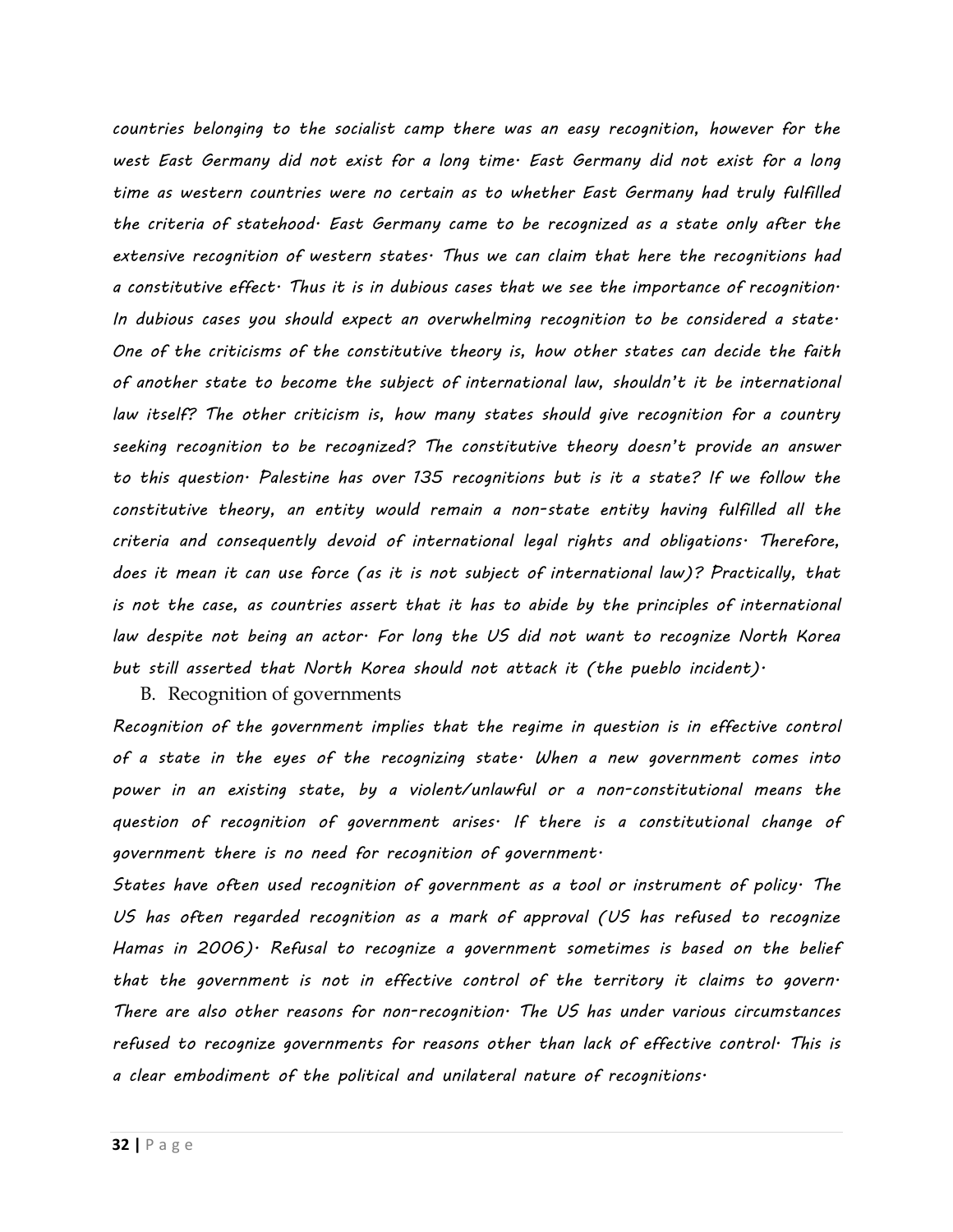*In the past, recognition of government had the effect that the recognizing state approved/favored the recognized government. Because of this the doctrine of nonrecognition evolved. The doctrine is also known as the Estrada Doctrine, after the secretary of foreign relations of Mexico. To avoid such misinterpretations that recognition of government implies approval of the regime, the theory of non-recognition dictated that states should never expressly recognize government. The simple commencement or continuance of relations is sufficient. The Estrada doctrine dictated that an express recognition of government should be withheld. So instead of the country recognizing the entity expressly it would starts diplomatic relations with it. But the problem with the Estrada principle was that, what replaced express recognition amounted to be implied recognition, which is hard to determine. International law considers some behaviors as implying recognition. For example when a new government comes into power, if the prime minster or president of that state formally send a congratulation message it should be regarded as an implied recognition.*

*Q. Does bilateral trade or non-trade treaties imply recognition?*

*In the case of multilateral treaties, it is very simple as the relationship is not one to one, it doesn't imply recognition. However in the case of bilateral treaties it is more contentious. Establishing commercial ties alone, however, wouldn't lead us to confirm the existence of an implied recognition.* 

*"In international law the establishment of a full diplomatic relation is the only unequivocal act from which full recognition can be inferred" Malcom Shaw* 

*The basic difference between the two (recognition of state and government) is that recognition of a government is made necessarily as the consequence of accepting statehood of an entity which the regime is governing. Recognition of a state can be accorded without accepting the regime with effective control. Recognition of government necessarily implies recognition of the state. However, when a country recognizes a state doesn't mean that it has extended recognition to the government.*

Dejure and Defacto recognitions

*The distinction between De jure and De facto recognitions usually arise in the case of recognition of government. It makes sense in the case of recognition of government. Recognition De facto implies that there is some doubt as to the long term viability of the government in question. Defacto recognition implies that the recognizing state has*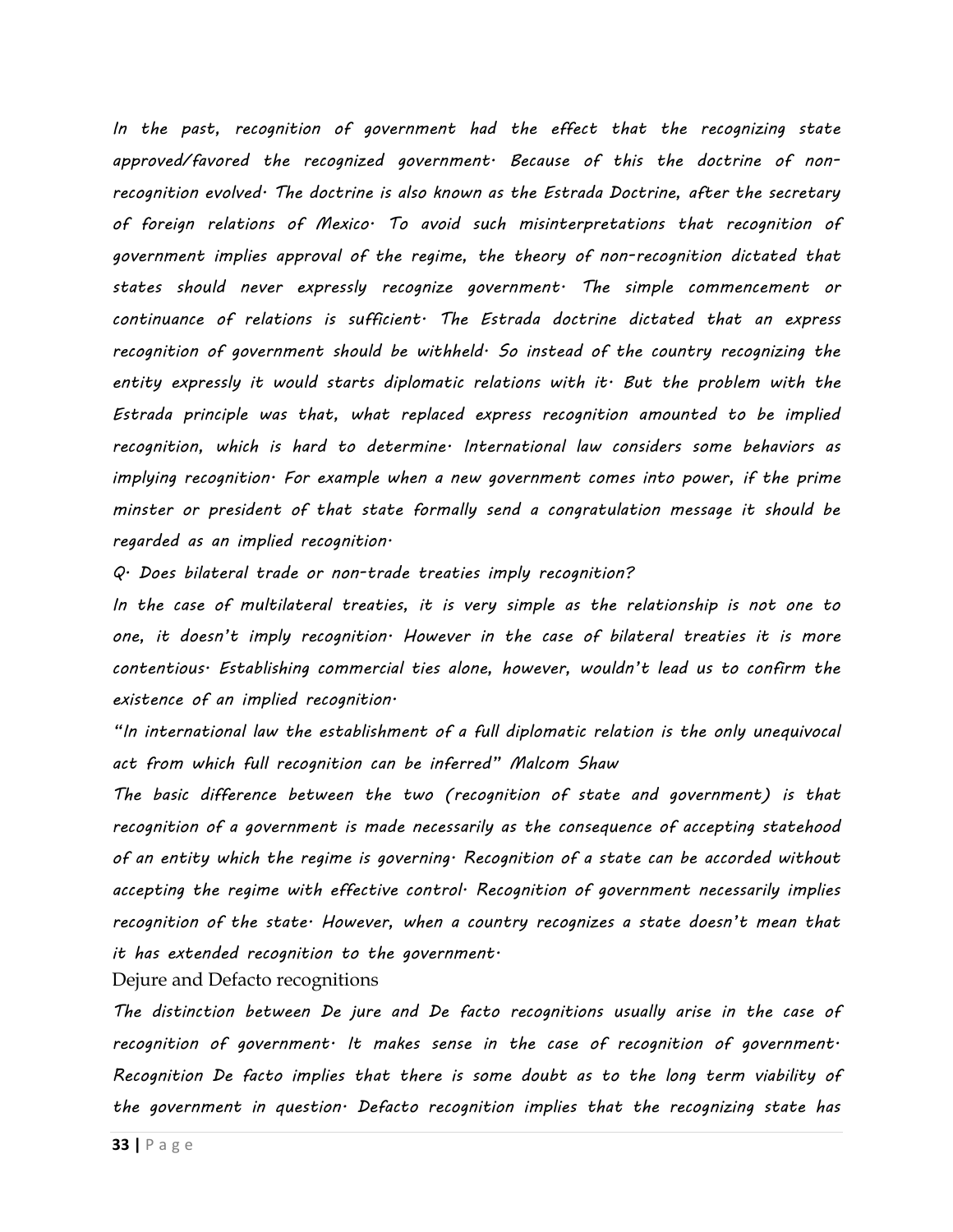*some questions on the effective control of the government. It involves a hesitant assessment of the situation or an attitude of "wait and see". This is usually given to be followed by a de jure recognition. So when the doubts are sufficiently clear, when the recognizing state is satisfied that the government has effective control, it would issue a de jure recognition.* 

*In theory a state can only be recognized de jure but there are few examples of states granted a de facto recognition. Indonesia before it finally attained independence from Dutch rule, it had gained some de facto recognition as a state. Defacto recognition applying to states is conceptually wrong because if it is after independence it has failed to fulfill one of the criteria under the Montevideo convention. But territorial claims could be given de facto recognition first and de jure recognition later. For example when Italy conquered Ethiopia, the UK had in 1936 given de facto recognition in relation to Italy's territorial claim, and changed into a de jure one in 1938 before being withdrawn in 1940.*

*Only a government recognized de jure may enter a claim to a property located in the recognizing state. Thus if a government is recognized de facto it cannot enter a claim to a property located in the recognized state. It is generally accepted that Defacto recognition of a government doesn't of itself include the exchange of diplomatic relations. Dolomitic relations do not exist during a de facto recognition period.*

*When recognition is granted by an express statement it should always probably be treated as a de jure recognition unless the recognizing state announces that it is only granting de facto recognition (the recognition has to be qualified to be a de facto one). When there is implied recognition it makes it difficult for us to tell whether it is de jure or de facto. There will often be uncertainty as to the intention of the recognizing state.*

*Premature Recognition: If a state gives premature recognition (of government) it would be an intervention in the internal affairs of the state which is unlawful. In the case of recognition of government it is a little complicated as to, when is the right time to recognize, as compared to recognition of a state. On the one hand international law doesn't give you a time frame when to recognize while still maintaining that precipitate/premature recognition are unlawful. For example the state of Biafra declared independence in 1960 and was recognized by some states. However, Nigeria ultimately won the civil war and recaptured Biafra.*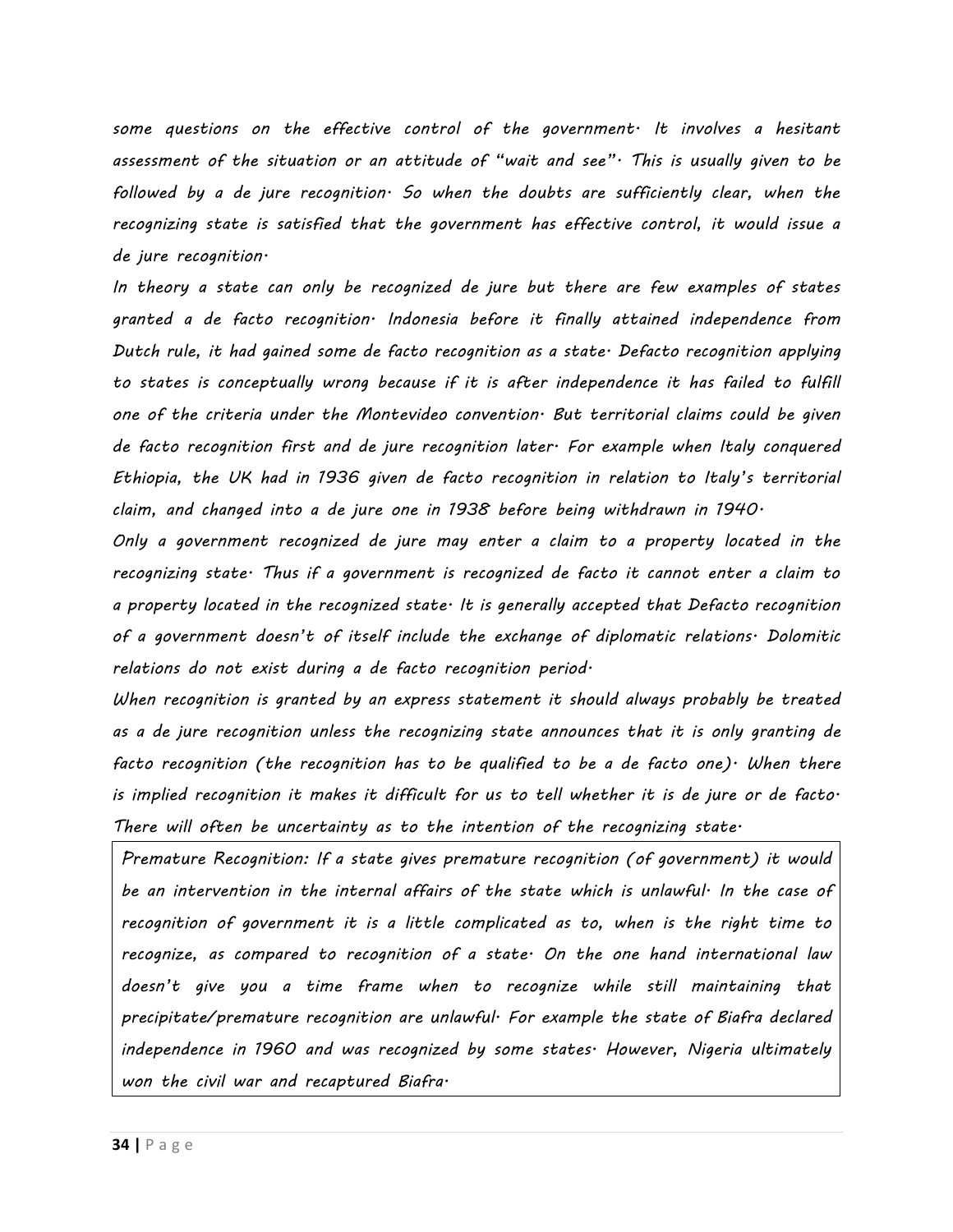*Q. Does overdue recognition (when recognition happens long after the criteria for statehood has been full filled) cause a problem?*

*No! Because recognition is a unilateral act, a discretionary act of the recognizing entity.*  Lecture 10

### Conditional Recognition

*Conditional recognition refers to the practice of making recognition subject to the fulfillment of certain conditions.*

*Q. How does international law consider conditional recognition? Is it lawful?*

*International law doesn't provide a prohibition on conditional recognition. We have said earlier that recognition is a unilateral act and states can exercise their discretion. Thus international law is neutral with regards to conditional recognition. However in practice conditional recognitions are not something you see being utilized every now and then. We could cite some instances such as the situation when the former Yugoslav republic disintegrated and new states emerged. Then the EU through a common body provided a list of criteria/conditions for member state to recognize the then newly found states. Some of the conditions were the good treatment of religious minorities, recognition of preexisting boundaries and others were among the criteria. But in any case when a breach of a particular condition happens that doesn't invalidate the recognition. So in terms of consequence international law doesn't consider the recognition once given as invalidated when that condition could not be met or fulfilled by the country that was recognized. It would just be dealt with as a breach of international duty.*

### Collective Recognition

*This is a recognition by means of a collective decision. For example if members of the African Union collectively decide to recognize Somaliland, it would be regarded as a collective recognition. Once again international law doesn't take a position whether it is possible to recognize collectively or not.*

*We have seen collective recognition in the past but however they are even of lesser prevalence when compared to conditional recognition. This is due to the obvious reason that states are very reserved when asked to give away part of their sovereign rights (states power of recognitions). Membership admission to the UN should not be construed as a collective recognition of the state. However admission to the UN is a strong proof for the fulfillment of the statehood criteria. Even in the above mentioned EU guidelines,*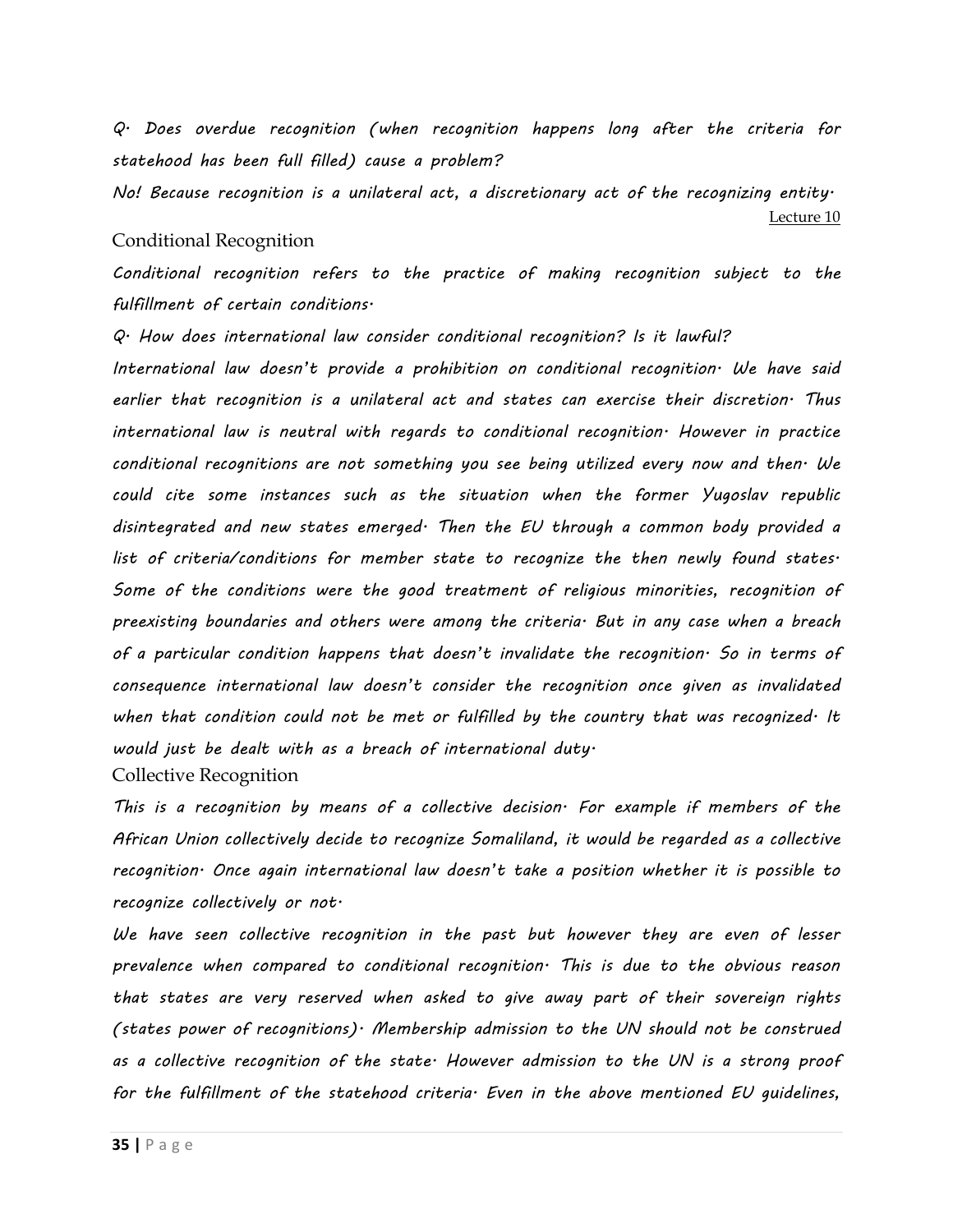*although it opted for a single and collective standard, finally it was an individual state decision.* 

Withdrawal of Recognition

*Q. Is it possible to withdraw recognition of a state or recognition of a government once it has been given?*

*It depends on various factors. The first factor is what kind of recognition was granted in the first place, was it de jure or de facto. When a de facto "wait and see" recognition is given, the recognizing country has taken into account the possibility of withdrawing recognition, Thus a de fact recognition can be easily withdrawn. However a de jure recognition because it tends to be a more definitive step, it is difficult to withdraw. Nevertheless, it doesn't mean that de jure recognition can never be withdrawn. UK has for example withdrawn the 1938 de jure recognition of Italy's territorial claim over Ethiopia.*

*Q. Can recognition of state be withdrawn?*

*In the case of recognition of a state there is usually a de jure recognition. Unlike government the status of states doesn't change frequently. If a state has fulfilled all the requirement and become a state it is very unlikely for that state to lose its territory, population to the extent it loses its statehood. Thus withdrawal of recognition of states is impractical.*

*Withdrawal of recognition isn't a means of expressing a state's disapproval of the activities of the other. Under international system there is a way of doing this (self-help measures) such as severing of diplomatic relations.*

*Yes recognition has an important effect but not totally exclusionary. The fact that an entity is not recognized doesn't mean that; (1) it won't be bound by international law (it will be governed by the major rules of international law such as the non-use of force) and (2) the territory controlled by the entity won't be "terra nullus" (no one's land), other countries could have a claim over that territory.*  Self determination

*Self-determination has been argued by any as forming a separate criteria.*

*Q. Does it matter how a state achieved its separate existence? Is it important under international law the manner in which a state, having fulfilled the other criteria, achieved*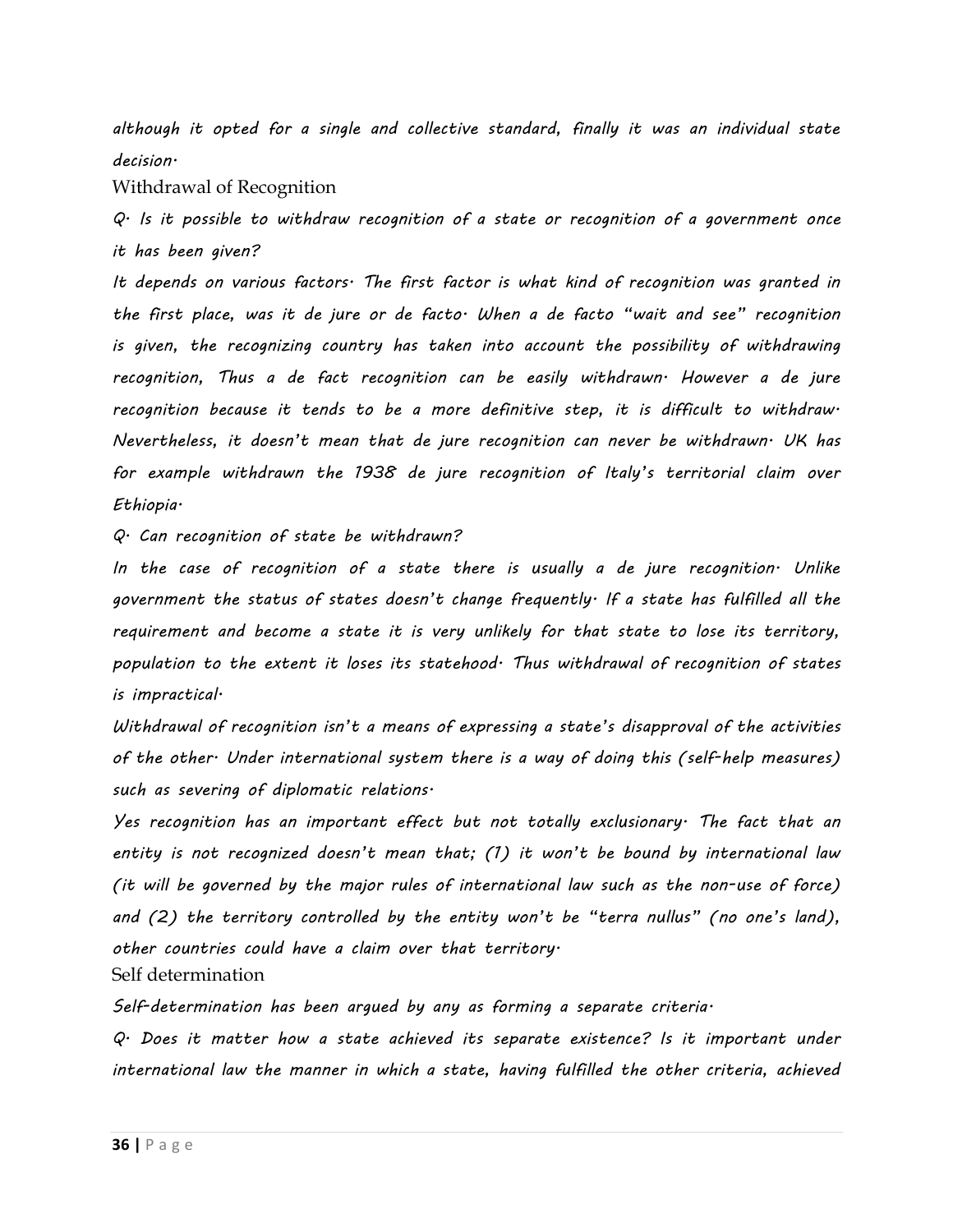*independence? Should the independence follow a legal path? Should legal independence be presumed from factual independence or are they different?*

*If a given territory attaining factual independence is able to claim the right of selfdetermination was exercised it seems that under current international law, it would suffice to consider this entity as a state. If the way independence was gained followed the path of self-determination as recognized under international law in most cases international law regarded the out coming entity as a state.*

*Self-determination: Self-determination is people's right it is the right of the people as opposed to an individual right. International law recognizes two types of selfdetermination; internal and external self-determination. Internal self-determination refers to the right of self-governance while external self-determination refers to the right of secession. Obviously international law doesn't concern itself with the question of internal self-determination or self-governance. So external self-determination is what becomes important in international law.* 

*Secession is a very sensitive issue. And there is a major principle under international law which is known as the territorial sovereignty of states. It cares about maintaining the territorial integrity of states.*

*Thus international law views external self-determination very cautiously, and this position is being reflected in different cases. The case of Katanga, Belgium supporting the Katanga secessionist movement deployed its troops. The UN decided that Belgium should go out of Zaire, a sovereign state. Recently (some fifteen years ago), the remaining supporters of the Katangese movement (who want to secede) brought a case against the DRC to the African commission of human and people's rights said that "under international law it is only when a state denies a given people a right to internal self-determination that external determination is recognized by international law".*

*The same criteria was applied by the Canadian Supreme Court, in the Quebec question for self-determination. Quebec is a French speaking state in Canada and unlike the other parts of Canada the Quebecois legal system is civil law as opposed to the common law legal system. These people claim that they have through time they have developed a unique identity and that they have their own territory and requested to break out from the Canadian federation. However, the court claimed that Quebec is exercising internal*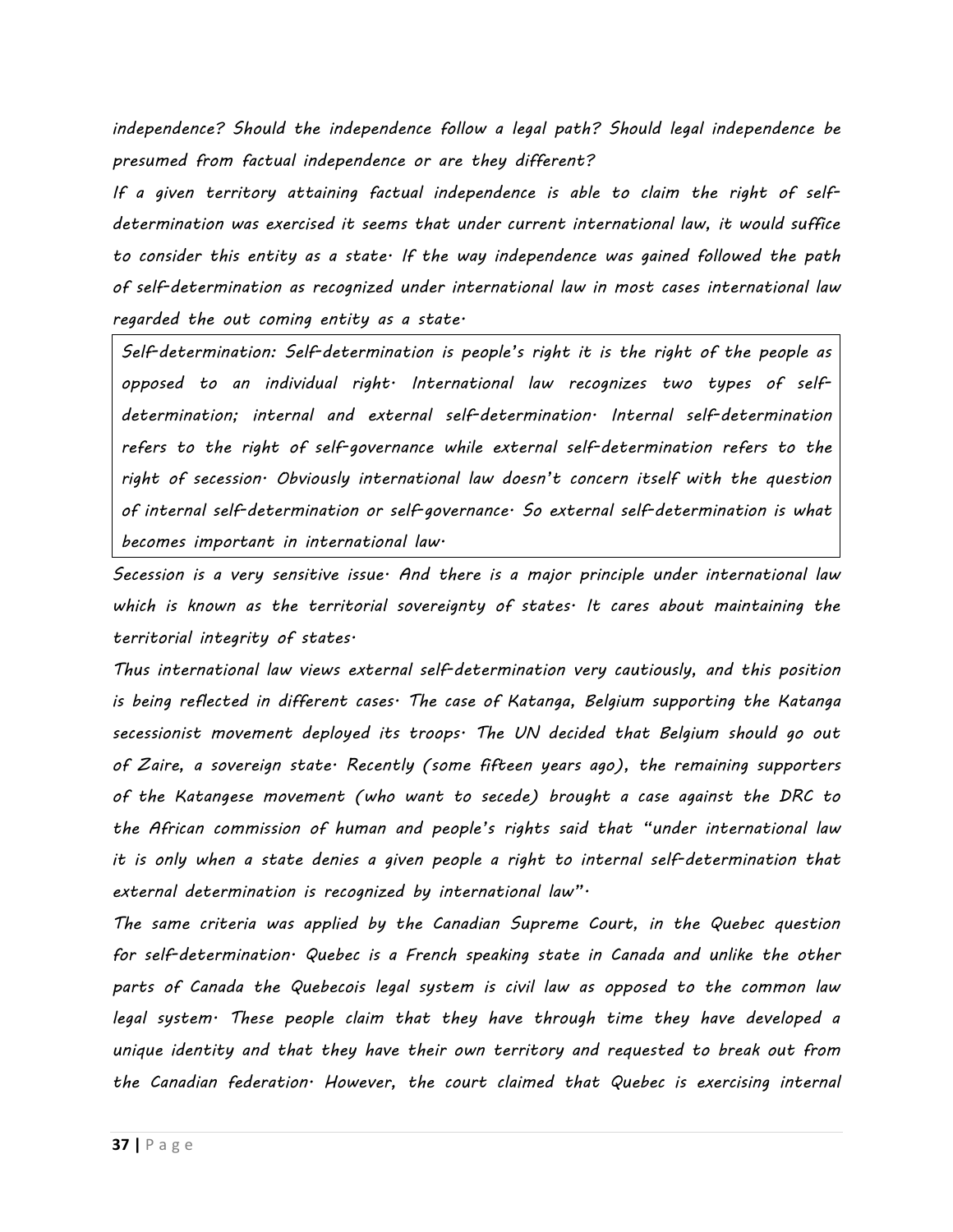*self-determination as enshrined under the Canadian constitution and thus secession is not an option.* 

*Generally, international law seems to evaluate each and every secessionist claim based on the criterion whether the people who requested the right to external self-determination are indeed denied internal self-determination. However, there is one major exception to this, international law did not attach any condition whatsoever to claims of external selfdetermination in the context of decolonization. So when countries in the 1960's were seeking independence, international law full heartedly supported their claims, and therefore even if a country during that time, attained independence by force against the will of the colonial power international law had no problem treating that entity as a state. This was so because self-determination was considered as an absolute right for people who were leaving under colonial control.*

*Even now, some human rights scholars argue that self-determination is available beyond the colonial situation without any qualifications. However this is not practical having viewed the current trend, because had there been no qualification for self –determination we would have a large set of countries seceding. Such a loose self-determination trend doesn't suit the forming states of international law. For example, For TPLF/EPRDF the question of Eritrea was a question of self-determination through decolonization. The idea behind this argument was that if Eritrea was an Ethiopian colony the solution is simple Eritrea should exercise external self-determination without any qualification. However if the premise is different we look at other criteria such as the permission of the nation's constitution.*

*International law, other than self-determination through decolonization, seems to accept*  lawful self-determination only because it is founded upon the principle of territorial *integrity of states.*

*Q. What if the territory attained independence through unlawful means?*

*In the past international law refused to accept states that have attained independence through unlawful means. For example, the Turkish republic of Cyprus (northern part of Cyprus) that seceded from the Cyprus with the help of the Turkish troops in 1974. The UN general assembly by a resolution condoned Turkey's act and requested other countries not to recognize Turkish Cyprus. Another example could be Rhodesia (Zimbabwe), the*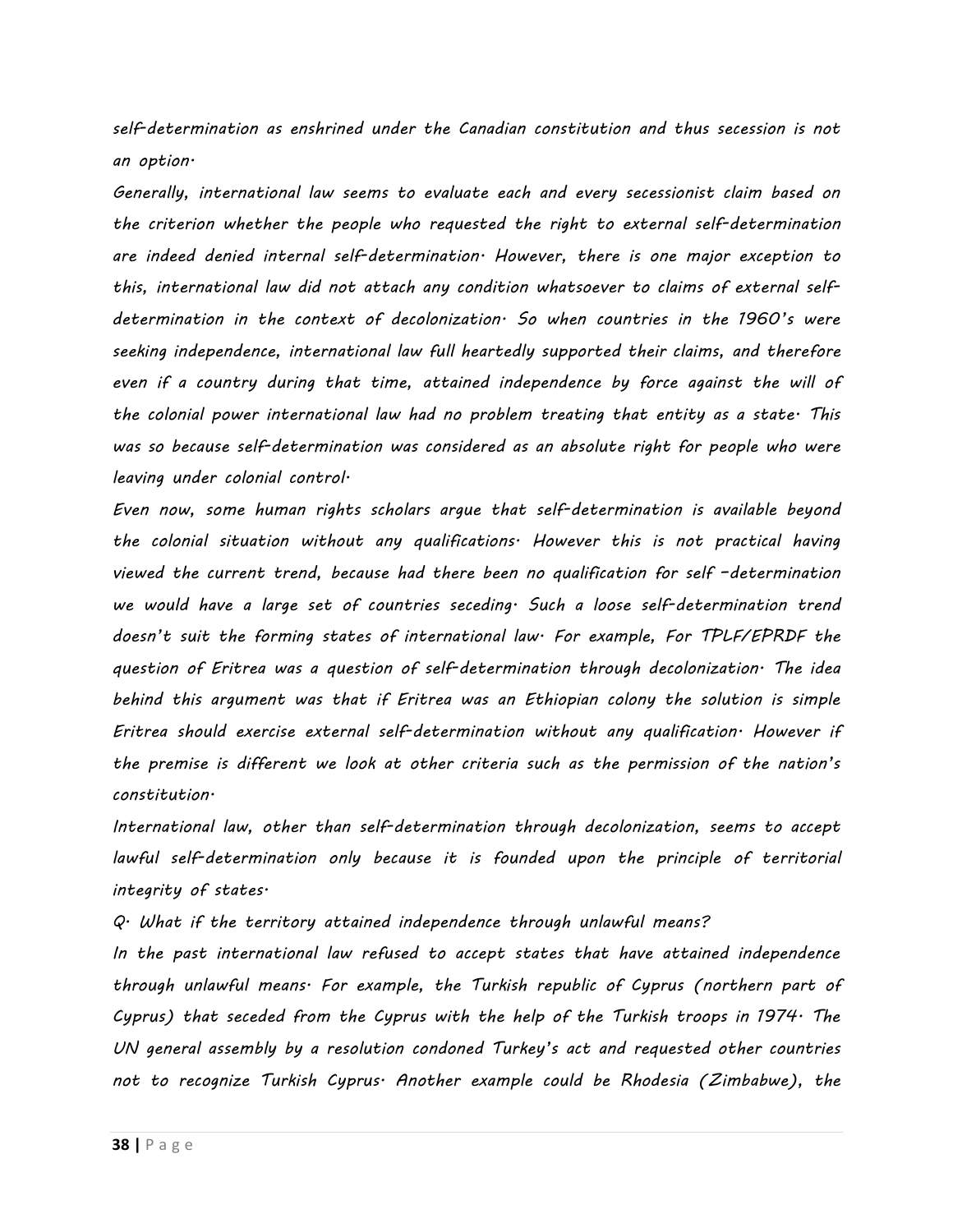*Smith government (white minority government that took over from British rule) wasn't accepted as a state by the international community. Because, it was against the principle of self-determination; a minority regime cannot establish a government and claim to rule the majority.* 

*However there are some exceptions to this principle. Pakistan used to be part of India before seceding, India being angered by this started supporting a certain group within Pakistan. India sent troops to the east of Pakistan to support the secessionist movement and they finally managed to create Bangladesh. This was not in sync with international law or the existing trend but surprisingly, Bangladesh gained over 90 recognitions in three months plus it was admitted to the UN. Due to large number of recognition, the defect of Bangladesh in attaining self-determination was cured. However, most scholars argue that this is an exception and the general rule is that independence achieved through an unlawful means should lead to non-recognition or denial of the entities statehood.*  Extinction of statehood

*Q. Can a state be Extinct? Of course a government can be extinct, but can a state cease to exist?*

*Yes, a state can voluntary cease to exist. For example states could merge and form new a state like Germany in 1990, Yemen (South and North Yemen) and Czechoslovakia (Czech and Slovakia).*

*It's very impractical for states to involuntarily and physically disappear but we can't rule the possibility of involuntary extinction.* 

#### Lecture 11

### Other Subjects of International Law

*The reason why we talk about other subjects of international law is because there are two classes of subjects. States hold original personality and are the primary and universal subjects of international law while other subjects have derived personality. This also relates to the fact that we have discussed earlier with regards to the relative nature of personality. The relative notion of personality was properly explained by the ICJ itself in the reparations of the injury case in the year 1949; "the subject of law in any legal system are not necessarily identical in their nature and their extent of rights and the nature of their rights depend on the use of the community".*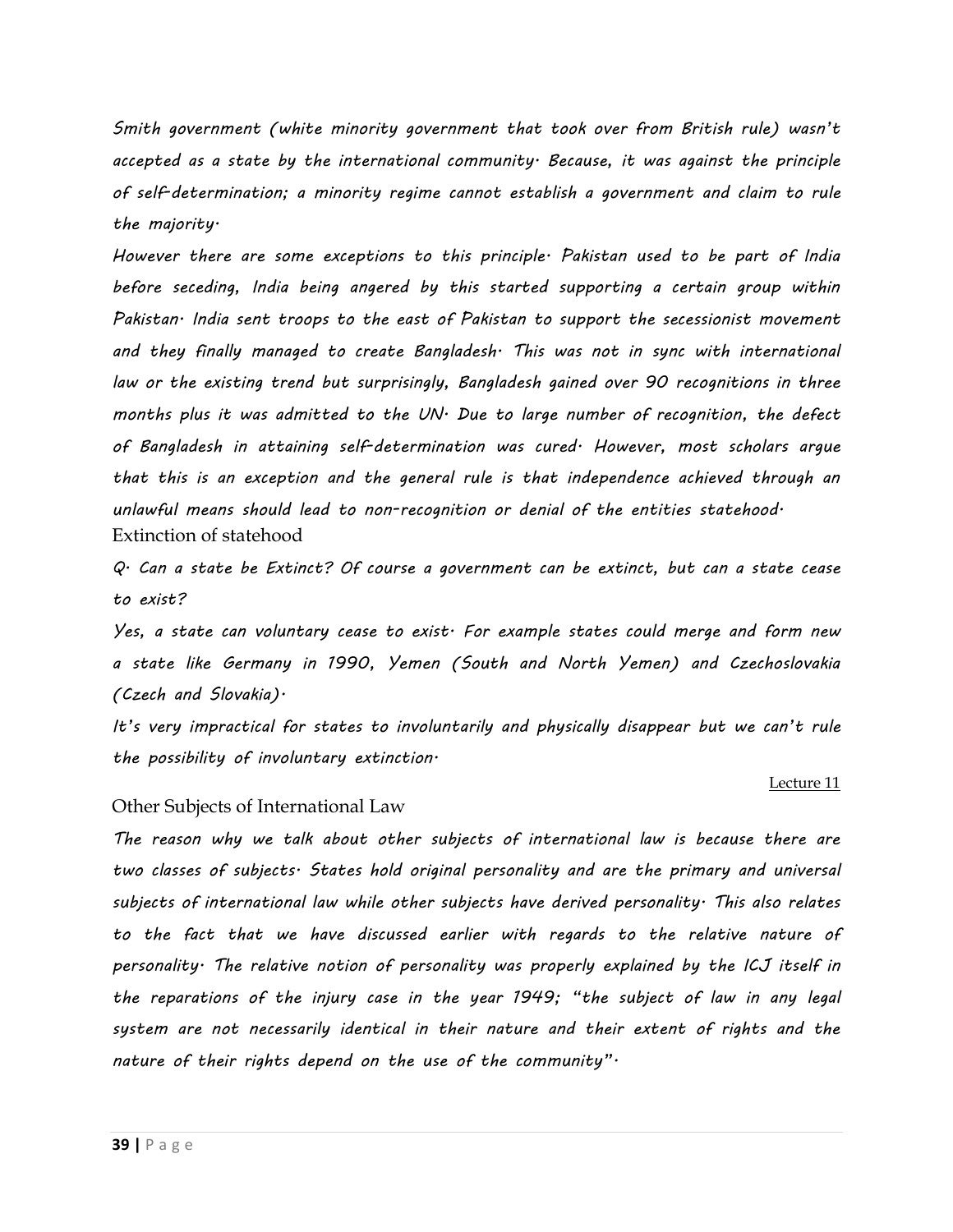### International organizations (IOS)

*Also known as inter-governmental organizations are creations of states. They are entities established by sovereign states. A perfect example is the UN. International organizations are recent phenomenon and the first international organization emerged in 1815. However, the then entities weren't considered to have international legal personality. So the debate as to whether international organizations have legal personality or not started to surface after the Second World War.*

*Treaties setting up international organization, as does article 104 of the UN charter, often provide that the organizations shall enjoy in the territories of each of the member states such legal capacity as mainly necessary for the existence of the organizations and for them to exercise their functions and fulfillment of their objectives. The UN in this case holds legal personality, it enjoys personality under the municipal laws of the member states but it doesn't say anywhere in the charter that UN has international legal personality.*

*The possession of international legal personality enables the entity to be players in the international community to have the right to bring claims to enter into agreements, to enjoy immunities and privileges. So what article 104 of the UN charter does is recognize the fact that UN in this case has personality under municipal laws of the member states but the charter doesn't clearly state that UN has an international legal personality. It is very common for treaties establishing international organizations to contain personality under municipal laws but this was not the contention.* 

*Nevertheless, it is generally agreed that the UN has at least some degree of legal personality. For example if we look at Article 43 of the charter, it empowers the UN to make certain type of treaties with certain states. It is though judicial interpretation mainly by the ICJ the world has come to recognize that the UN has indeed international legal personality. The leading judicial authority on the international legal personality of international organizations (not only the UN) is the advisory opinion of the ICJ in the reparations of injuries case suffered in the service of the UN.*

*Reparations of injuries case: is a landmark case by the ICJ when a UN mediator by the name Count Bernard was shot and killed in 1948 while in Israel trying to mediate between Palestine and Israel. The UN wanted to claim compensation (for both the UN*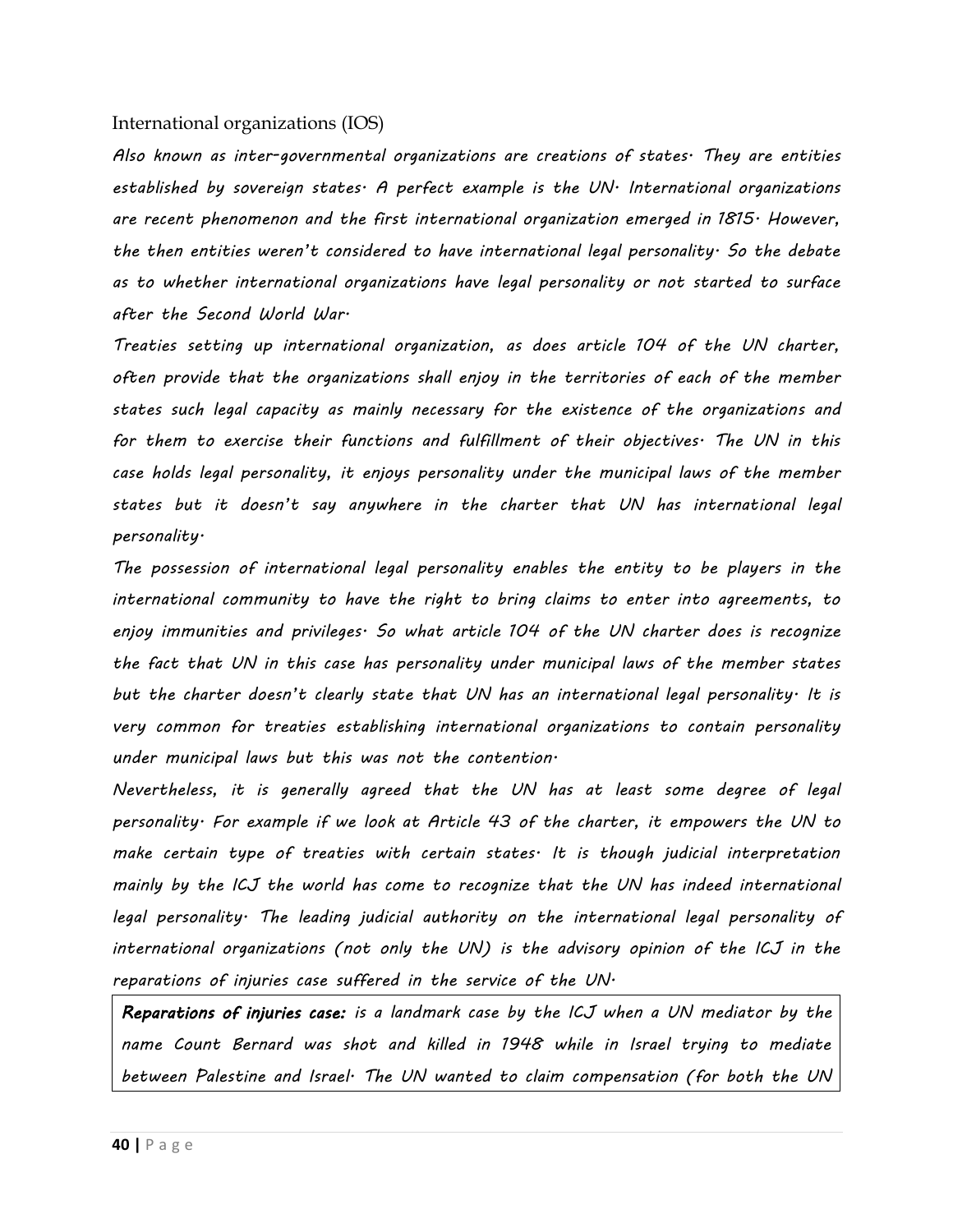*and the families of Count Bernard) against Israel for not providing protection for the mediator. But the question arose whether the UN had international legal personality which could allow it to bring a claim against a sovereign state. The UN cannot bring a contentious case to the ICJ but only advisory opinions. The contentious jurisdictions of the ICJ are only open to sovereign states.*

*The court in its advisory opinion said that the UN had international legal personality in principle, since its functions were so important that the UN could not carry these duties unless it had some degree of international legal personality. The court went on to advise them the organizations capacity involved the type of claim mentioned in the case. It concluded that the un has implied powers if not expressed within the charter. The reparations case is important as it introduced the principle of specialty. The principle of specialty means that some entities that have international legal personality only have special powers they are not like states, who enjoy right and duties to the highest extent. So when states create international organizations, thy set them up for specific purposes and give them limited powers to them. Thus unlike states international organizations don't possess general competence but rather a special competence. The powers of the international organizations would be listed down under the establishing document, although the ICJ has maintained that there could be implied powers.* 

*The ICJ advisory opinion on Nuclear weapons: In this case the ICJ was asked if the world health organization had the mandate to prohibit sovereign states from carrying out nuclear tests. The court recognized that international organizations have international legal personality (even if a limited one).*

*Thus, the contemporary question isn't whether international organizations have legal personality but rather the extent of their legal personality. The UN enters into treaties, carries out enforcement measures, deploys peace keeping troops…etc. However we should look at their constitutive document to see where the limits are.* Non-governmental organizations

*They are not created by states, they are usually created by states. Recently the roles that non-governmental organizations play are huge (especially on human right organizations*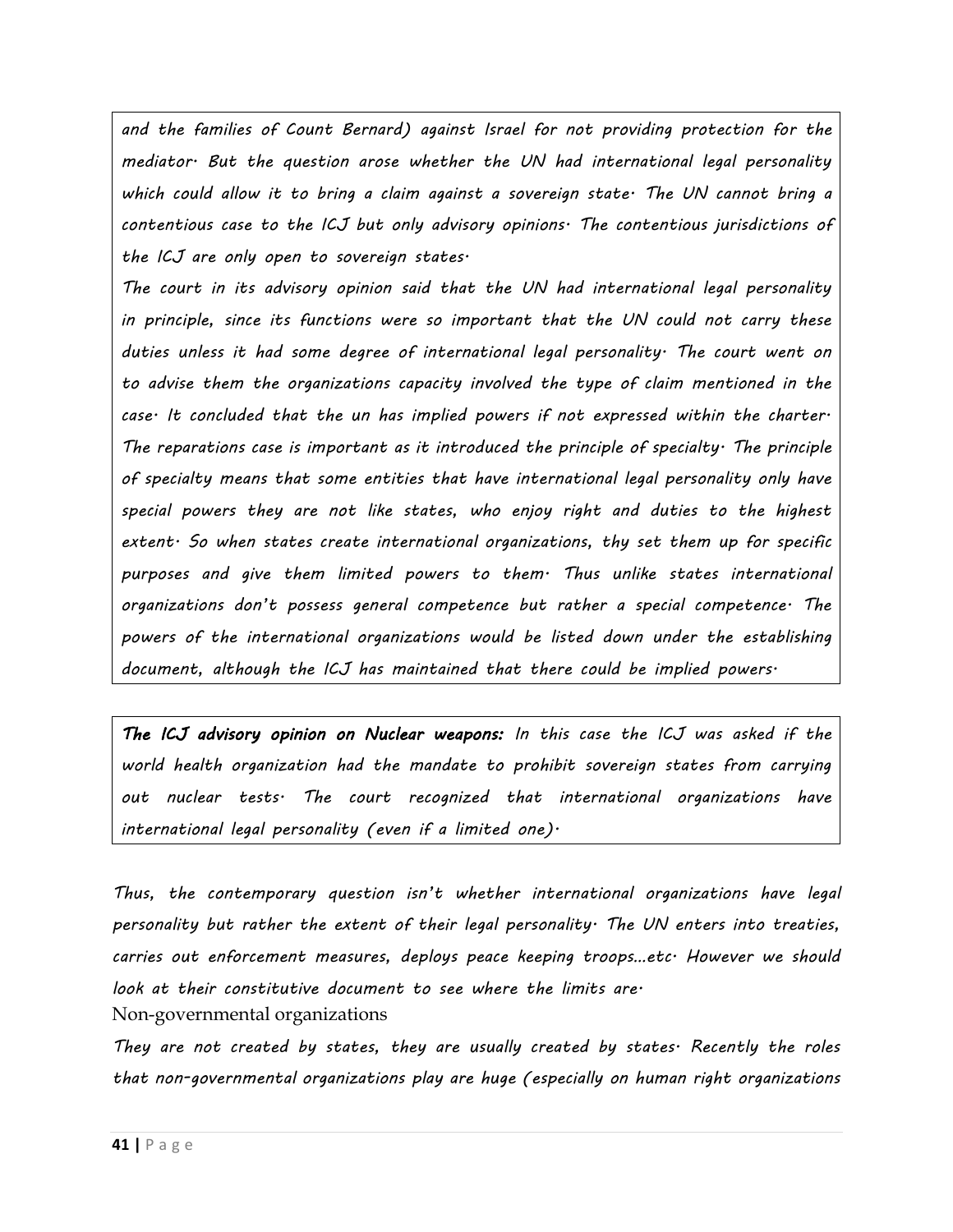*such as amnesty international and human right watch have become increasingly active at the international stage). The activities of these NGO's are not limited to the territories within which they are set up. They contribute towards the development of international law. NGO's are given observer status in various international organizations such as the UN committee on Human Rights. They air out their concerns regarding to adoption of treaties and violations of preexisting treaties.*

*Q Are NGO's recognized to have legal personality?*

*Recent developments have shown that these entities have international legal personality. The rainbow warrior case is usually cited as a pertinent case.*

*The rainbow warrior case: In this case France finally accepted argument that an NGO can make claims against a sovereign state.* 

### Individuals

*International law under the positivist influence regarded individuals the same was as municipal laws regarded animals. So if we strictly follow positivist approach, international law doesn't directly deal with individuals but through the intermediacy of states. Rights are not directly given to individuals by international law, international law has prescribed that individuals should get this rights only through legislations enacted by national states. But with regards to duties there is one simple exception, this is Piracy. Pirates are termed as "Hostis Human Generis" /enemy of human kind/ International law has long agreed that dealings with piracy has universality jurisdiction, ever since ancient time's piracy was considered as an international crime. International law has long had direct dealings with pirates. Universality jurisdiction indicates that whenever a pirate is involved in a crime of piracy any country can exercise jurisdiction over that individual. This principle existed since time immemorial.*

*This trend has changed currently, especially post Second World War. Many treaties confer rights under international law to individuals and companies. Treaties such as the ICCPR, ICESCR, and UN refugee conventions directly give rights to individuals and that sows that the status of individuals have changed. In relations to duties as well, the development of international criminal law has contributed to the idea that international law now regards individuals as international legal systems. We have seen different international legal*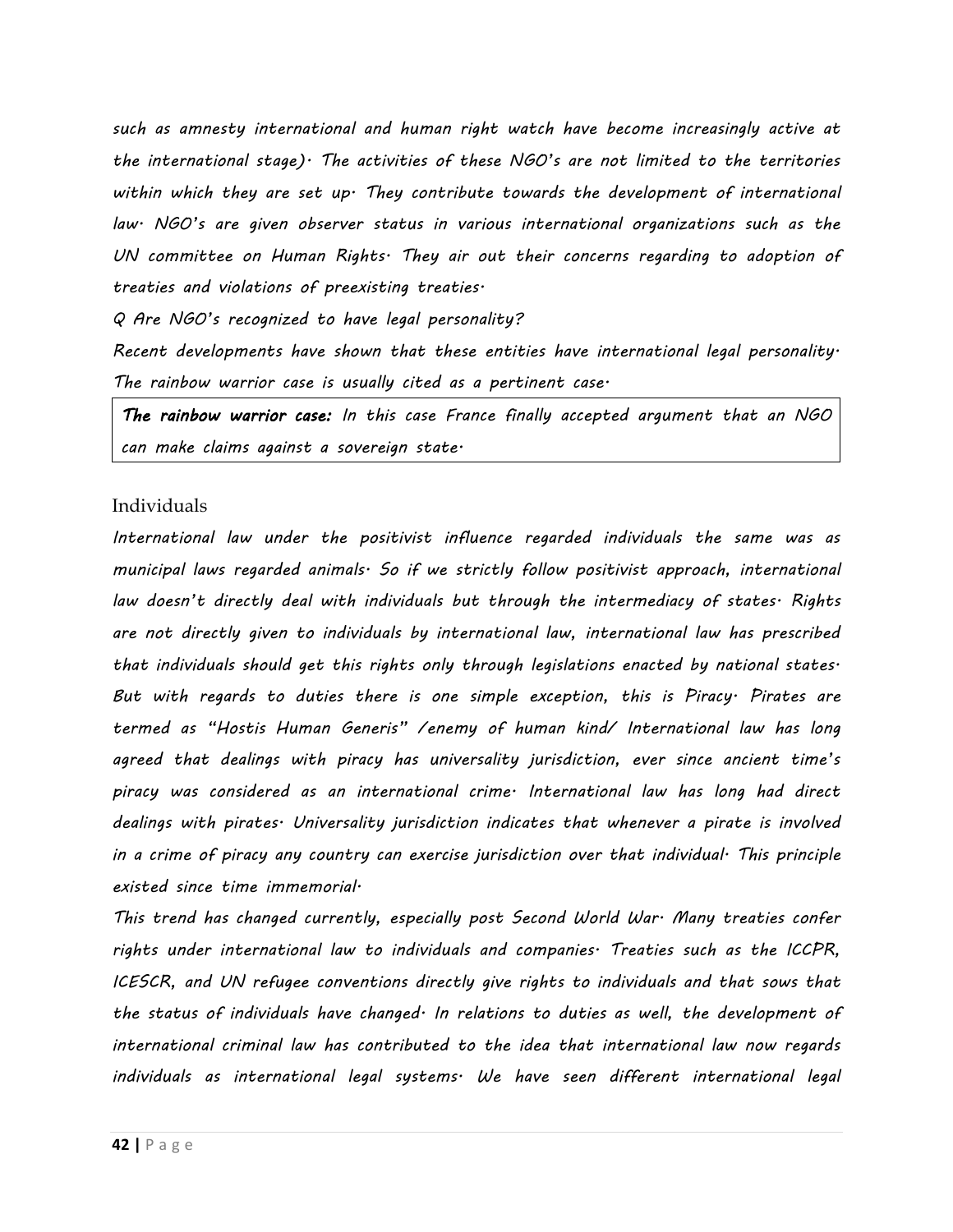*tribunals exercising their jurisdiction over various individuals in cases such as the Tokyo and Nuremburg trials as well as the ICTY and ICTR.*  Multi-national Companies

*MNC's are companies, whose activities are not bound within a single territory. If their operation is within the boundaries of a single state then it is no point in discussing international legal personality. The recent trend is that MNC's should be considered as having international legal personality. We are having more and more direct legal responsibility by MNC's on environmental issues.* Rebel Groups

*Q. Why does international law concern itself with international law?*

*The reason why international law concerns itself with insurgent of dissident armed groups is because we see them exercising control over a territory. Plus for IHL rules to effectively work it was indispensable that rebel groups or insurgents movements should have some international law responsibility. States however don't want to formally recognize rebel groups.*

*One very important point is that under Article 10 of the draft article on state responsibility provide that an insurrection movement will be held if it becomes new government of state. For example EPRDF would be liable for the war crimes it has committed in the jungle after it attains power.*

# **Chapter V The Law of Treaties**

*Treaties have become the most important source of modern international law. States make treaties on every conceivable topic. They make treaties regarding trans-boundary water courses, outer space, trade communication…etc. Treaties are the only way through which states create a binding obligation in a deliberate and conscious way when compared with custom. The major advantage treaties have over custom are; one the obligations they create are mostly clear because they result from a deliberate and conscious act of states and two????????????????*

*Because of the emergence of treaties international law has developed a specific set of rules whose purpose is to regulate the creation, operation and termination of treaties. And it is this body of rules that we refer to as the law of treaties. Law of treaty is a body of law that deals with the substantive and procedural issues related to treaties.*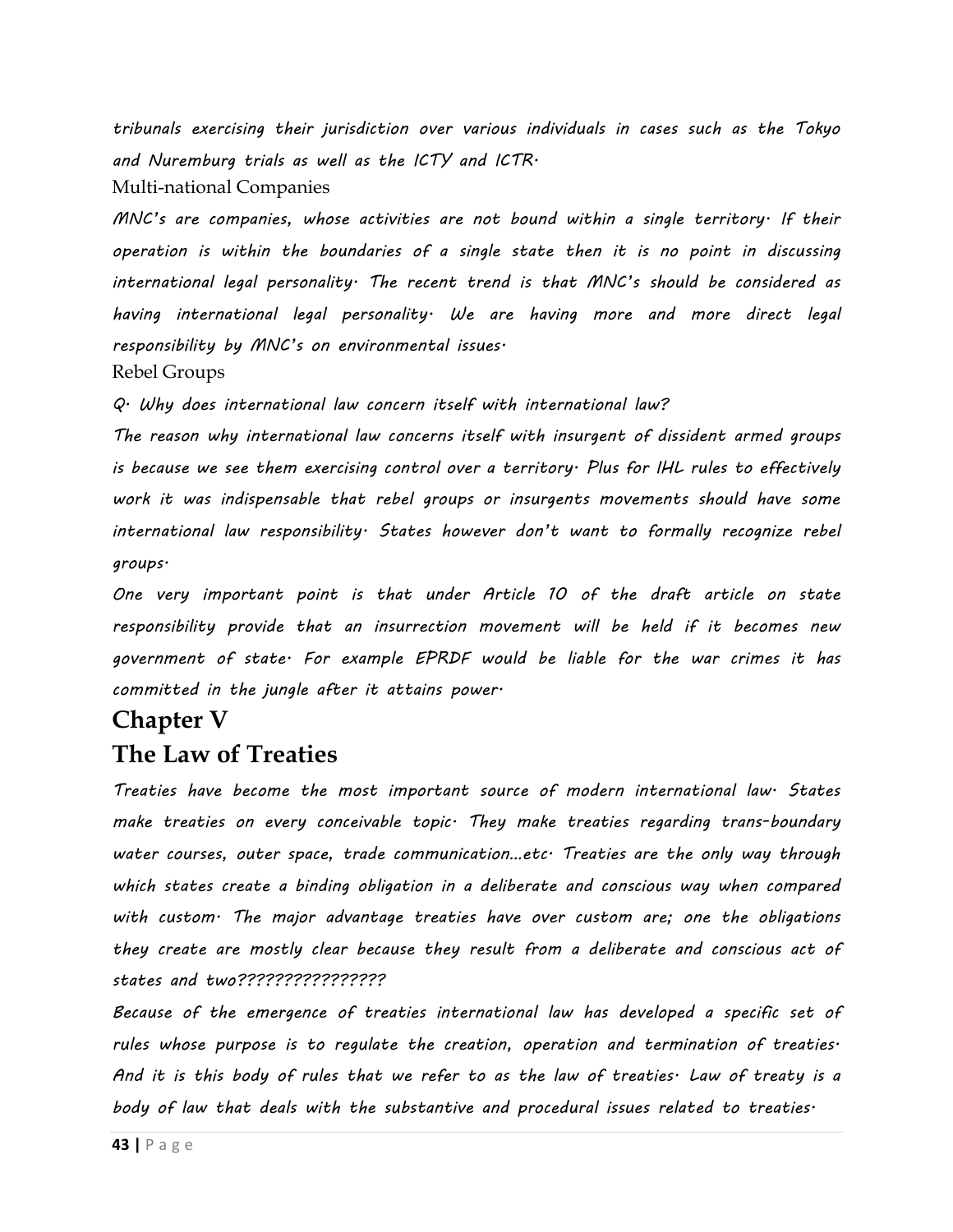### 6.1. Features of treaties

*A treaty in international law is an instrument governed by international law. Thus this excludes treaties governed by national law. For example concession agreement signed between a country and an oil exploration company. Ethiopian government has signed a treaty on outsourcing of the Addis light rail system to a Chinese company, this is an international agreement governed by national law. This kind of agreements are subject to national law and therefore we treat them as international contract. Once a treaty that is governed by international law is created and enters into force, it creates legally binding obligations under international law between the parties.*

*There is no set nomenclature for treaties. There are a number of names that are used to refer to such type of agreements, such as covenants, charter, convention, protocol and statue. There are differences among these agreements but they are all used to refer to agreements governing international law.*

*A treaty may arise from a deliberation of conferences or from a formal bilateral negotiations or from an informal negotiations. Different happenings could result in a treaty as an outlet document. The great majority of treaties are made by and among states but other subjects of international law can also make treaties. For example the UN concluded a headquarters agreement with the US.* 

*A discussion on the law of treaties should rely on the Geneva Convention on the law of treaties. This is a document that comprehensively deals with the issues of making, operation and termination of treaties. It was a specialized convention that came into force in 1997. The Vienna convention on the law of treaties define treaties under article 2 (1) /a/ defines treaty for the purposes of the convention as "an international agreement concluded between states in a written form and governed by international law whether embodied in a single instrument or two or more related documents and whatever its particular designation".*

*The treaty excludes;*

*- Agreements governed by municipal law (similar to the general international law on treaties)*

*- Agreements which don't create binding rights and obligation. (Conference reports, communiques don't tend to create binding obligations). This criteria flows from the first criteria of being governed by international law.*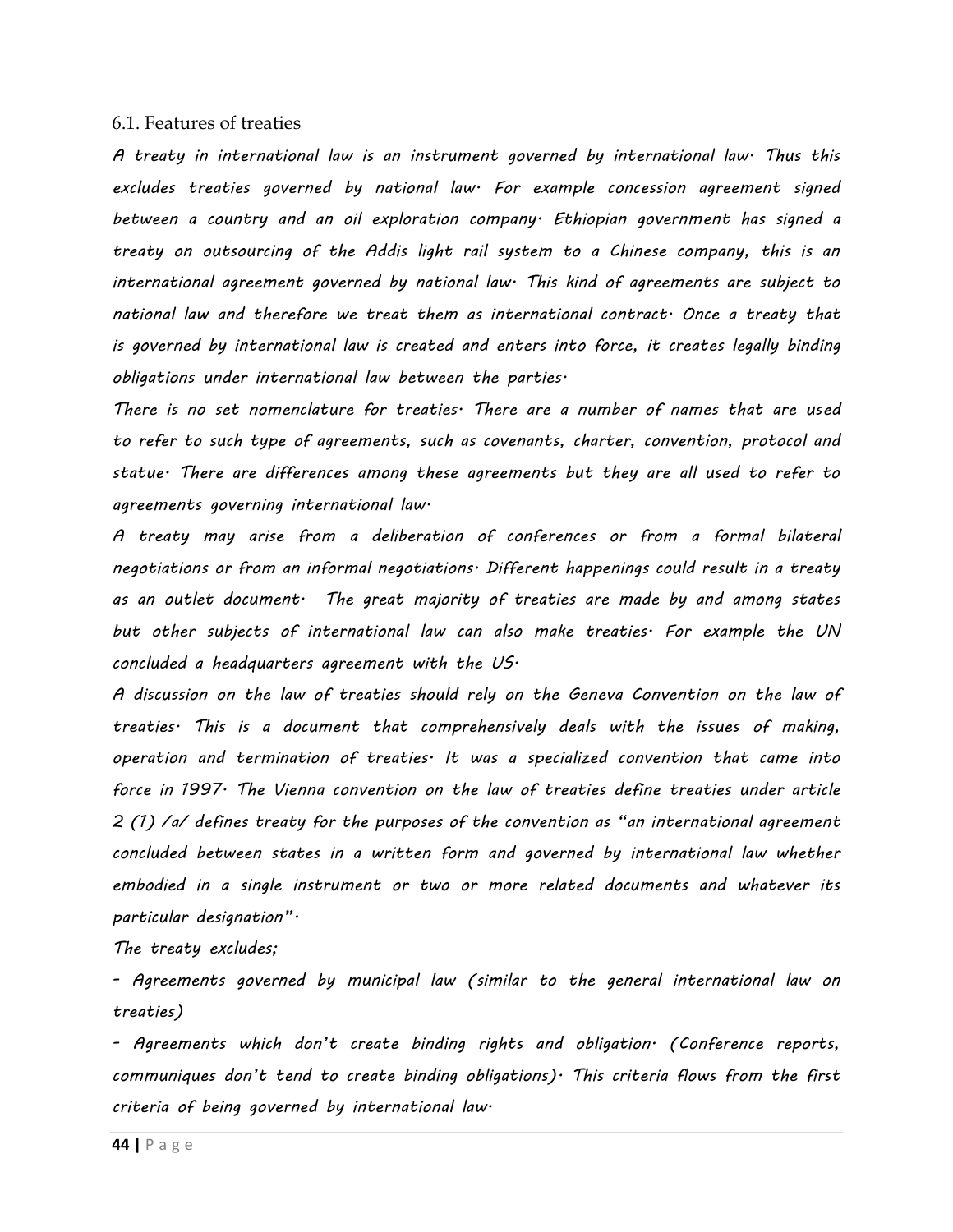*- Oral agreements (this is a major departure from general international law which considers oral agreements as treaties)*

*- Treaties between states and other subjects of international law (there is another Vienna convention which is deals with such agreements but it is yet to come into force)*

*Other special treaties have excluded other types of treaties. Treaties with regards to state succession. When non states are part of the treaty we should be cautious because the Vienna law of treaties still applies as between the member states within the framework of the treaty.*

### *History of the Vienna Convention*

*The international law commission is the one that prepared the draft Vienna convention. The ILC is an entity created by a UN general assembly resolution, whose members are highly reputable scholars. Its tasks are the progressive development of international law and codification of already existing international law rules.*

*The drafts of the ILC such as the Vienna convention on the law of treaties have extensive normative value. Even the ICJ doesn't see this drafts as mere documents. This is due to the fact that the members of the ILC are highly reputable scholars.*

*Some of the rules within the convention are reflections of the existing customary international law. Because the convention has a wide acceptance some articles have managed to be part of the customary international law rules even after adoption. While other rules are still treaty obligations due to their contentious nature.*

*Article 4 of the Vienna convention applies only to treaties that were concluded after the adoption of the treaties. But the safe thing is that most of the rules have customary international law status.* 

*Q. does international law attach any legal effects to unilateral declaration?*

*There are times when they have legal effects, this is when the state making the statement had clear intention to be bound by it. There is an interesting case in this regard known as the nuclear test cases.*

*The Nuclear test cases are cases between Australia and France and New Zealand and France. France was conducting an atmospheric nuclear test in the South Pacific Ocean and Australia and New Zealand opposed this French move by instituting a case at the ICJ. Before the ICJ judges went into the merit of the case the French foreign ministry*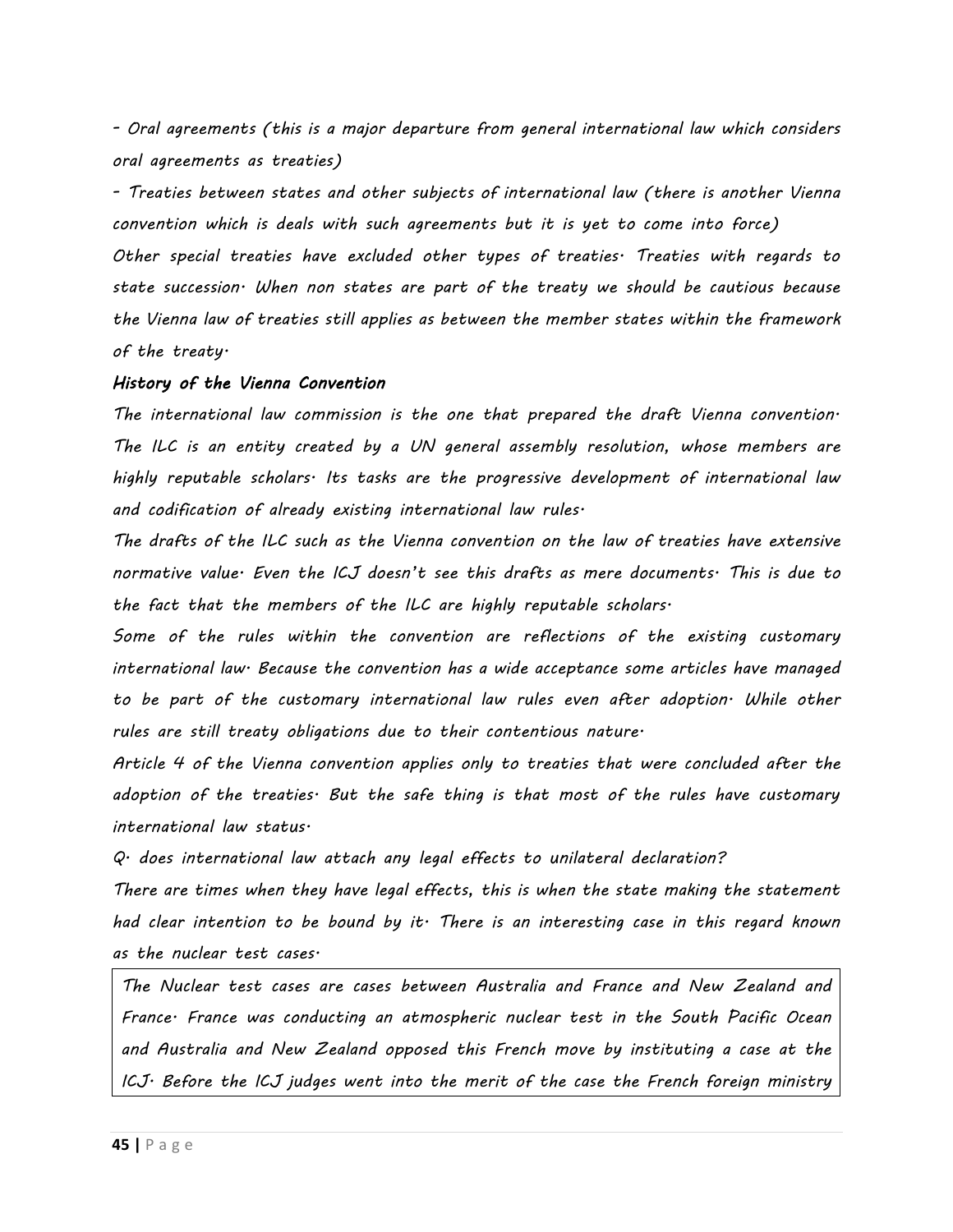*asserted that they will cease the operations. Then the court declared that France has lost the right by its own unilateral declaration.* 

Lecture 12

### 6.2. The making of treaties

### *Authority to conclude treaties*

*Treaties are agreements concluded among states and its national law that decides which government official or entity has the power to represents the state and enter into a binding legal agreement. That doesn't mean international law lacks rules to deal with this matter. Under Vienna convention on the law of treaties the general rule is that people who have full powers are the ones that can represent a state, enter into negotiations and sign/ratify/express consent to be bound by international law.*

*Full powers refers to a document originating from a state authorizing a person/representative to do acts relevant for the conclusion of a treaty on behalf of the state being represented. The Vienna convention provides us with an indicative list of who should be considered as having the power to represent the state.*

*The first category (principle) of representative are people who furnish full power. In the second category, because of state practice, there are times when other states can lawfully infer from what a representative of a given state does. So the law gives other countries the authority to assume, from what the representative does, that he is entitled to represent the state in conclusion of a treaty.* 

*The third category is where the convention tries to fill the gap. Even when the representative doesn't furnish full power nor can be inferred from their act, there are such persons who are generally assumed to hold such powers to represent their countries in the conclusion. Such persons could be;*

- *a) Head of states, Head of governments and Ministry of foreign affairs have the general power to conclude any treaty.*
- *b) Heads of diplomatic missions, for the purpose of adopting the text, between the accrediting state and the state to which they are accredited to. For example the head of Ethiopian diplomatic mission to Kenya can represent Ethiopia on an Ethio-Kenyan treaty but not on an Ethio-Somalia treaty.*
- *c) Representatives of the state to international conferences. Usually multilateral treaties are created at international conferences and countries send representatives*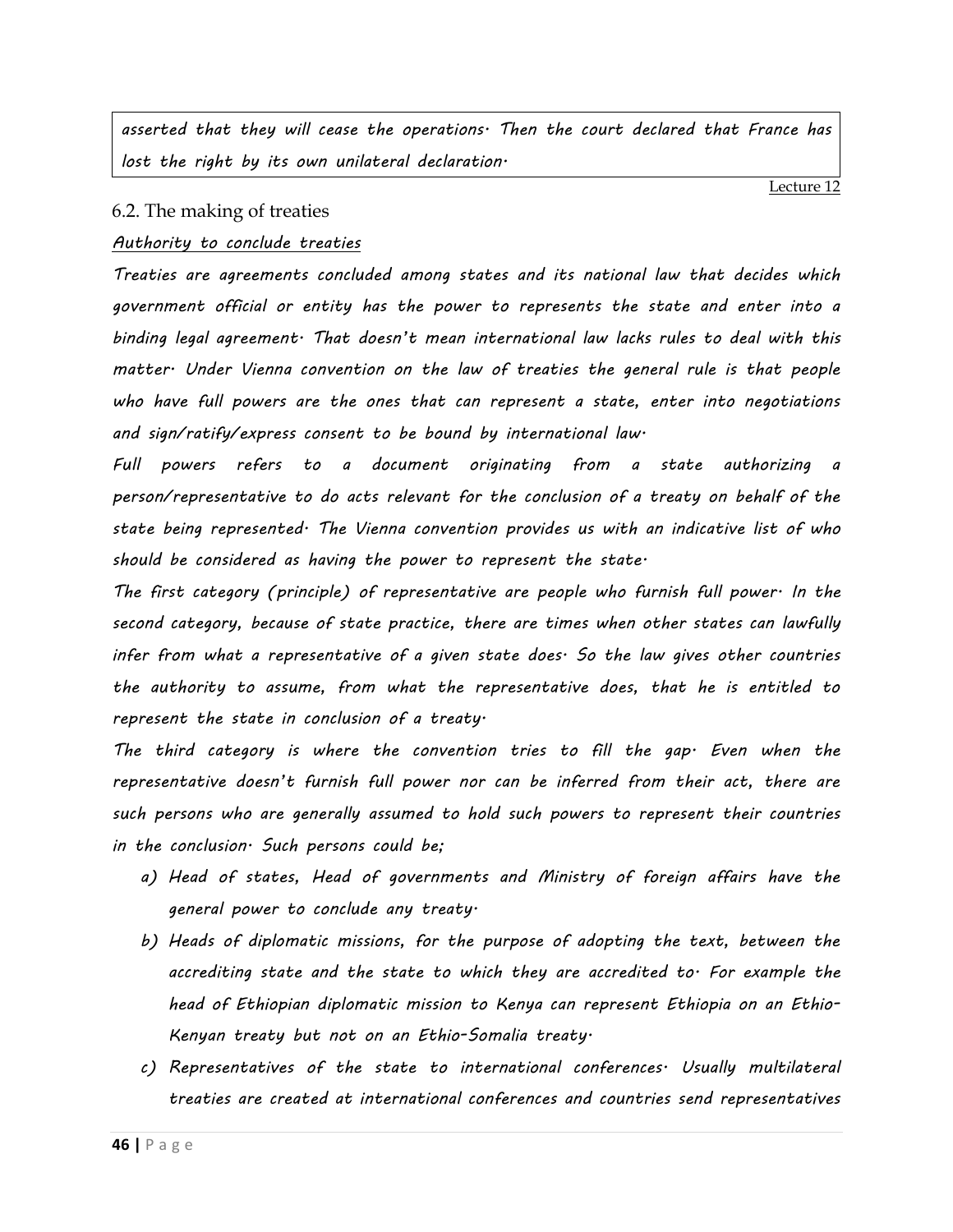*to head their respective delegation. These persons have the power to represent the country and sign conference outcome treaties.* 

*Article 2. USE OF TERMS*

*1. For the purposes of the present Convention:*

*(c) "Full powers" means a document emanating from the competent authority of a State designating a person or persons to represent the State for negotiating, adopting or authenticating the text of a treaty, for expressing the consent of the State to be bound by a treaty, or for accomplishing any other act with respect to a treaty; Article 7. FULL POWERS*

*1. A person is considered as representing a State for the purpose of adopting or authenticating the text of a treaty or for the purpose of expressing the consent of the State to be bound by a treaty if:*

*(a) He produces appropriate full powers; or*

*(b) It appears from the practice of the States concerned or from other circumstances that their intention was to consider that person as representing the State for such purposes and to dispense with full powers.*

*2. In virtue of their functions and without having to produce full powers, the following are considered as representing their State:*

*(a) Heads of State, Heads of Government and Ministers for Foreign Affairs, for the purpose of performing all acts relating to the conclusion of a treaty;*

*(b) Heads of diplomatic missions, for the purpose of adopting the text of a treaty between the accrediting State and the State to which they are accredited;*

*(c) Representatives accredited by States to an international conference or to an international organization or one of its organs, for the purpose of adopting the text of a treaty in that conference, organization or organ.*

*Noncompliance with national law cannot be a defense for not fulfilling international law obligations (under chapter3). If consent to be bound by a state was expressed through a*  representative in violation of what domestic law prescribes, the principle under *international law is that, the state will continue to be bound by that treaty it concluded via a wrong representative. However there is an exception, if the violation of the rule*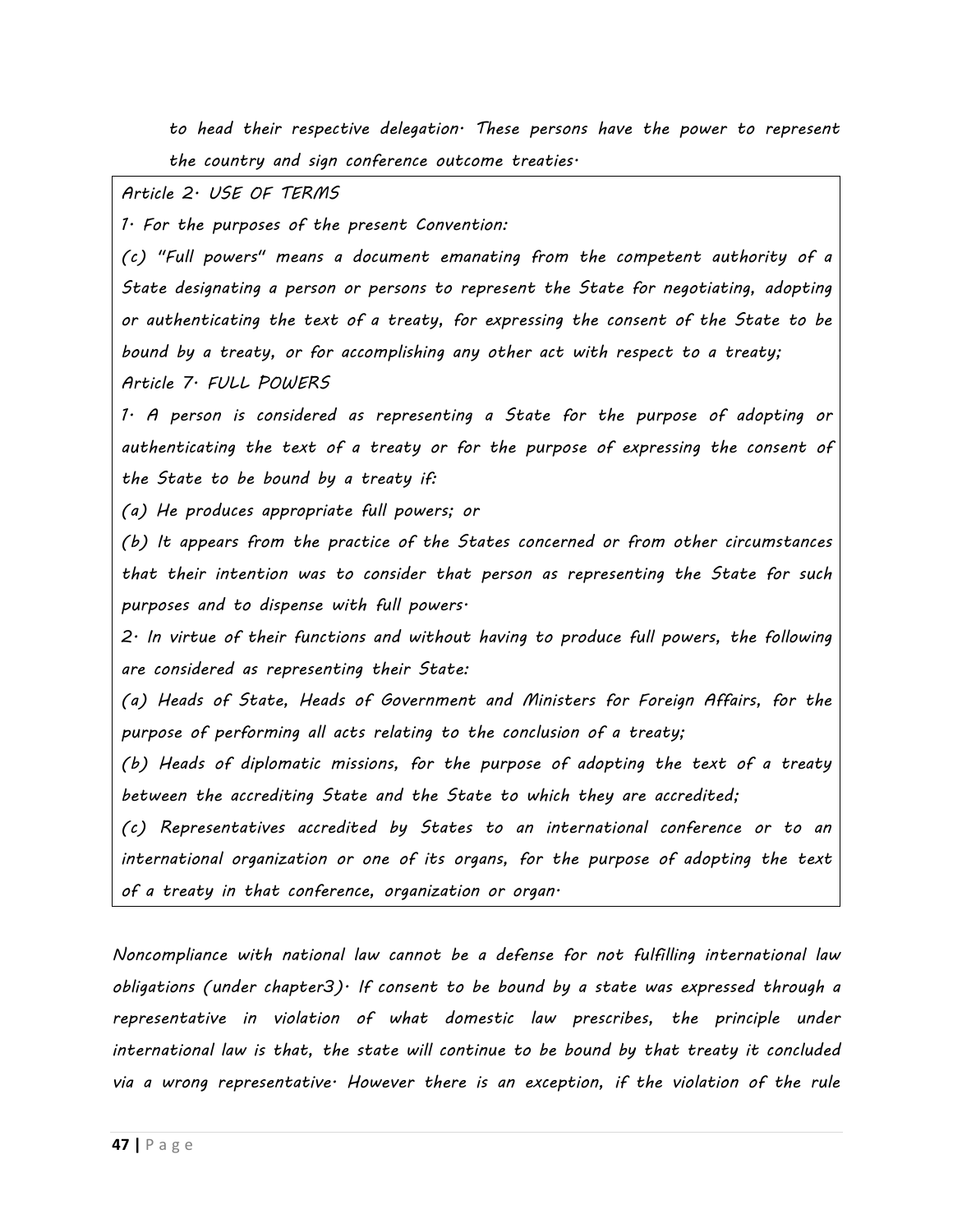*was so manifest that countries could reasonably be expected to cast it out and it is against internal law of fundamental importance.* 

*Article 46. PROVISIONS OF INTERNAL LAW REGARDING*

*COMPETENCE TO CONCLUDE TREATIES*

*1. A State may not invoke the fact that its consent to be bound by a treaty has been expressed in violation of a provision of its internal law regarding competence to conclude treaties as invalidating its consent unless that violation was manifest and concerned a rule of its internal law of fundamental importance.*

*2. A violation is manifest if it would be objectively evident to any State conducting itself in the matter in accordance with normal practice and in good faith.*

# *Process of Treaty Making*

*Once a treaty is drafted and agreed upon by authorized persons there are a number of steps that have to be passed before it becomes a legally binding document. After drafting is completed usually multilateral treaties will be adopted.*

*Adoption is the beginning test in treaty making process experts come together draft text of a given treaty and this is when we kick start the process. Adopting a treaty doesn't mean that the states will be bound by it. There are other steps that are required before a country becomes formally a member of a given treaty. Traditionally and principally unanimity (all states need to agree) was required to adopt a treaty text. However as an exception as provided under paragraph 2 of article 9, if the adoption is taking place in an international conference it would be adopted by a two third majority or by any new rule approved by a two third majority. The current trend is that an increasing number of multilateral treaties are now adopted and open for signature by means of the UN general assembly resolutions. That was the case with ICCPR and other human rights instrument.* 

# *Article 9. ADOPTION OF THE TEXT*

*1. The adoption of the text of a treaty takes place by the consent of all the States participating in its drawing up except as provided in paragraph 2.*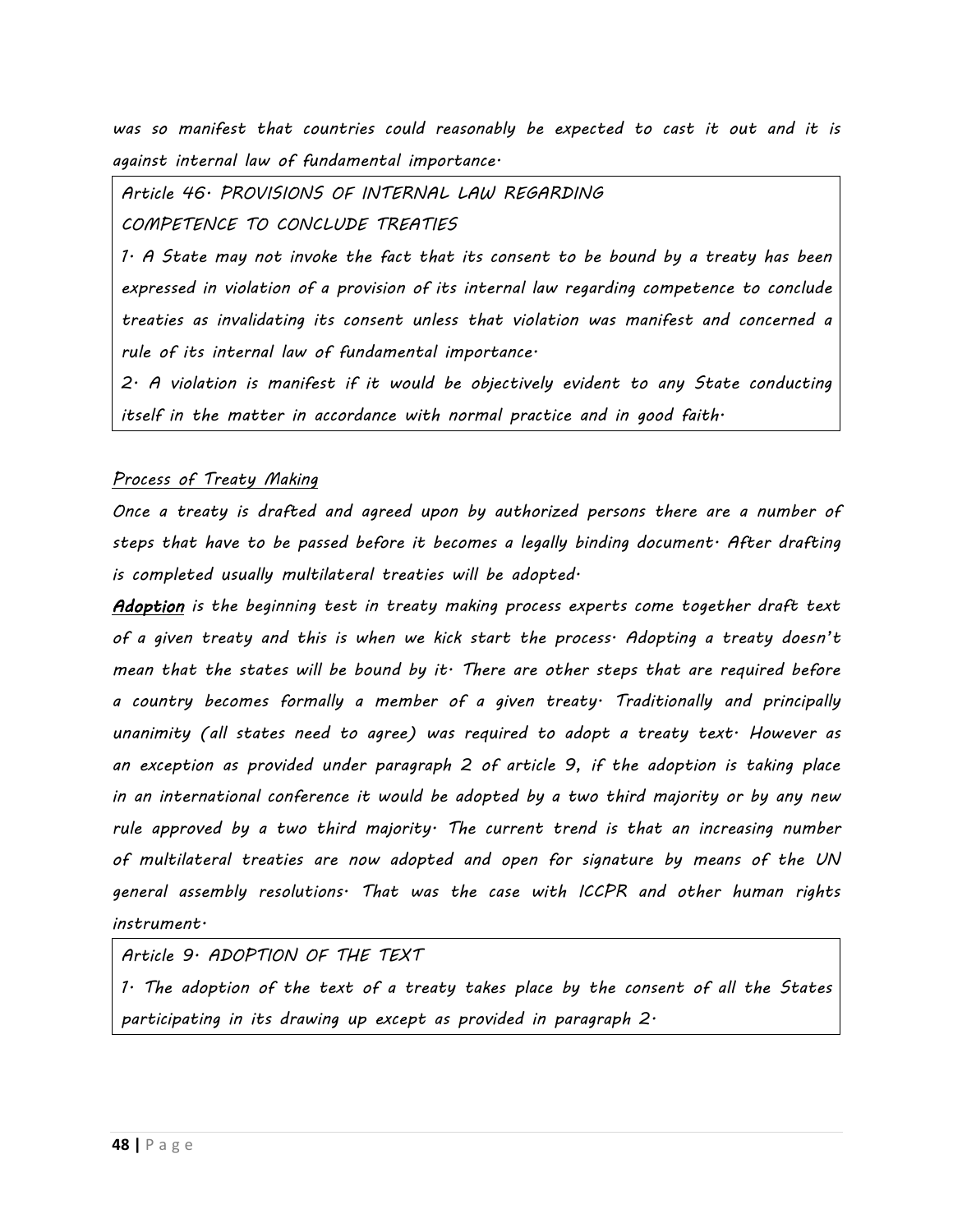*2. The adoption of the text of a treaty at an international conference takes place by the vote of two thirds of the States present and voting, unless by the same majority they shall decide to apply a different rule.*

*Before a convention becomes legally binding, consent to be bound by a treaty has to be expressed and the treaty has to enter into force.*

*The Vienna convention accepts multiple ways of expressing a state's consent to be bound by a treaty. When we talk about consent to be bound by a treaty we are not only talking about signature. The Vienna convention lists six modes of expressing to be bound by a treaty. If countries wish to agree on a different mode through which they will express their consent to be bound by a treaty they may decide on that.*

*Article 11. MEANS OF EXPRESSING CONSENT TO BE BOUND BY A TREATY The consent of a State to be bound by a treaty may be expressed by signature, exchange of instruments constituting a treaty, ratification, acceptance, approval or accession, or by any other means if so agreed.*

*Traditionally, signature, ratification and accession are the most common ways of expressing consent. Ratification is a process whereby a state finally confirms that it consents/intends to be bound by a treaty that it has previously signed. So ratification always follows signature. Signature by its own may or may not be considered as an expression of consent to be bound. Historically, with the lack of modern communication and swift transportation, ratification was required to check/prevent diplomats exceeding their instructions or mandates. Since 1800 ratification was used to give the head of state time of thought plus the delay between signature and ratification gave a chance for public opinion to make its effect (reason developed by democratic European states). In modern settings the reason why we have ratification is because the constitutions of different countries require the consent of the legislature.*

*Q. How is ratification expressed?*

*Ratification occurs when instrument of ratification are exchanged between two states (bilateral treaties) or when a ratification document is deposited with a treaty depository (multilateral treaties). Sometimes performance of a treaty can constitute ratification.*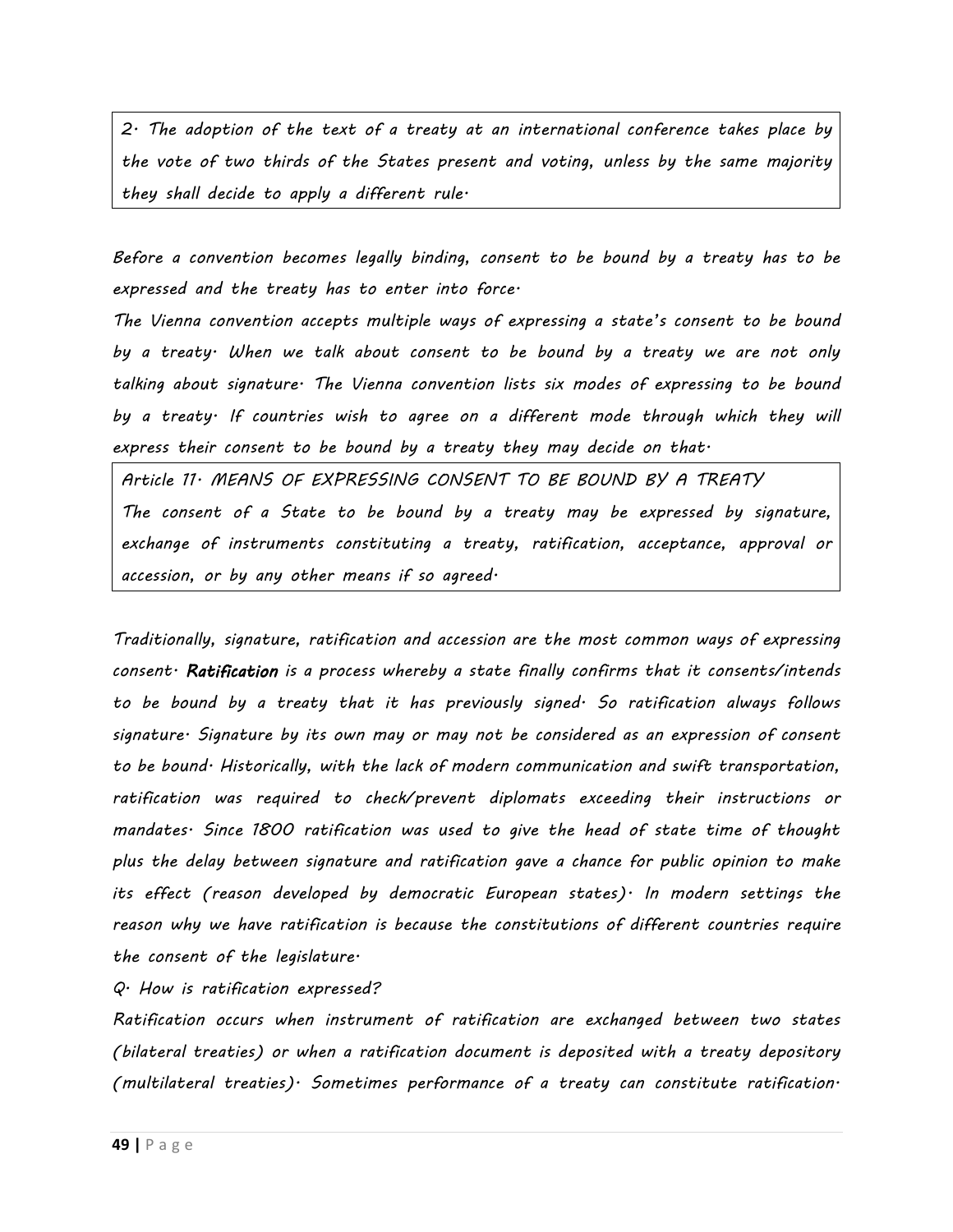*International law recognizes the concept of passive recognition. A country having signed a treaty and before ratification if it does some measures in relation to the treaty there is a possibility that its acts could imply a tacit ratification. One of this measures is if a state successfully claims rights under an unratified treaty it would be stopped from alleging that it is not bound by the treaty. We have to be cautious about applying this concept as it might at time erode countries sovereignty.*

*Accession (adhesion/adherence): in the case of accession the acceding state did not take part in the negotiations which produced a given treaty. So when we talk about accession we are talking about a state which most likely did not sign the treaty and which was invited by the negotiating state to join (an already in force treaty or an inactive treaty). Ratification usually follows signature but in the case of accession we see the effect of signature and ratification combined.*

*Acceptance and approval are sometimes used but they are not common in the modern days. Approval and acceptance are not that different from ratification and accession, thus can be used interchangeably.*

*The fact that a state has expressed its consent to be bound by a treaty doesn't mean that it would be automatically be bound by the letters of the treaty. Because there is another stage called entry into force. A treaty normally enters into force as soon as negotiating states have expressed their consent to be bound by it. But negotiating states are at liberty to create a different rule for entry into force. Usually under multilateral treaties the treaty comes into force upon the ratification of adequate number (as prescribed under the treaty) of states. Even when the treaty comes into force it binds only those states that have expressed their consent to be bound by the treaty.*

*Article 18 talks about the obligations states have between signature and ratification. The rule is that signature alone, unless otherwise provided, doesn't represent consent to be bound by a treaty. However, a country that has signed but not ratified a treaty would have the obligation not to defeat the purposes or object of the treaty during the time before signature and ratification. Even after ratifying it there could be a time gap between the times when a country ratifies a treaty and when the treaty comes into force. The ratifying state has an obligation not to take measures that would defeat the purposes and object of the treaty.*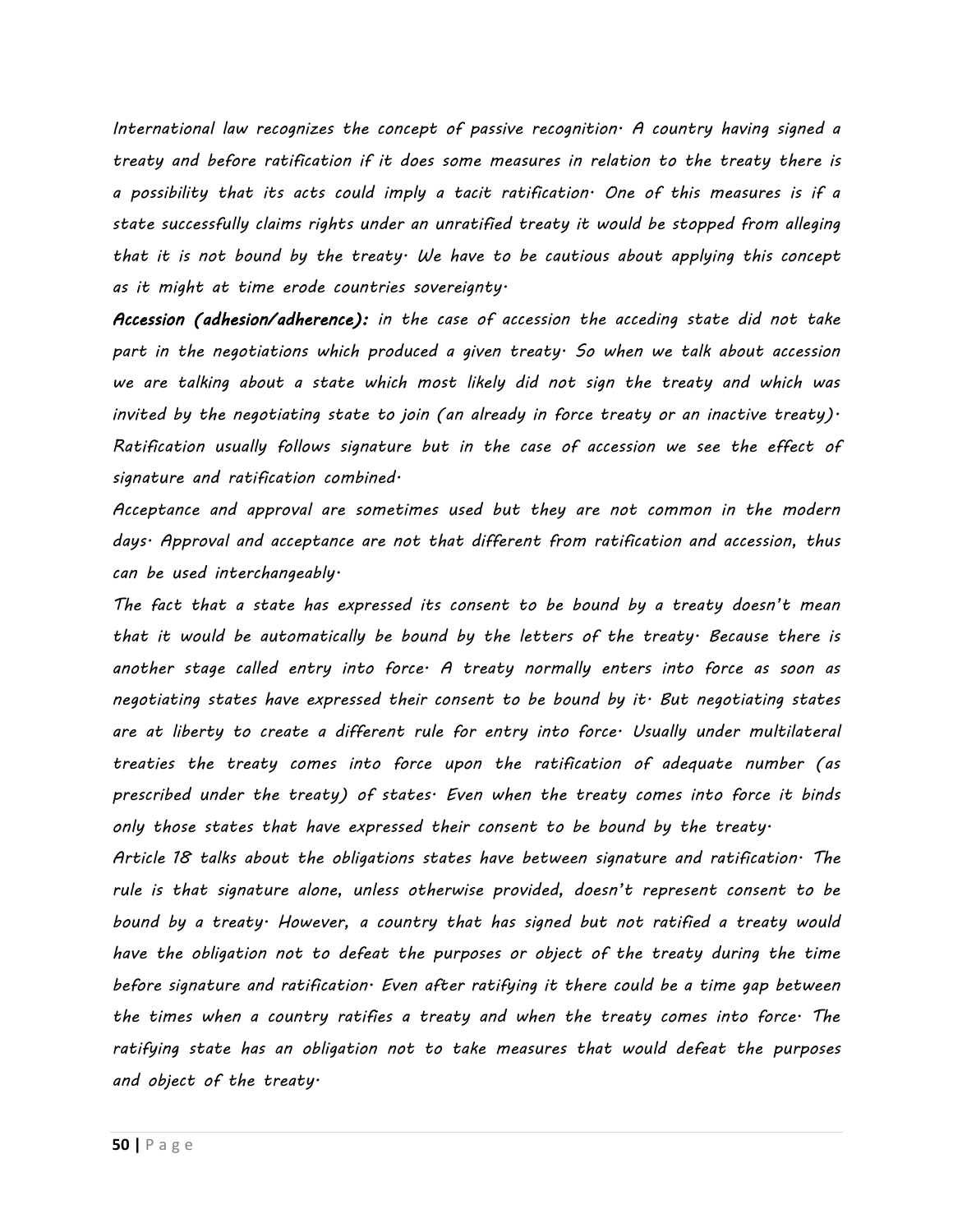*Article 18. OBLIGATION NOT TO DEFEAT THE OBJECT AND PURPOSE OF A TREATY PRIOR TO ITS ENTRY INTO FORCE*

*A State is obliged to refrain from acts which would defeat the object and purpose of a treaty when:*

*(a) It has signed the treaty or has exchanged instruments constituting the treaty subject to ratification, acceptance or approval, until it shall have made its intention clear not to become a party to the treaty; or*

*(b) It has expressed its consent to be bound by the treaty, pending the entry into force of the treaty and provided that such entry into force is not unduly delayed.*

*Article 12. CONSENT TO BE BOUND BY A TREATY EXPRESSED BY SIGNATURE*

*1. The consent of a State to be bound by a treaty is expressed by the signature of its representative when:*

*(a) The treaty provides that signature shall have that effect;*

*(b) It is otherwise established that the negotiating States were agreed that signature should have that effect; or*

*(c) The intention of the State to give that effect to the signature appears from the full powers of its representative or was expressed during the negotiation.*

*Article 13. CONSENT TO BE BOUND BY A TREATY EXPRESSED BY AN EXCHANGE OF INSTRUMENTS CONSTITUTING A TREATY*

*The consent of States to be bound by a treaty constituted by instruments ex changed between them is expressed by that exchange when:*

*(a) The instruments provide that their exchange shall have that effect; or*

*(b) It is otherwise established that those States were agreed that the exchange of instruments shall have that effect.*

*Article 14. CONSENT TO BE BOUND BY A TREATY EXPRESSED BY RATIFICATION, ACCEPTANCE OR APPROVAL*

*1. The consent of a State to be bound by a treaty is expressed by ratification when:*

*(a) The treaty provides for such consent to be expressed by means of ratification;*

*(b) It is otherwise established that the negotiating States were agreed that ratification should be required;*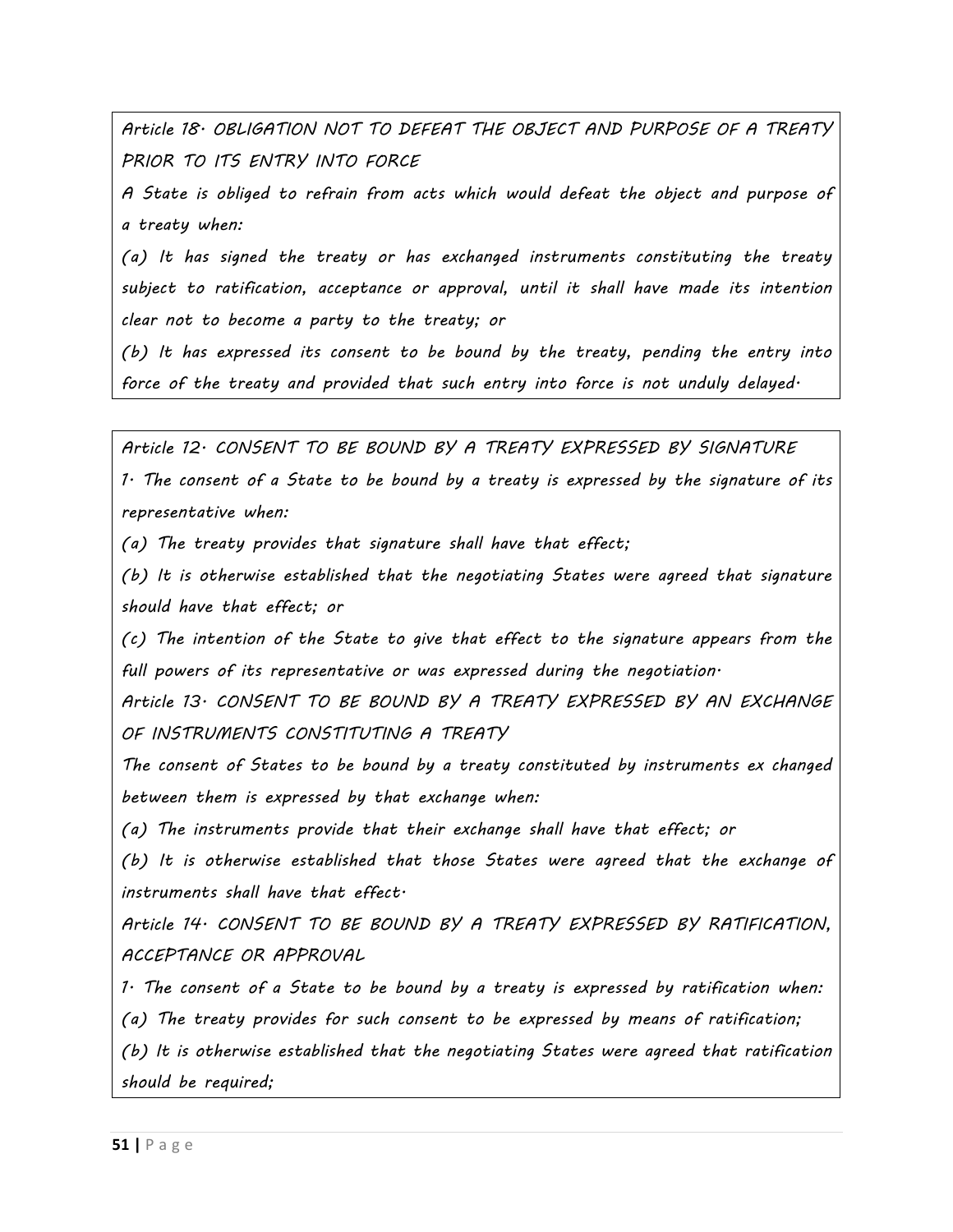*(c) The representative of the State has signed the treaty subject to ratification; or (d) The intention of the State to sign the treaty subject to ratification appears from the full powers of its representative or was expressed during the negotiation. 2. The consent of a State to be bound by a treaty is expressed by acceptance or approval under conditions similar to those which apply to ratification. Article 15. CONSENT TO BE BOUND BY A TREATY EXPRESSED BY ACCESSION The consent of a State to be bound by a treaty is expressed by accession when: (a) The treaty provides that such consent may be expressed by that State by means of accession; (b) It is otherwise established that the negotiating States were agreed that such consent may be expressed by that State by means of accession; or (c) All the parties have subsequently agreed that such consent may be expressed by that State by means of accession. Article 16. EXCHANGE OR DEPOSIT OF INSTRUMENTS OF RATIFICATION, ACCEPTANCE, APPROVAL OR ACCESSION Unless the treaty otherwise provides, instruments of ratification, acceptance, approval or accession establish the consent of a State to be bound by a treaty upon: (a) Their exchange between the contracting States; (b) Their deposit with the depositary; or (c) Their notification to the contracting States or to the depositary, if so agreed*

Lecture 13

### 6.3. Reservation and application of treaties

*Reservations are defined under the Vienna conventions as unilateral statements that are made to either modify or totally exclude certain obligations of a treaty with respect to the country making the reservation. In principle, reservations are still unilateral statements thought there might be situations where acceptance of other countries might be required. Reservations are quite different from interpretative declarations. Interpretative declarations are usually common in human rights. Interpretative declarations are declarations made to clarify how a state understands its obligations.* 

*In bilateral treaties if parties are not happy about the terms of a treaty, there are two options, they either try to renegotiate so as to try to convince each other or they drop the case altogether. If it is between two countries it is a requirement that they agree*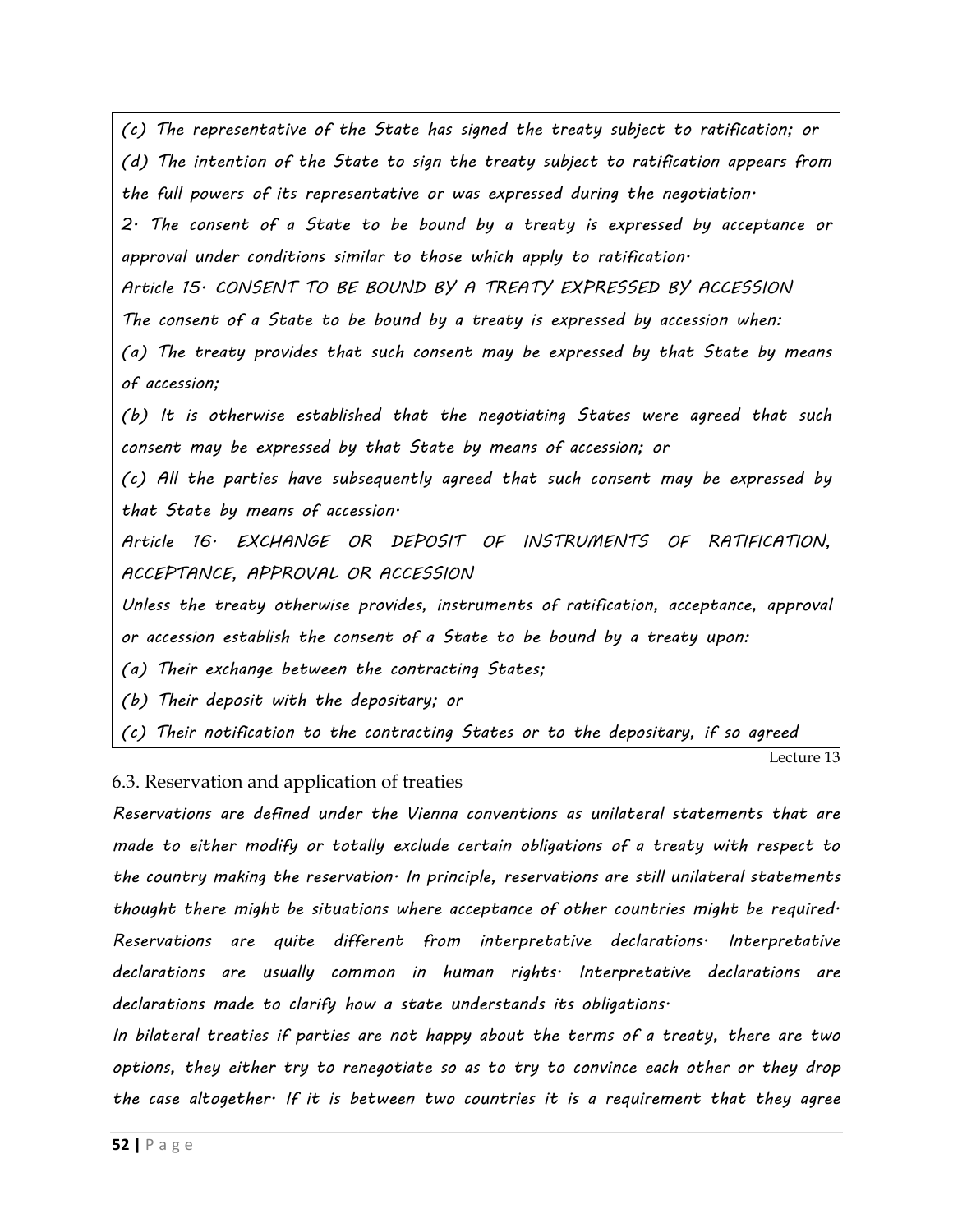*on every detail of the treaty. But in multilateral treaties it is extremely difficult to become party to treaties having accepted all the rules. Countries may have reservation regarding certain topics. They may accept the major parts of the treaty but in most cases countries may have different opinions on peripheral matters of the treaty.*

*Q. So should we allow reservations or not?*

*Before the adoption of the Vienna law of treaties there was tension between proponents of reservation and opponents of making a reservation. Proponents of the right to make reservation asserted that by the right of making reservation it would become possible to bring on board as many countries as possible they were arguing on universal membership. Opponents of the right to make reservation believed that it is not the number of countries that are making reservation that matters but rather the creation of uniform legal obligation that should be given priority.*

*The league of nation practice/approach had what was called the unanimity principle that simply means a county that intends to make reservation with respect to a given multilateral treaty should have the consent of all other member states to the specific reservation made (unanimous approval of the reservation). If one or more country fails to give its consent on the reservation there will be no treaty at all between the country making the reservation and other countries. Securing unanimous approval is very difficult thus leading as to conclude that this theory supports the opponent's of the right of reservation (it's tantamount to saying no to reservations).* 

*The League of Nations approach was heavily criticized, mainly by the pan American approach. They were opposed to the idea of making reservations permitted by unanimous approval by other countries. They believed it was a rule too rigid to govern. At the beginning of the 1950's when the genocide convention was being signed, many countries liked the idea of becoming a signatories to the convention. However many of them had certain reservations that lead to a deadlock, if the unanimity approach was to be applied. Thus, The UN requested for the advisory opinion of the ICJ on two questions;* 

- *(1) Whether a state can be a party to a convention when its reservation was objected by one or re party?*
- *(2) If the court answers the first question affirmatively (there is a possibility that a reserving state can still continue to be a member state despite the*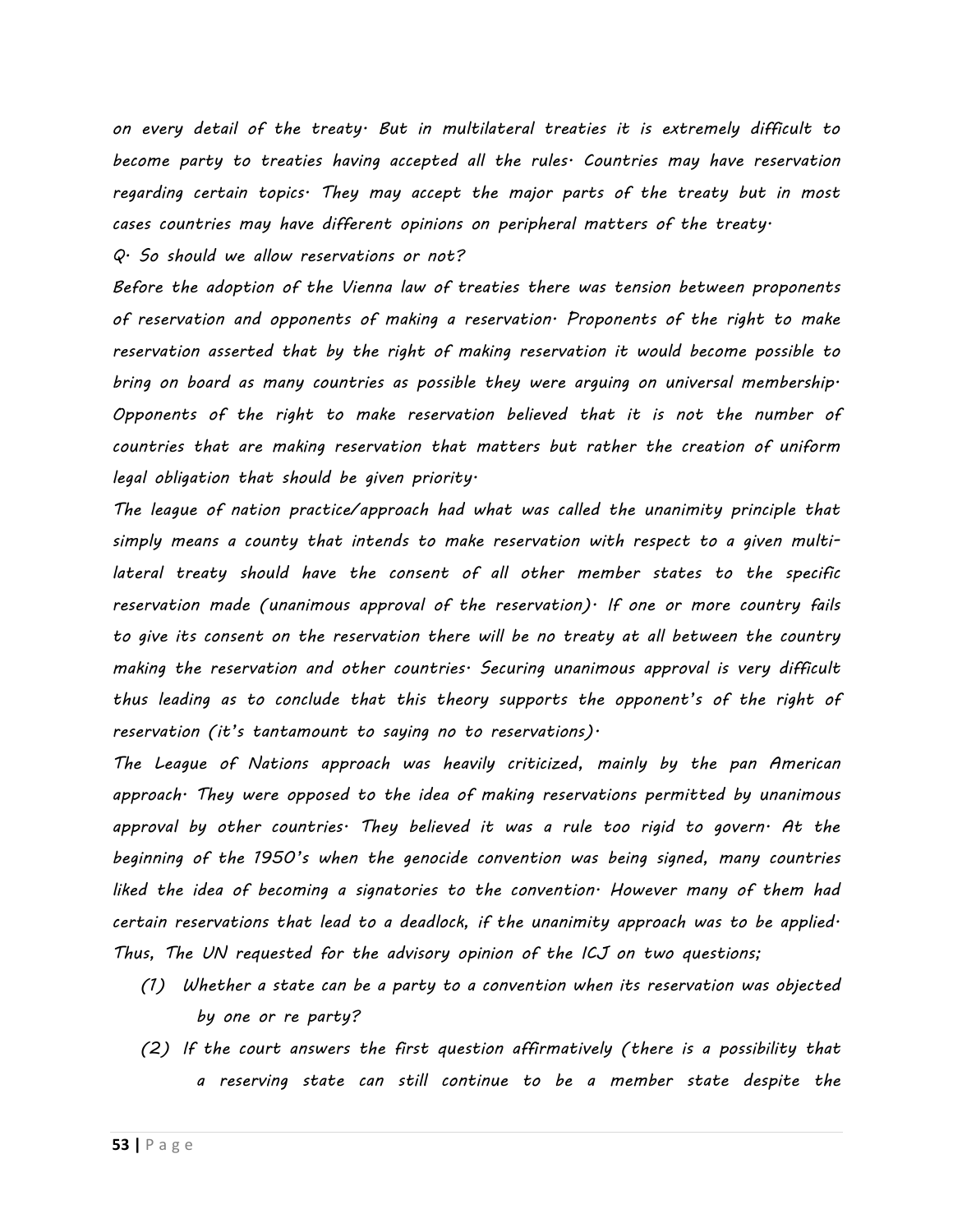*objections), what is the legal effects of the reservation on those that have accepted and rejected the reservation?*

*After analyzing state practice (as the Vienna convention was not I place) the court provided an answer on two questions as follows. It advised that it may be possible for a reserving country to continue being a state even when there are more objections. The legal effects of making reservations where dealt with as follows;*

- *1. As regards to those that have accepted the reservation and the reserving state, they will continue as parties to the treaty but their relationship would be modified by the reservation or their relationship will exclude the clause that was subject to reservations (if the reservation was to exclude a certain part of the treaty).*
- *2. As regards to those countries that rejected the reservation and the reserving states, they will not be having any treaty relationship.*

*The ICJ in this advisory opinion abolished the unanimity approach but its position still gave enormous priority to consent of state when it comes to the one to one relationship between signatory states.*

*Vienna convention on the law of treaties*

*RULE I: Reservation is permitted unless (1) reservation against the whole treaty is prohibited, (2) reservation against a specific clause is prohibited and (3) the reservation is incompatible with the object and purpose of the treaty. Reservations are permitted in principle but there are these three exceptions. Whenever a state makes a prohibited reservation, the reservation would be considered as having not been made. So the Vienna convention penalizes states by making them parties to the treaty for entering a reservation that is not allowed.* 

*SECTION 2. RESERVATIONS*

*Article 19. FORMULATION OF RESERVATIONS*

*A State may, when signing, ratifying, accepting, approving or acceding to a treaty, formulate a reservation unless:*

*(a) The reservation is prohibited by the treaty;*

*(b) The treaty provides that only specified reservations, which do not include the reservation in question, may be made; or*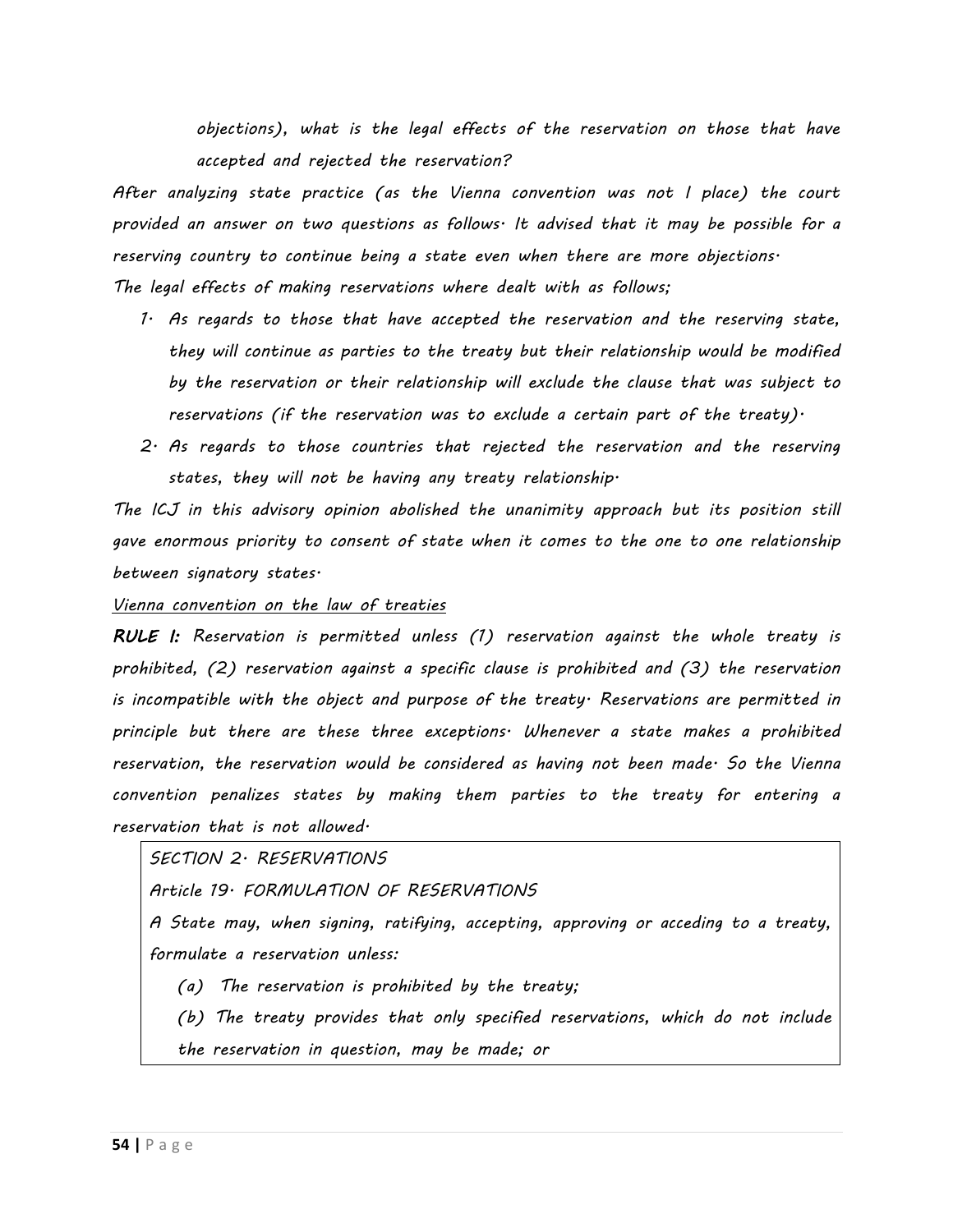*(c) In cases not falling under sub-paragraphs (a) and (b), the reservation is incompatible with the object and purpose of the treaty*

*RULE II: According to article 20 (1) the effect of reservations doesn't hinge upon acceptance by other states or countries. In fact we should not have acceptance or rejections at all because, that decision was made earlier when they decided not to prohibit reservation in the making of a treaty.* 

*Rule III: By virtue of article 20(2) absolute unanimity is required in two circumstances; when it appears from the limited number of negotiating states and from object and purpose of the treaty that the treaty obligations are to be accepted in their entirety by all prospective members then a reservation requires acceptance by all states. In this case a state whose reservation is accepted unanimously would continue to be member with other countries on the terms of the reservation. On the other hand if even one country rejects the country making reservation is excluded from the treaty.*

*Rule IV: Under article 20(3) when a treaty is a constitutive act of an international organization, a state's reservation will become valid only if that competent organ of the organization has accepted the reservation.*

*Rule V: Under 20(4) if a reservation is not prohibited (rule I) or not covered under previous rules (rule II &III that require unanimity), acceptance of one's state reservation by another means the treaty comes into effect between the two countries based on the terms of the reservation and the reserving state becomes a part to the treaty. Rejection of a state's reservation by another doesn't prevent the entering into force of the treaty between the reserving state and the objecting state unless a contrary intention of the objecting state is there. (This is a deviation or a change from the Genocide case)*

*The Vienna convention gives primacy to whatever is provided in the specific treaty itself. Secondly, the fact that objection to a reservation doesn't stop the effect of a treaty means that the effect of acceptance and objection is the same. Reservations are tools that create mini treaties under the umbrella of one multilateral treaty (complex set of relations will be created). The Vienna convention model doesn't satisfy the human rights lawyers as they seek to create uniform legal obligations through the working of treaties. Nevertheless the above rules have achieved the status of customary international law.*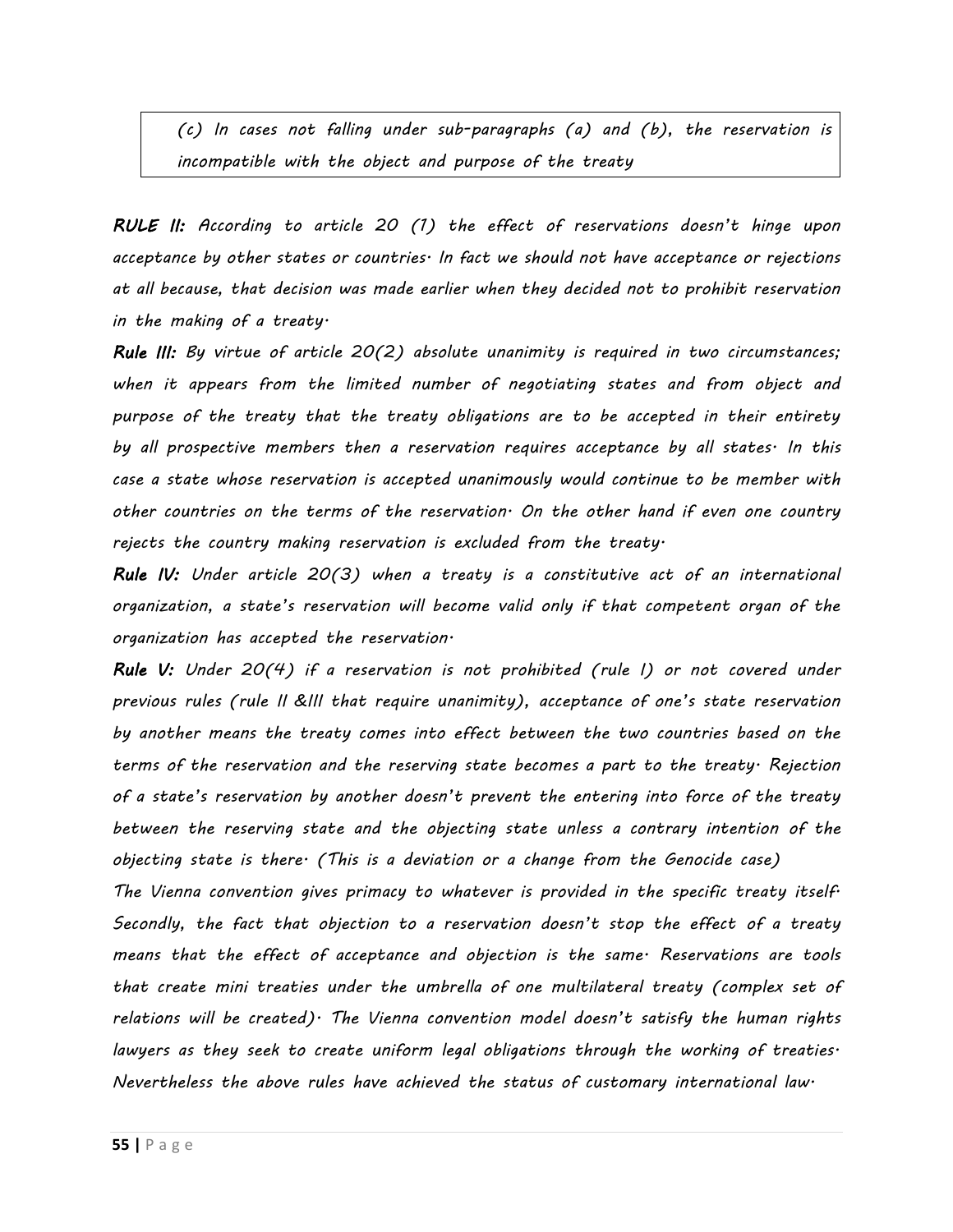*Article 20. ACCEPTANCE OF AND OBJECTION TO RESERVATIONS*

*1. A reservation expressly authorized by a treaty does not require any subsequent acceptance by the other contracting States unless the treaty so provides.*

*2. When it appears from the limited number of the negotiating States and the object and purpose of a treaty that the application of the treaty in its entirety between all the parties is an essential condition of the consent of each one to be bound by the treaty, a reservation requires acceptance by all the parties.*

*3. When a treaty is a constituent instrument of an international organization and unless it otherwise provides, a reservation requires the acceptance of the competent organ of that organization.*

*4. In cases not falling under the preceding paragraphs and unless the treaty otherwise provides:*

*(a) Acceptance by another contracting State of a reservation constitutes the reserving State a party to the treaty in relation to that other State if or when the treaty is in force for those States;*

*(b) An objection by another contracting State to a reservation does not preclude the entry into force of the treaty as between the objecting and reserving States unless a contrary intention is definitely expressed by the objecting State;*

*(c) An act expressing a State's consent to be bound by the treaty and containing a reservation is effective as soon as at least one other contracting State has accepted the reservation.*

*5. For the purposes of paragraphs 2 and 4 and unless the treaty otherwise provides, a reservation is considered to have been accepted by a State if it shall have raised no objection to the reservation by the end of a period of twelve months after it was notified of the reservation or by the date on which it expressed its consent to be bound by the treaty, whichever is later.*

*Q. To which approach does the Vienna convention incline?*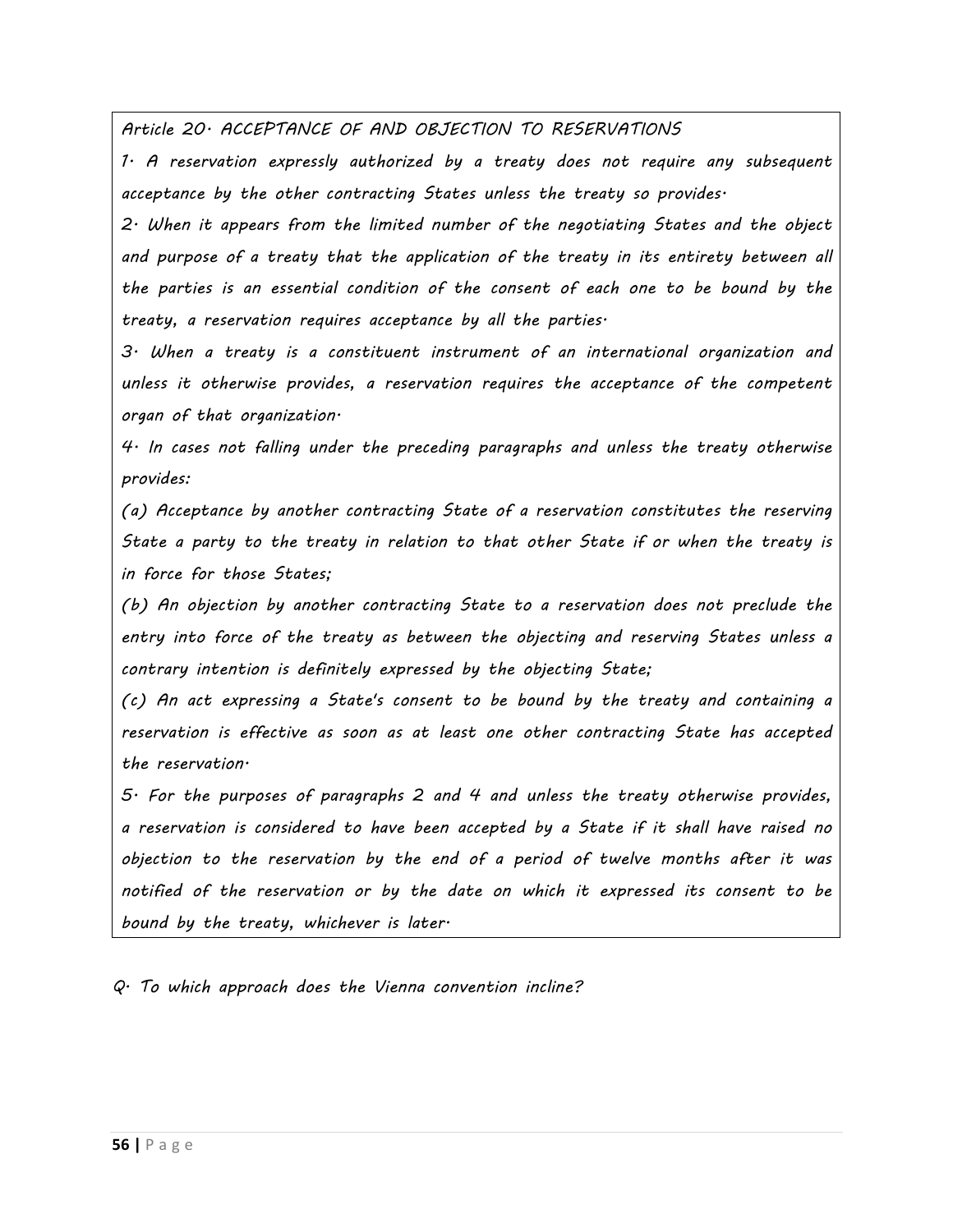#### 6.4. Interpretation of treaties

*Prior to the adoption of the Vienna convention, international law had various rules of interpretation.*

*Literal/textual approach: The concern here is in the actual texts or wording of the treaty. It concentrates on the literal meaning of the treaty. The terms of a treaty are to be understood and interpreted according to the natural or plain meaning of the treaty.*

*The intentions of the parties approach: This is more of a subjective approach as compared to the objective literal approach. According to these approach the terms of a treaty are to be interpreted according to the intention of the parties when the treaty was concluded. It tries to find out the intention of the treaty. There are problems associated with this theory; the first one is that the approach is based on the premise that there is always an underlying intentions at a time a treaty is concluded but that is not always true. The second problem is that it gives maximum latitude for people involved in interpreting treaties. It encourages judicial law making.*

*The Object/Purpose/teleological approach: According to this approach the terms of a treaty are to be interpreted so as to facilitate the attainment of the objectives of that given treaty. This is also partially a subjective approach as it asserts that terms used in a treaty are to be interpreted so as to facilitate the attainment of the objectives of the treaty.*

*The principle of effectiveness: According to this principle treaties have to be interpreted to give the treaty or that given clause some meaning. This approach opts for a term to have some effect than to be made void. This theory is related to the object approach as it is something that has object that can be given effect.*

### *Vienna convention on interpretation of treaties*

*Article 31 (primary means of interpretation) of the Vienna convention tries to aspects of the approaches mentioned above. At first Article 31 (1) of the Vienna convention on the law of treaties gives us the impression that it supports the literal/textual approach but in the second phrase it incorporates the object approach. Another feature we see in the article is that it adds additional technique to be used in interpreting treaties. If you don't have an otherwise intention, the rule is that the words original meaning should be taken (Article 31(4)). Press releases, legislations accepted by the other party (article 31*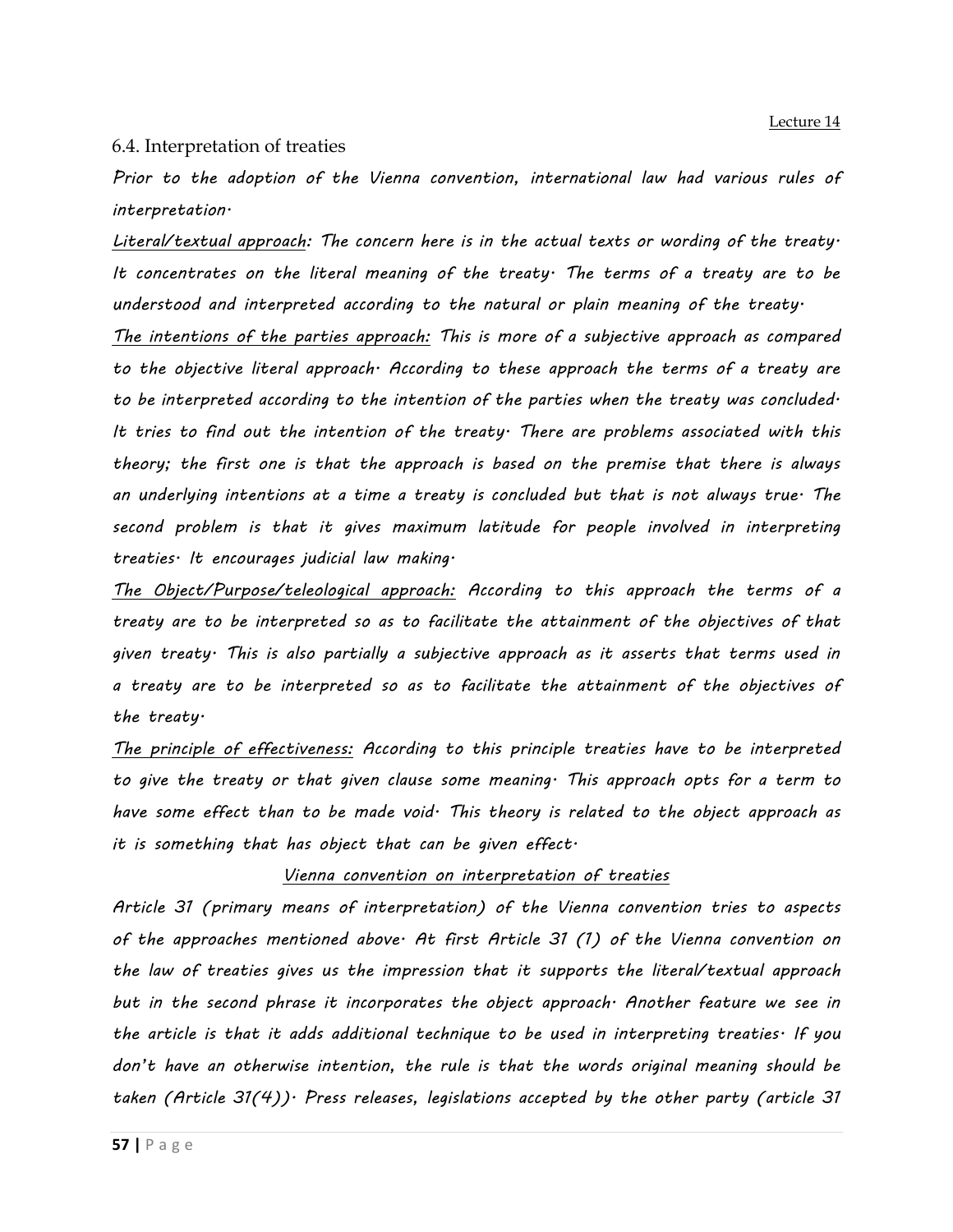*(4) (b)) and previous agreements made by all the parties in connection with the treaty are to be regarded as important tools in understanding the context of the treaty.* 

*SECTION 3. INTERPRETATION OF TREATIES*

*Article 31, GENERAL RULE OF INTERPRETATION*

*1. A treaty shall be interpreted in good faith in accordance with the ordinary meaning to be given to the terms of the treaty in their context and in the light of its object and purpose.*

*2. The context for the purpose of the interpretation of a treaty shall comprise, in addition to the text, including its preamble and annexes:*

*(a) Any agreement relating to the treaty which was made between all the parties in connection with the conclusion of the treaty;*

*(b) Any instrument which was made by one or more parties in connection with the conclusion of the treaty and accepted by the other parties as an instrument related to the treaty.*

*3. There shall be taken into account, together with the context:*

*(a) Any subsequent agreement between the parties regarding the interpretation of the treaty or the application of its provisions;*

*(b) Any subsequent practice in the application of the treaty which establishes the agreement of the parties regarding its interpretation;*

*(c) Any relevant rules of international law applicable in the relations between the parties.*

*4. A special meaning shall be given to a term if it is established that the parties so intended.*

*If using the different techniques under article 31, the judge was not capable of determining a given clause in a treaty there are supplementary means of interpretation that are allowed. The Vienna convention on the interpretation of treaties says that these supplementary means of interpretation are preparatory works and circumstance of conclusion of a treaty. We can use this supplementary means of interpretation if we want to clarify/confirm the meaning we reached at by using the primary means of interpretation*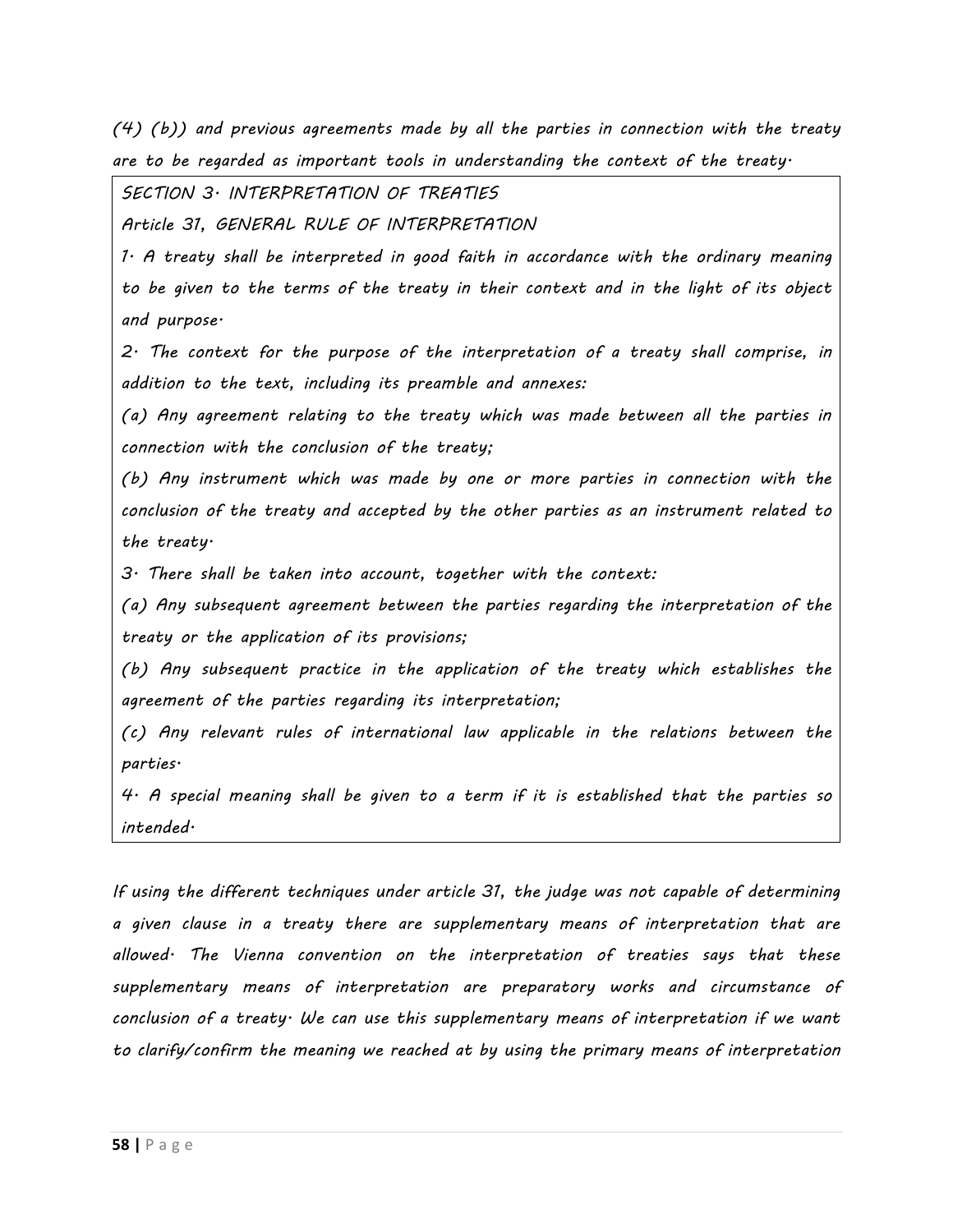*or if the use of those primary means of interpretation lead to ambiguity or obscurity or they lead to results manifestly absurd or unreasonable.*

*Article 32. SUPPLEMENTARY MEANS OF INTERPRETATION*

*Recourse may be had to supplementary means of interpretation, including the preparatory work of the treaty and the circumstances of its conclusion, in order to confirm the meaning resulting from the application of article 31, or to determine the meaning when the interpretation according to article 31 :*

*(a) Leaves the meaning ambiguous or obscure; or*

*(b) Leads to a result which is manifestly absurd or unreasonable.*

*Article 31 ad 32 are not believed to have attained customary international law status. There is still ongoing debate as to means to be used to interpret treaties. On the face of it the Vienna laws look sharp and perfect however they are open ended and provides no hierarchy as to the means (contextual or object). It doesn't give as a clear picture how to handle interpretation of treaties.*

*Article 33. INTERPRETATION OF TREATIES AUTHENTICATED IN TWO OR MORE LANGUAGES*

*1. When a treaty has been authenticated in two or more languages, the text is equally authoritative in each language, unless the treaty provides or the parties agree that, in case of divergence, a particular text shall prevail.*

*2. A version of the treaty in a language other than one of those in which the text was authenticated shall be considered an authentic text only if the treaty so provides or the parties so agree.*

*3. The terms of the treaty are presumed to have the same meaning in each authentic text.*

*4. Except where a particular text prevails in accordance with paragraph 1, when a comparison of the authentic texts discloses a difference of meaning which the application of articles 31 and 32 does not remove, the meaning which best reconciles the texts, having regard to the object and purpose of the treaty, shall be adopted.*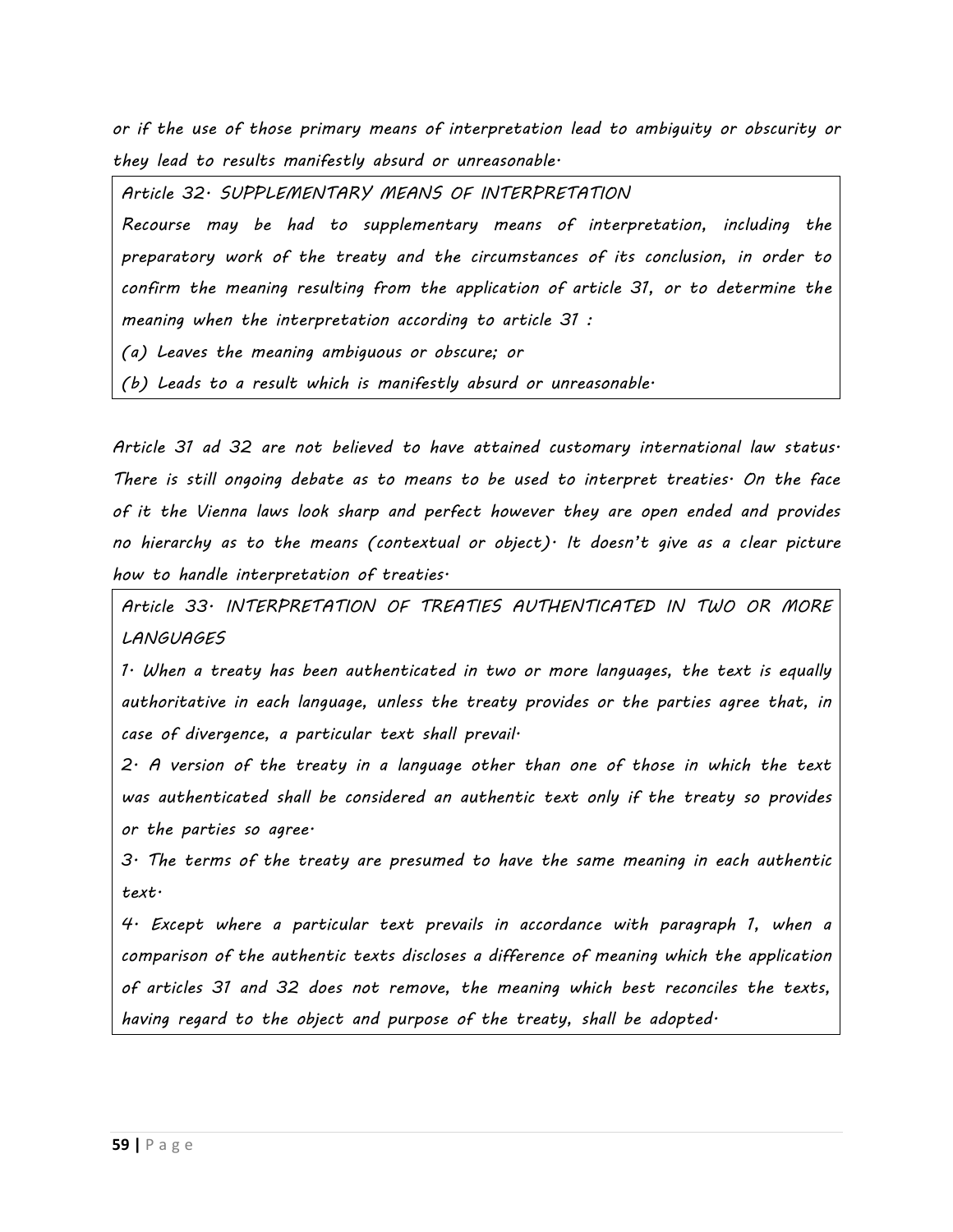### 6.5. Application of Treaties

### *Territorial application of Treaties*

*Article 29. TERRITORIAL SCOPE OF TREATIES*

*Unless a different intention appears from the treaty or is otherwise established, a treaty is binding upon each party in respect of its entire territory.*

*In relation to the territorial application of treaties the rule is a treaty applies to a state party in its entire territory. Why does this rule become important? In the past when countries had colonies, as international law considered colonial territories as forming part of the colonial power, the rule had to be stated. Unless there is an otherwise intention a treaty in principle binds a state in respect of its entire territory. Previously they would put a colonial clause, saying it doesn't apply to a certain colony. The second reason is that there were countries that had federal state structures were asking if a treaty would apply to all parts of the federation. Under the current international law it is not even allowed for a state to say that a country will be bound by a treaty with the exception of part of its territory. However, exceptionally it may be allowed if it was clearly spelt out in the treaty.*

*Application of treaties to third parties*

*The rule we find under the Vienna convention is the rule of "Privity of contracts". The principle is that a treaty doesn't create either rights or obligations on third states. Treaties create rights or impose obligations on state parties only. There is a strong international law argument supporting this position and that is consent of states is very important.*

*SECTION 4. TREATIES AND THIRD STATES Article 34. GENERAL RULE REGARDING THIRD STATES A treaty does not create either obligations or rights for a third State without its consent.*

*However there are some exceptions to this rule. If a state expressly accepts an obligation created by a treaty to which it is not a member, in writing then it is bound by it. The only thing that makes this an exception is the fact that the state is not formally a state member, otherwise even this exception is based on the principle of consent.*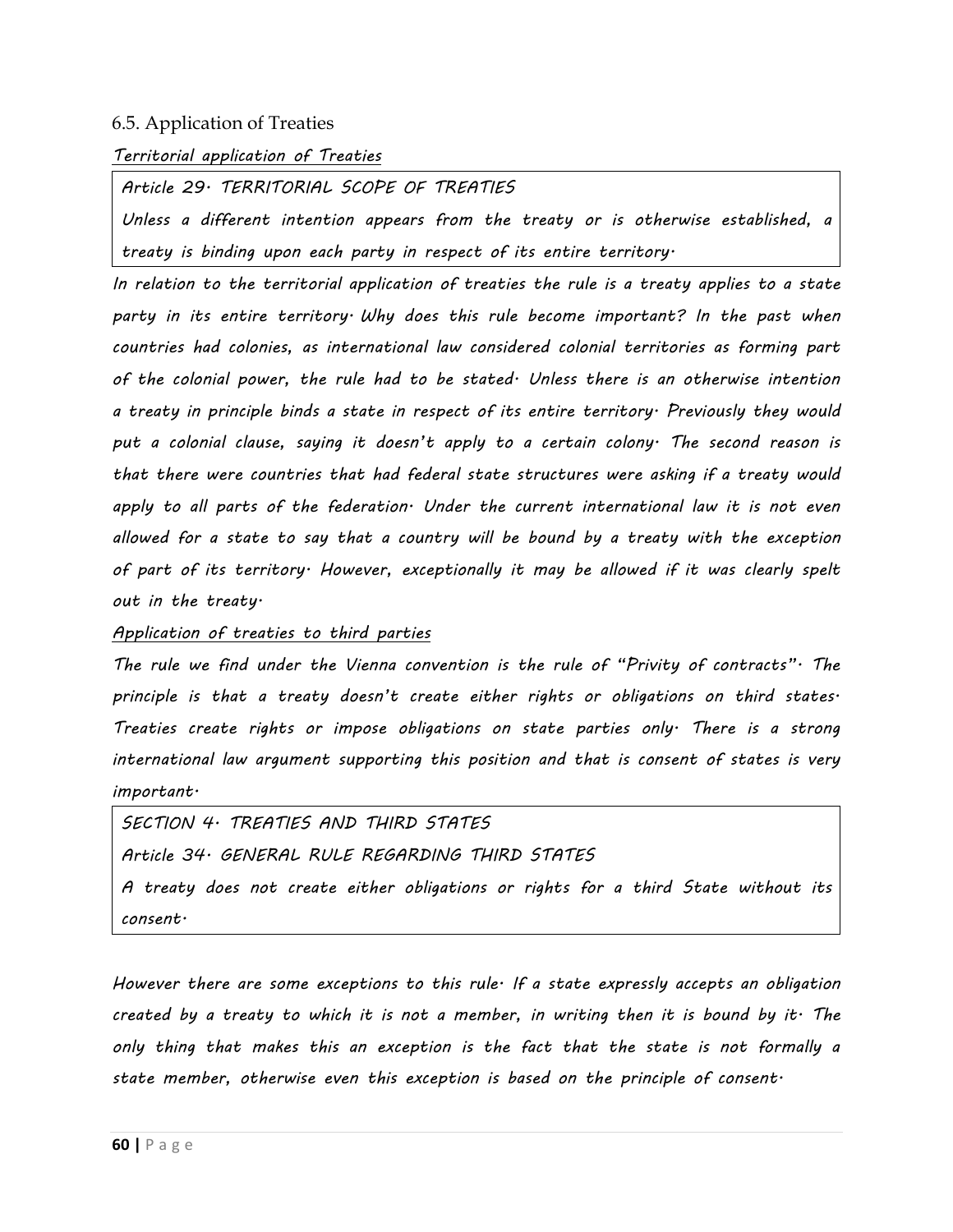*Article 35. TREATIES PROVIDING FOR OBLIGATIONS FOR THIRD STATES An obligation arises for a third State from a provision of a treaty if the parties to the treaty intend the provision to be the means of establishing the obligation and the third State expressly accepts that obligation in writing.*

*With regards to the forwarding of rights to third parties it is a bit different as its not express acceptance that is required but rather implicit assenting that is needed to enjoy the rights provided. In the case of obligation is not only that the state expresses its*  consent but also that it has to express it clearly and in writing<sup>.</sup> This is done so that it *doesn't deviate from the basic pillar of international legal system, which is consent. In the case of rights the requirement is different, yes there should be consent however in international law recognition is given to implied consent.*

*Article 36. TREATIES PROVIDING FOR RIGHTS FOR THIRD STATES*

*1. A right arises for a third State from a provision of a treaty if the parties to the treaty intend the provision to accord that right either to the third State, or to a group of States to which it belongs, or to all States, and the third State assents thereto. Its assent shall be presumed so long as the contrary is not indicated, unless the treaty otherwise provides.*

*2. A State exercising a right in accordance with paragraph 1 shall comply with the conditions for its exercise provided for in the treaty or established in conformity with the treaty.*

*The other exception relates to dispositive treaties. Dispositive treaties are treaties that create a legal regime valid for all countries (treaties that create erga omnious obligations). When a dispositive treaty is created with regards to boundaries or watercourse, it is possible for the treaty to applying to non-state parties. The Vienna convention is silent in this regard but the Vienna convention on succession of states however expressly endorsed the principle that dispositive treaties create rights and obligation on non-state/third party states.*

*The last exception (if we can call it an exception) is when the provisions of the treaty in question have entered into a customary law or have attained customary international*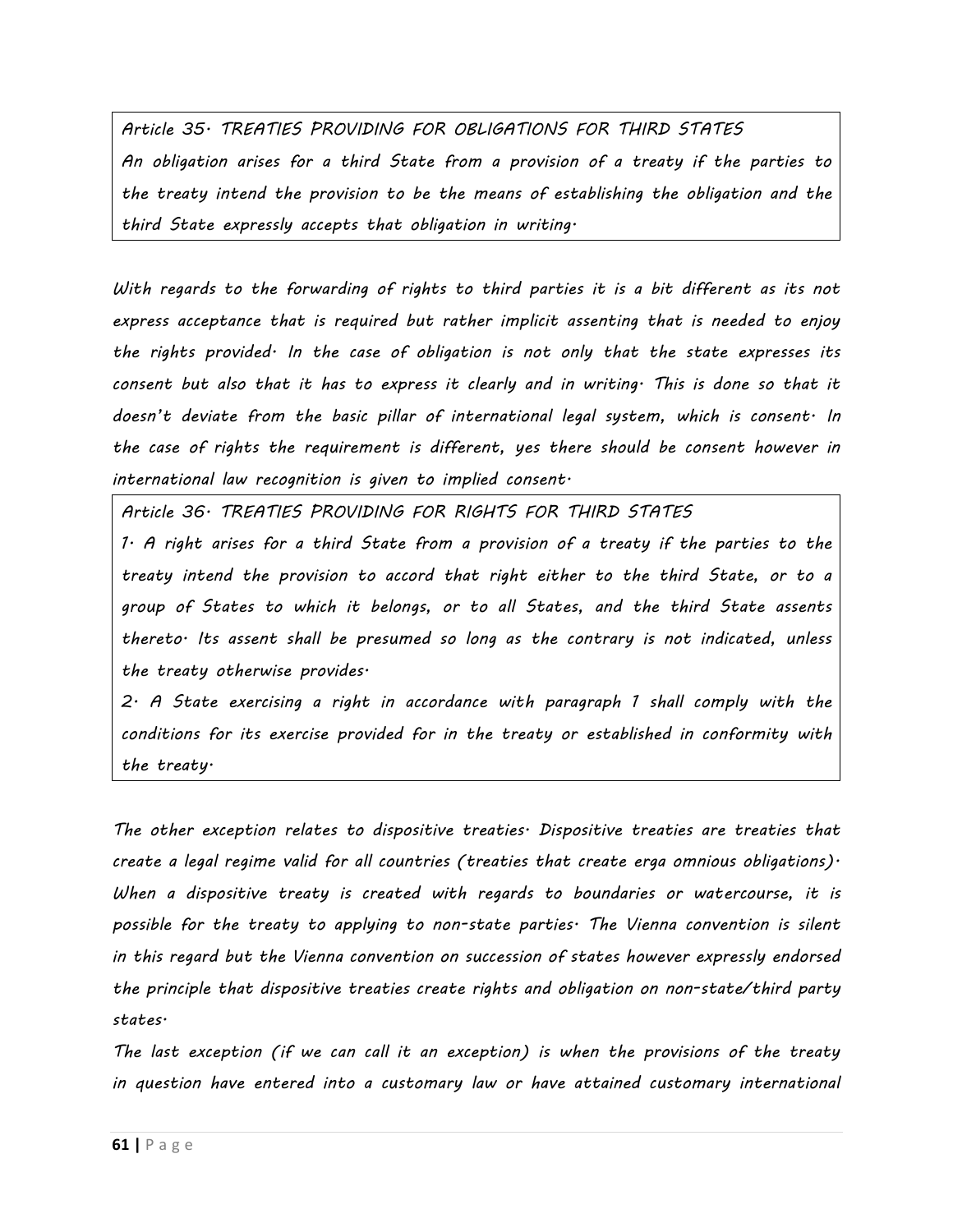*law rules. This is barely an exception, it is not really the treaty provision that is applying to the third party state but rather the customary international law rule.*

*Article 38. RULES IN A TREATY BECOMING BINDING ON THIRD STATES THROUGH INTERNATIONAL CUSTOM*

*Nothing in articles 34 to 37 precludes a rule set forth in a treaty from becoming binding upon a third State as a customary rule of international law, recognized as such.*

Lecture 15

### *Application of successive treaties*

*The issue here is when we have two or more treaties governing the same subject matter, when a treaty coming after another addresses the same subject matter, and the parties taking part in both treaties are the same. The question as to which treaty applies is of huge importance. Article 59 and 30 of the Vienna convention address these issues.*

*Article 59. TERMINATION OR SUSPENSION OF THE OPERATION OF A TREATY IMPLIED BY CONCLUSION OF A LATER TREATY*

*1. A treaty shall be considered as terminated if all the parties to it conclude a later treaty relating to the same subject-matter and:*

*(a) It appears from the later treaty or is otherwise established that the parties intended that the matter should be governed by that treaty; or*

*(b) The provisions of the later treaty are so far incompatible with those of the earlier one that the two treaties are not capable of being applied at the same time.*

*2. The earlier treaty shall be considered as only suspended in operation if it appears from the later treaty or is otherwise established that such was the intention of the parties.*

*Article 59 states that there are two tests to consider before concluding that a set of treaties are successive. The first one is that all parties of the first treaty are parties to the second treaty and the second one is that bot treaties deal with the same subject matter.* 

*Once we have ascertained that a given set of treaties are successive ones we shall explore the effects of one on the other. The latter treaty shall be considered terminated; (1) if we can reasonably assumed from the later treaty that it should be the one governing and (2) if the provisions of the previous treaty are incompatible with the latter treaty so*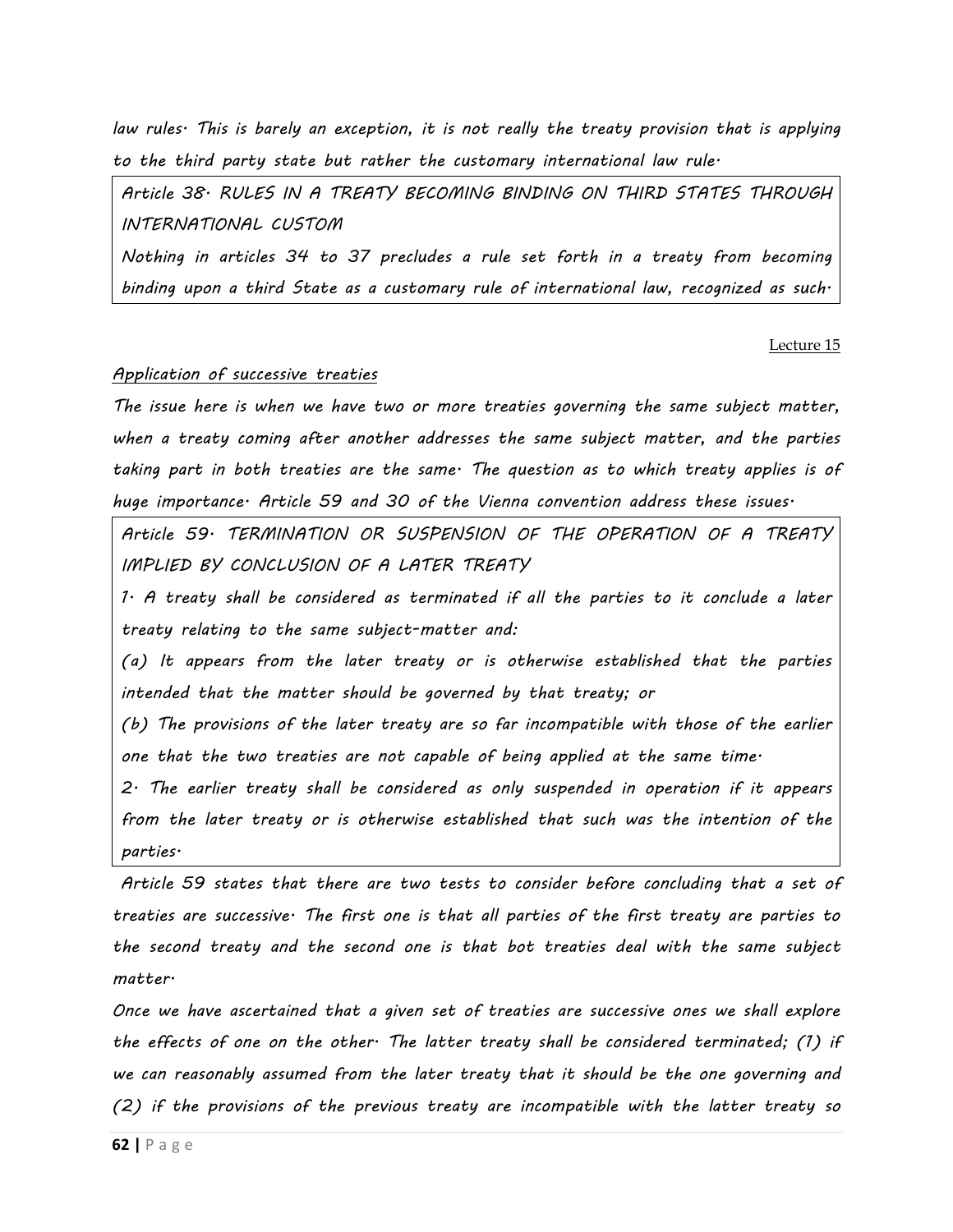*much so that the two treaties cannot apply at the same time (if they are mutually exclusive).*

*However if the earlier treaty has not been terminated as per sub-article 1 since they are neither mutually exclusive nor seen from the intention of the parties to terminate, Article 30 applies.* 

*Article 30. APPLICATION OF SUCCESSIVE TREATIES RELATING TO THE SAME SUBJECT-MATTER*

*1. Subject to Article 103 of the Charter of the United Nations, the rights and obligations of States parties to successive treaties relating to the same subject-matter shall be determined in accordance with the following paragraphs.*

*2. When a treaty specifies that it is subject to, or that it is not to be considered as incompatible with, an earlier or later treaty, the provisions of that other treaty prevail. 3. When all the parties to the earlier treaty are parties also to the later treaty but the earlier treaty is not terminated or suspended in operation under article 59, the earlier treaty applies only to the extent that its provisions are compatible with those of the later treaty.*

*4. When the parties to the later treaty do not include all the parties to the earlier one:*

*(a) As between States parties to both treaties the same rule applies as in paragraph 3;*

*(b) As between a State party to both treaties and a State party to only one of the treaties, the treaty to which both States are parties governs their mutual rights and obligations.*

*5. Paragraph 4 is without prejudice to article 41, or to any question of the termination or suspension of the operation of a treaty under article 60 or to any question of responsibility which may arise for a State from the conclusion or application of a treaty the provisions of which are incompatible with its obligations towards another State under another treaty.*

*We have two major rules here under article 30. The first rule is that if all parties to the earlier treaty are parties to the latter treaty only those parts of the earlier treaty that are compatible to the latter treaty apply (article 30(3)). If there is a room for*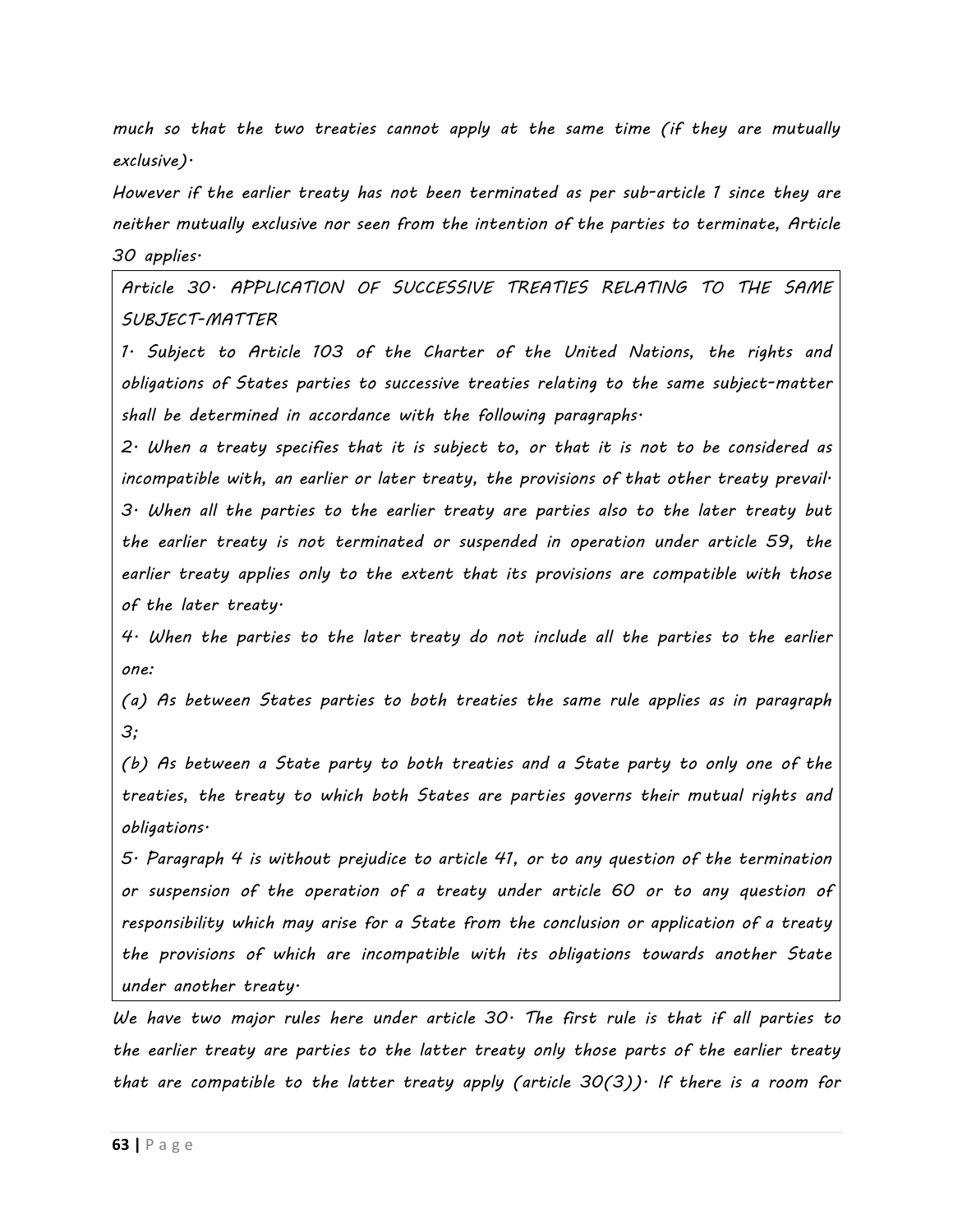*compatibility the section of the earlier treaty that are compatible with the latter treaty apply.* 

*If on the other hand the parties to the two are not the same or identical, another set of rules apply. With regards to the parties that are signatories to both treaties the rule under article 30(3) apply. In principle the latter rule applies and the second one gets terminated however, if the provisions of the earlier treaty are compatible with the latter treaty they apply. As regards to the states that are members of both treaties and those that are only members of the latter treaty, the latter treaty solely applies.*

*Nevertheless there is one major exception (article 30(1)) to these rules that is article 103 of the UN charter. It states" In the event of any contradiction/conflict between the obligation of state under the charter and any other international agreement the charter would prevail". It is the supremacy clause of the charter.*

6.6. Invalidation and Termination of treaties

*Q. What are the grounds of invalidation and termination of treaties?*

PART V<sup>.</sup> INVALIDITY, TERMINATION AND SUSPENSION OF THE OPERATION OF *TREATIES*

*SECTION I. GENERAL PROVISIONS*

*Article 42. VALIDITY AND CONTINUANCE IN FORCE OF TREATIES*

*1. The validity of a treaty or of the consent of a State to be bound by a treaty may be impeached only through the application of the present Convention.*

*2. The termination of a treaty, its denunciation or the withdrawal of a party, may take place only as a result of the application of the provisions of the treaty or of the present Convention. The same rule applies to suspension of the operation of a treaty.*

*In principle only grounds of termination and invalidation recognized under the Vienna convention might lead to invalidation and termination. This article is trying to deny states from coming up with grounds of invalidation and termination.*

*Invalidation*

*Article 46. PROVISIONS OF INTERNAL LAW REGARDING COMPETENCE TO CONCLUDE TREATIES*

*1. A State may not invoke the fact that its consent to be bound by a treaty has been expressed in violation of a provision of its internal law regarding competence to conclude*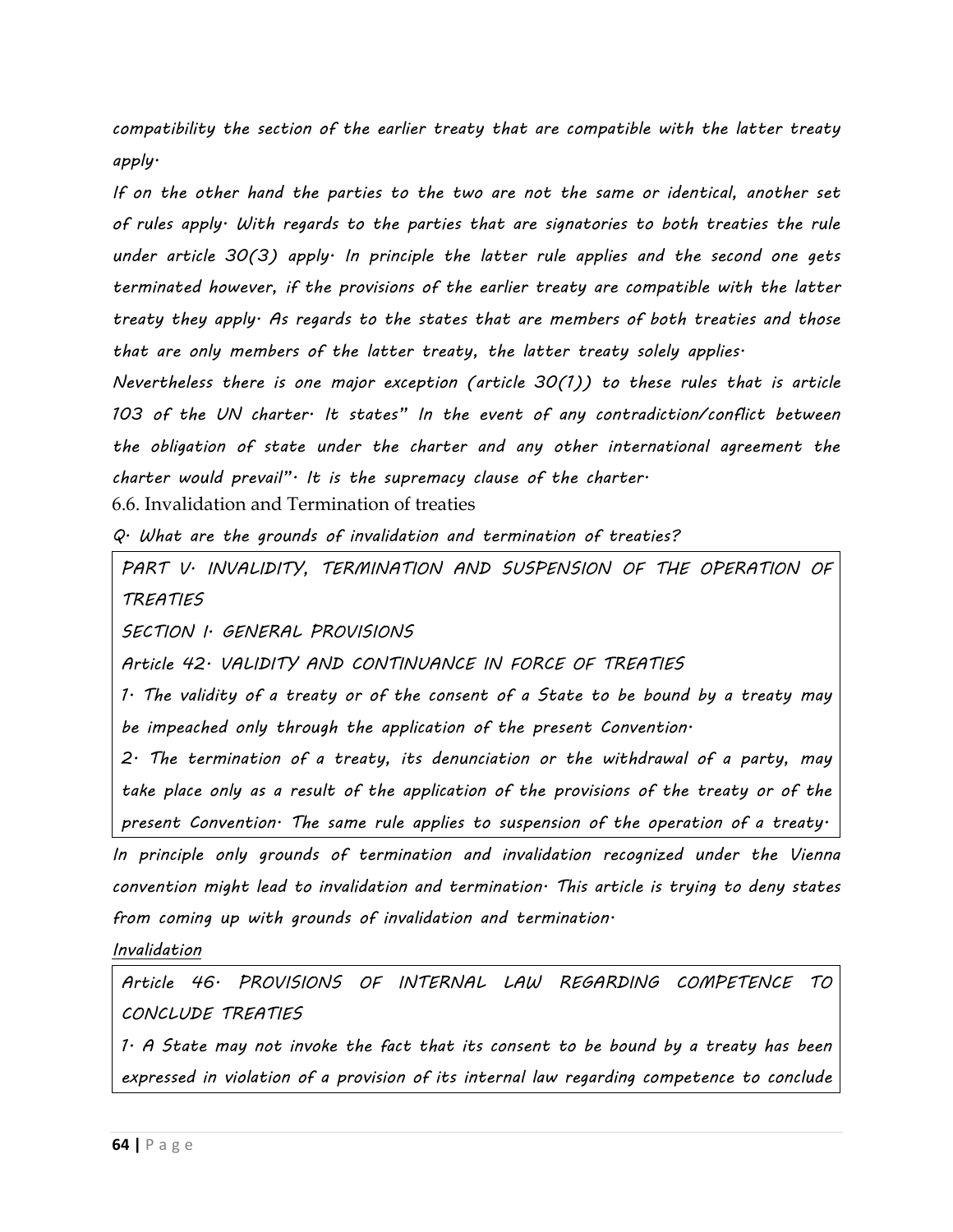*treaties as invalidating its consent unless that violation was manifest and concerned a rule of its internal law of fundamental importance.*

*2. A violation is manifest if it would be objectively evident to any State conducting itself in the matter in accordance with normal practice and in good faith.*

*In principle a state cannot invoke its municipal law to invalidate its treaty obligation but there are exceptions to this. If the violation is manifest and if that very manifest violation relates to a fundamental national law like the constitution it can be a ground of invalidation. The ICJ has been consistently rejecting states defense of their violation by virtue of their municipal law. This is backed by the motive of not invalidating treaties by minor grounds such as contradiction with municipal law.*

*Article 47. SPECIFIC RESTRICTIONS ON AUTHORITY TO EXPRESSTHE CONSENT OF A STATE*

*If the authority of a representative to express the consent of a State to be bound by a particular treaty has been made subject to a specific restriction, his omission to observe that restriction may not be invoked as invalidating the consent expressed by him unless the restriction was notified to the other negotiating States prior to his expressing such consent.*

*Even when there is an express restriction on the full powers given to a state representative, as a rule such a restriction and the subsequent consent of the representative against it shall not be a ground for invalidation. Except when the restriction was notified to the negotiating state before the expression of such consent.*

*Article 48. ERROR*

*1. A State may invoke an error in a treaty as invalidating its consent to be bound by the treaty if the error relates to a fact or situation which was assumed by that State to exist at the time when the treaty was concluded and formed an essential basis of its consent to be bound by the treaty.*

*2. Paragraph 1 shall not apply if the State in question contributed by its own conduct to the error or if the circumstances were such as to put that State on notice of a possible error.*

*3. An error relating only to the wording of the text of a treaty does not affect its validity; article 79 then applies.*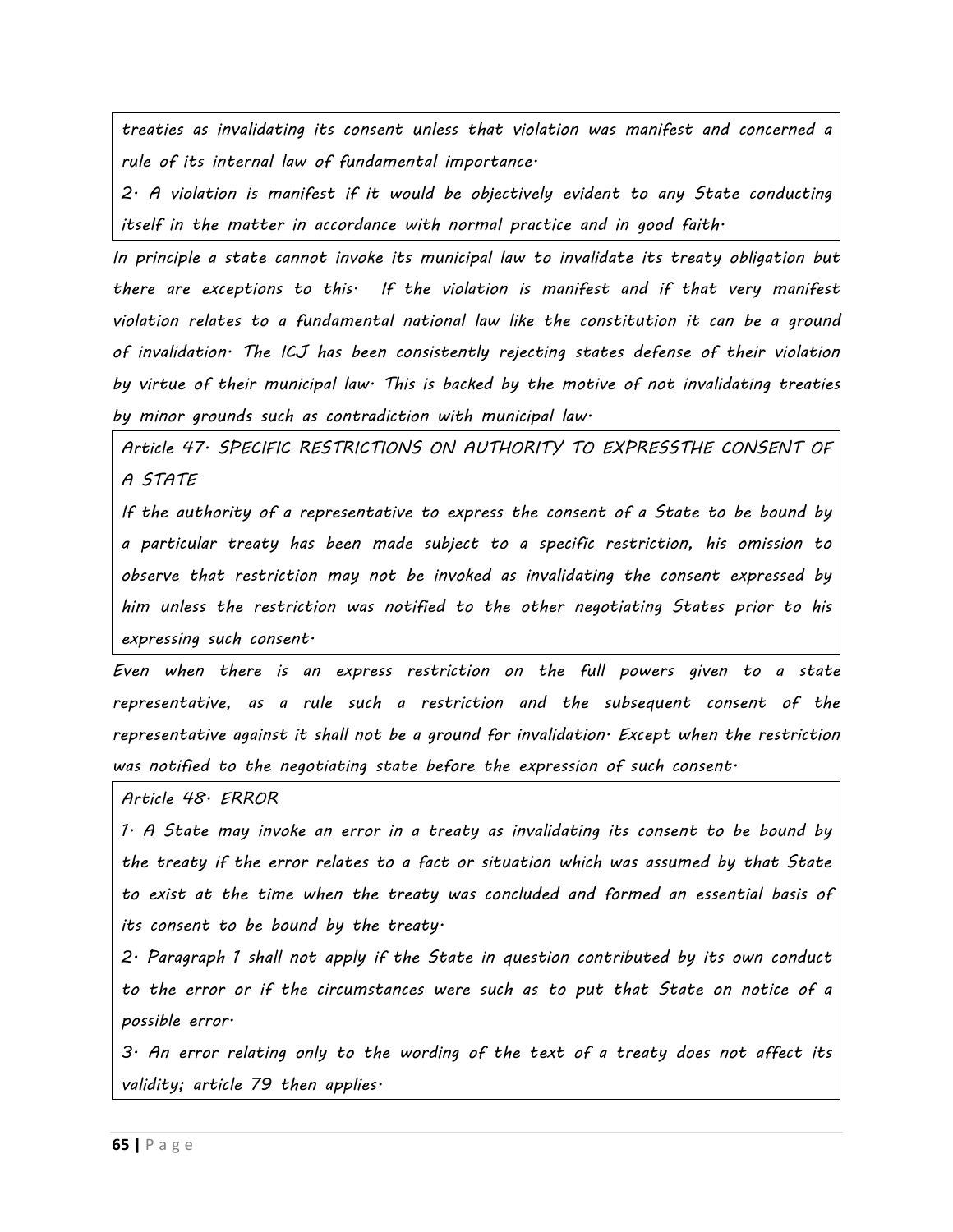*The principle is that error might vitiate consent if it relates to something fundamental, and thus should be a ground of invalidation. However errors related to the wording of a treaty cannot be a ground of invalidation by virtue of article 48(3). There are two exceptions to this rule. The first one is, if the state relying on that false information knew or should have known the existence of that fact it cannot invoke error as a ground for invalidation. The second exception is if the state had contributed to the error it cannot call for error as a ground of invalidation. This second exception is supported by the ICJ decision on the Temple case.*

*Temple of Preah Vihear Case (1962): the temple was a religious and tourist attraction site found on the boundary line between Cambodia and Thailand. In 1900 the two parties had agreed on joint map making body that delineated the boundary and in this map the temple was within the Cambodian borders. The court awarded Cambodia as the owner of that temple by rejecting Thailand's argument that there was an error in the map making and it wouldn't have agreed to the map had it known of such error. The court claimed that Thailand contributed to the mistake as it was the Thai experts that jointly with their Cambodian counterparts that drew the map (your experts participated and you should have known). In 1962 the Vienna convention did not enter into effect thus this rule (relating to error) was part of customary international law.* 

*Article 49. FRAUD*

*If a State has been induced to conclude a treaty by the fraudulent conduct of another negotiating State, the State may invoke the fraud as invalidating its consent to be bound by the treaty.*

*Article 50. CORRUPTION OF A REPRESENTATIVE OF A STATE*

*If the expression of a State's consent to be bound by a treaty has been procured through the corruption of its representative directly or indirectly by another negotiating State, the State may invoke such corruption as invalidating its consent to be bound by the treaty.*

*Article 51. COERCION OF A REPRESENTATIVE OF A STATE*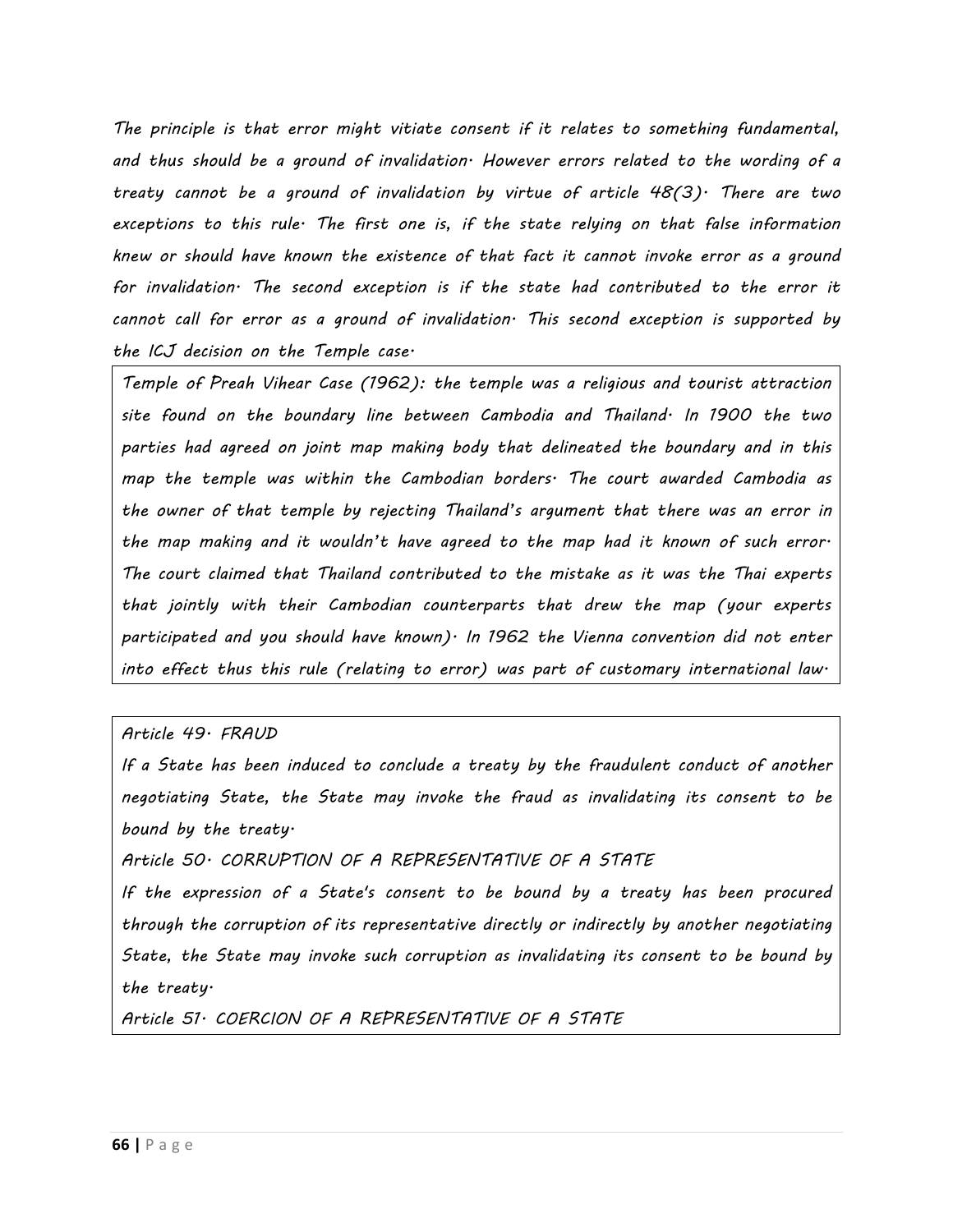*The expression of a State's consent to be bound by a treaty which has been procured by the coercion of its representative through acts or threats directed against him shall be without any legal effect.*

*Article 52. COERCION OF A STATE BY THE THREAT OR USE OF FORCE*

*A treaty is void if its conclusion has been procured by the threat or use of force in violation of the principles of international law embodied in the Charter of the United Nations.*

*Article 53. TREATIES CONFLICTING WITH A PEREMPTORY NORM OF GENERAL INTERNATIONAL LAW ("JUS COGENS")[VOID AB INITIO]*

*A treaty is void if, at the time of its conclusion, it conflicts with a peremptory norm of general international law. For the purposes of the present Convention, a peremptory norm of general international law is a norm accepted and recognized by the international community of States as a whole as a norm from which no derogation is permitted and which can be modified only by a subsequent norm of general international law having the same character.*

*Article 64. EMERGENCE OF A NEW PEREMPTORY NORM OF GENERAL INTERNATIONAL LAW ("JUS COGENS") [VOIDABLE]*

*If a new peremptory norm of general international law emerges, any existing treaty which is in conflict with that norm becomes void and terminates.*

### *Effects of Invalidity*

*Incases covered by articles 8, 51, 52 and 53 of the Vienna convention the consequence of invalidity is void ab initio. In cases covered by article 46-50 the consequence is probably voidable rather than void. Meaning it requires the states affected by it to claim/apply and seek the invalidation.*

*Termination*

*SECTION 3. TERMINATION AND SUSPENSION OF THE OPERATION OF TREATIES Article 54. TERMINATION OF OR WITHDRAWAL FROM A TREATY UNDER ITS PROVISIONS OR BY CONSENT OF THE PARTIES*

*The termination of a treaty or the withdrawal of a party may take place:*

*(a) In conformity with the provisions of the treaty; or*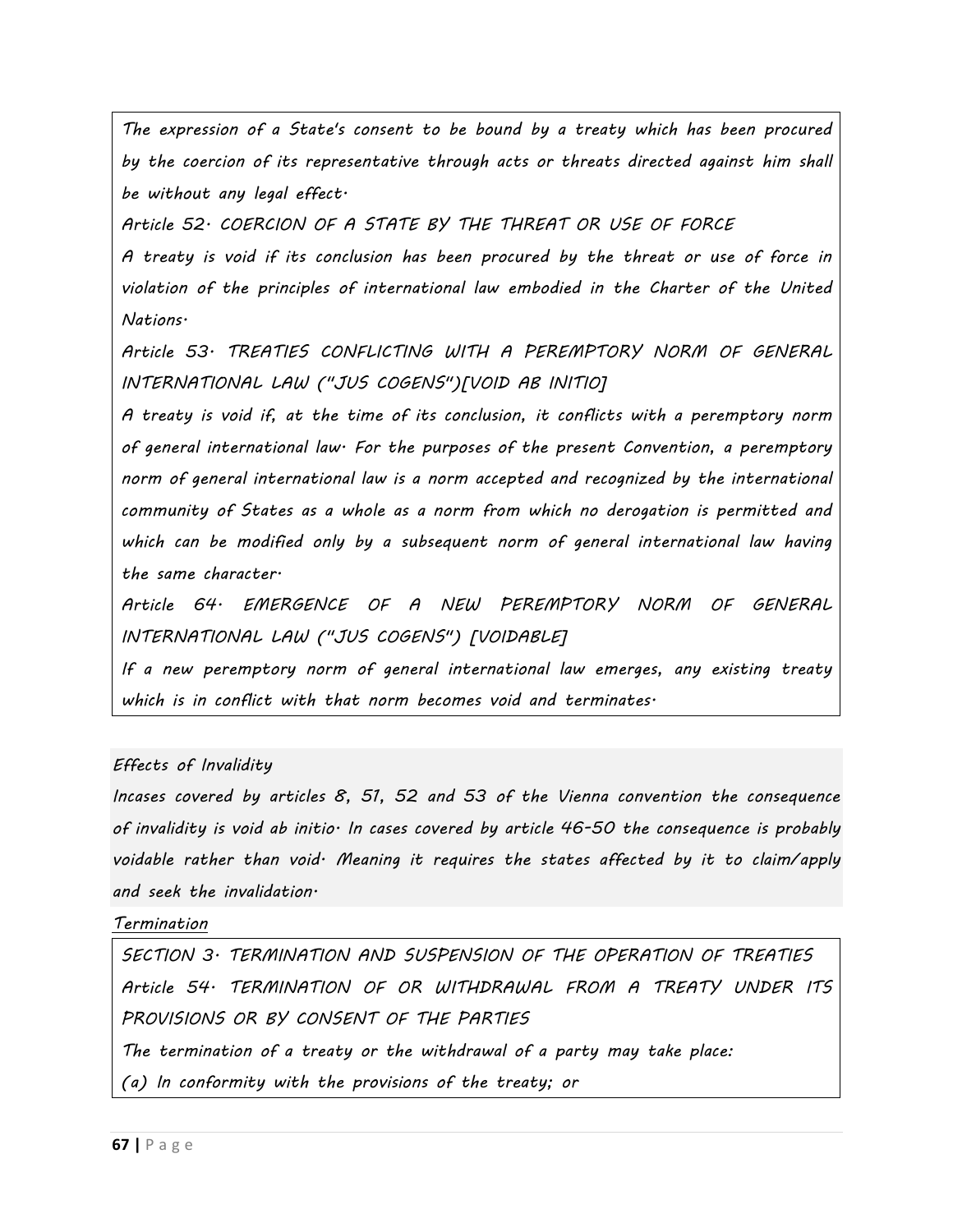*(b) At any time by consent of all the parties after consultation with the other contracting States.*

*Article 55. REDUCTION OF THE PARTIES TO A MULTILATERAL TREATY BELOW THE, NUMBER NECESSARY FOR ITS ENTRY INTO FORCE*

*Unless the treaty otherwise provides, a multilateral treaty does not terminate by reason only of the fact that the number of the parties falls below the number necessary for its entry into force.*

*Article 56. DENUNCIATION OF OR WITHDRAWAL FROM A TREATY CONTAINING NO PROVISION REGARDING TERMINATION, DENUNCIATION OR WITHDRAWAL*

*1. A treaty which contains no provision regarding its termination and which does not provide for denunciation or withdrawal is not subject to denunciation or withdrawal unless:*

*(a) It is established that the parties intended to admit the possibility of denunciation or withdrawal; or*

*(b) A right of denunciation or withdrawal may be implied by the nature of the treaty (i.e. treaty of alliance and certain type of commercial treaty).*

*2. A party shall give not less than twelve months' notice of its intention to denounce or withdraw from a treaty under paragraph 1.*

*Article 60. TERMINATION OR SUSPENSION OF THE OPERATION OF A TREATY AS A CONSEQUENCE OF ITS BREACH*

*1. A material breach of a bilateral treaty by one of the parties entitles the other to invoke the breach as a ground for terminating the treaty or suspending its operation in whole or in part.*

*2. A material breach of a multilateral treaty by one of the parties entitles:*

*(a) The other parties by unanimous agreement to suspend the operation of the treaty in whole or in part or to terminate it either:*

*(I) In the relations between themselves and the defaulting State, or*

*(II) As between all the parties;*

*(b) A party specially affected by the breach to invoke it as a ground for suspending the operation of the treaty in whole or in part in the relations between itself and the defaulting State;*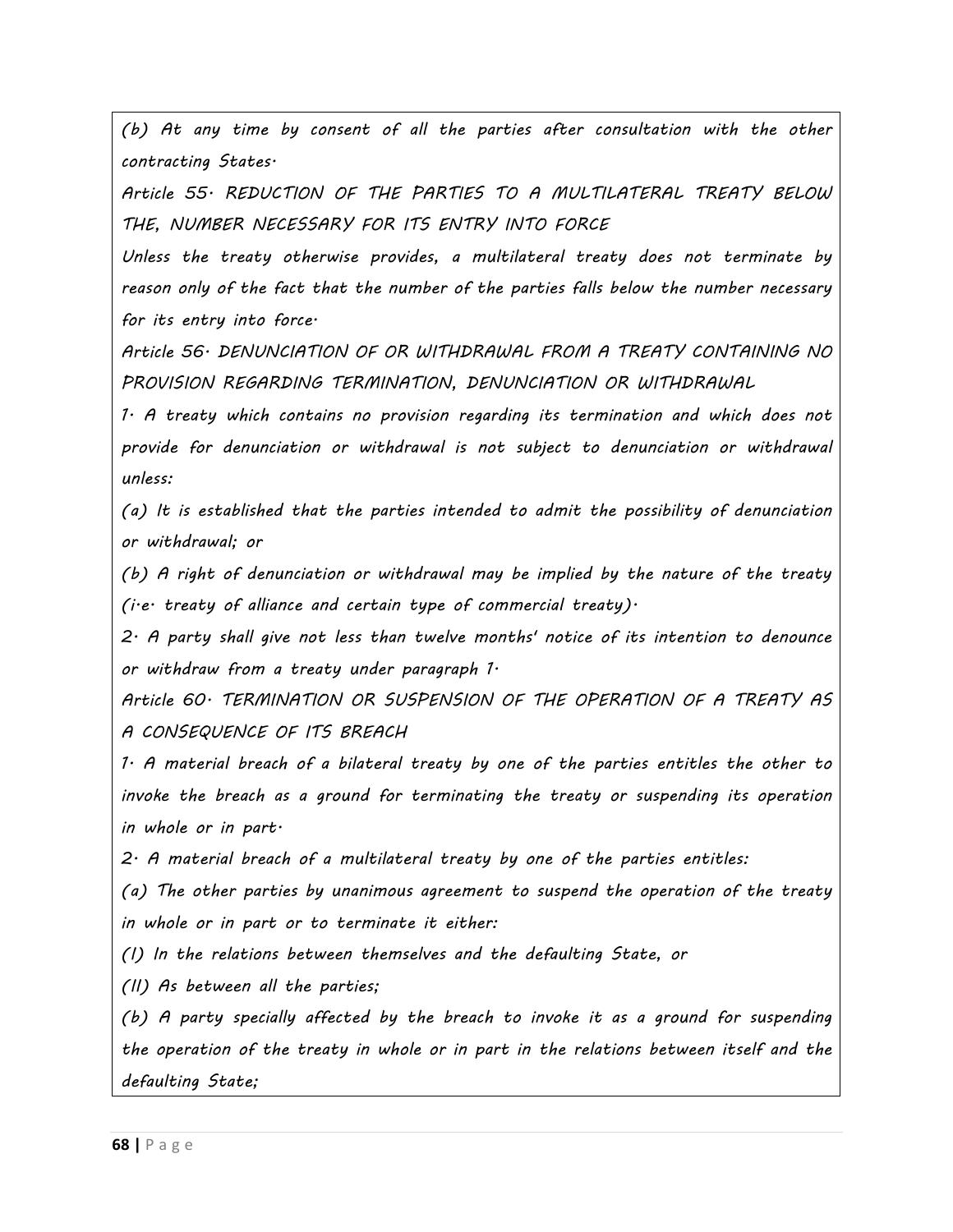*(c) Any party other than the defaulting State to invoke the breach as a ground for suspending the operation of the treaty in whole or in part with respect to itself if the treaty is of such a character that a material breach of its provisions by one party radically changes the position of every party with respect to the further performance of its obligations under the treaty.*

*3. A material breach of a treaty, for the purposes of this article, consists in:*

*(a) A repudiation of the treaty not sanctioned by the present Convention; or*

*(b) The violation of a provision essential to the accomplishment of the object or purpose of the treaty.*

*4. The foregoing paragraphs are without prejudice to any provision in the treaty applicable in the event of a breach.*

*5. Paragraphs 1 to 3 do not apply to provisions relating to the protection of the human person contained in treaties of a humanitarian character, in particular to provisions prohibiting any form of reprisals against persons protected by such treaties. Article 61. SUPERVENING IMPOSSIBILITY OF PERFORMANCE*

*1. A party may invoke the impossibility of performing a treaty as a ground for terminating or withdrawing from it if the impossibility results from the permanent disappearance or destruction of an object indispensable for the execution of the treaty. If the impossibility is temporary, it may be invoked only as a ground for suspending the operation of the treaty.*

*2. Impossibility of performance may not be invoked by a party as a ground for terminating, withdrawing from or suspending the operation of a treaty if the impossibility is the result of a breach by that party either of an obligation under the treaty or of any other international obligation owed to any other party to the treaty. Article 62. FUNDAMENTAL CHANGE OF CIRCUMSTANCES (Riversic Stantibus)*

*1. A fundamental change of circumstances which has occurred with regard to those existing at the time of the conclusion of a treaty, and which was not foreseen by the parties, may not be invoked as a ground for terminating or withdrawing from the treaty unless:*

*(a) The existence of those circumstances constituted an essential basis of the consent of the parties to be bound by the treaty; and*